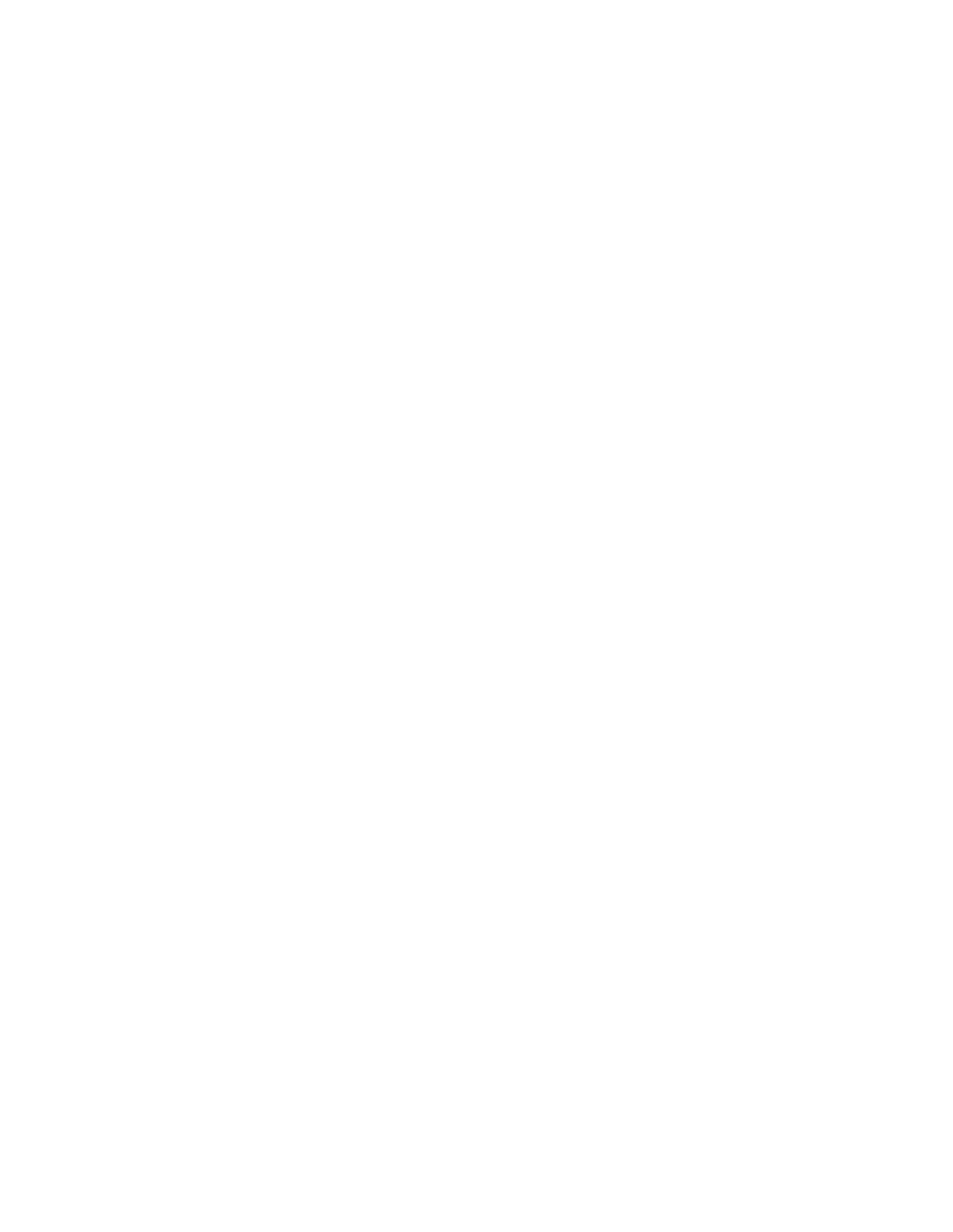# **Scoring Summary(Final) Louisville vs. Ole Miss (9/6/2021 at Atlanta, Georgia)**



Louisville (0-1) vs. Ole Miss (1-0) Date: 9/6/2021 • Site: Atlanta, Georgia • Stadium: Mercedes-Benz Attendance: 30709

| <b>Score by Quarters</b> |   |                          |    |    | Total |
|--------------------------|---|--------------------------|----|----|-------|
| Louisville               |   |                          | 10 | 14 |       |
| Ole Miss                 | ◡ | $\overline{\phantom{a}}$ |    | 14 | 4.    |

| Qtr | Time  | <b>Scoring Play</b>                                                              | V-H       |
|-----|-------|----------------------------------------------------------------------------------|-----------|
| 1st | 11:55 | OM - Jerrion Ealy 1 yd TD RUSH (PAT KICK attempt failed), 11-94 3:05             | $0 - 6$   |
| 1st | 02:25 | OM - Caden Costa 47 yd FG 7-44 2:46                                              | $0 - 9$   |
| 2nd | 11:25 | OM - Matt Corral 6 yd TD RUSH (KICK by Caden Costa), 9-93 2:30                   | $0 - 16$  |
| 2nd | 07:12 | OM - Snoop Conner 1 yd TD RUSH (KICK by Caden Costa), 3-35 0:55                  | $0 - 23$  |
| 2nd | 00:00 | OM - Caden Costa 22 yd FG 7-70 0:44                                              | $0 - 26$  |
| 3rd | 12:35 | UL - Turner, J. 38 yd FG 5-21 2:17                                               | $3 - 26$  |
| 3rd | 08:22 | OM - Caden Costa 38 yd FG 13-55 4:13                                             | $3 - 29$  |
| 3rd | 01:58 | UL - Smith, B. 4 yd TD PASS from Cunningham, M. (KICK by Turner, J.), 13-70 6:17 | $10 - 29$ |
| 4th | 14:11 | OM - Snoop Conner 11 yd TD RUSH (KICK by Caden Costa), 7-75 2:47                 | 10-36     |
| 4th | 08:58 | UL - Cunningham, M. 1 yd TD RUSH (KICK by Turner, J.), 14-70 5:07                | $17 - 36$ |
| 4th | 07:11 | OM - D. Drummond 6 yd TD PASS from Matt Corral (KICK by Caden Costa), 6-60 1:47  | 17-43     |
| 4th | 03:58 | UL - Cunningham, M. 9 yd TD RUSH (KICK by Turner, J.), 9-78 3:06                 | 24-43     |
|     |       |                                                                                  |           |

Kickoff time: 8:05 • End of Game: 11:45 • Total elapsed time: 3:40

Officials: Referee: Ron Snodgrass; Umpire: Jim Shaw; Linesman: Ric Hinkamper;

Line judge: Jeff Szink; Back judge: Jake Kemp; Field judge: Jeff Noggle;

Side judge: Frank Steratore; Center judge: Greg Nelson;

Temperature: 78 • Wind: • Weather: Indoor/Roof open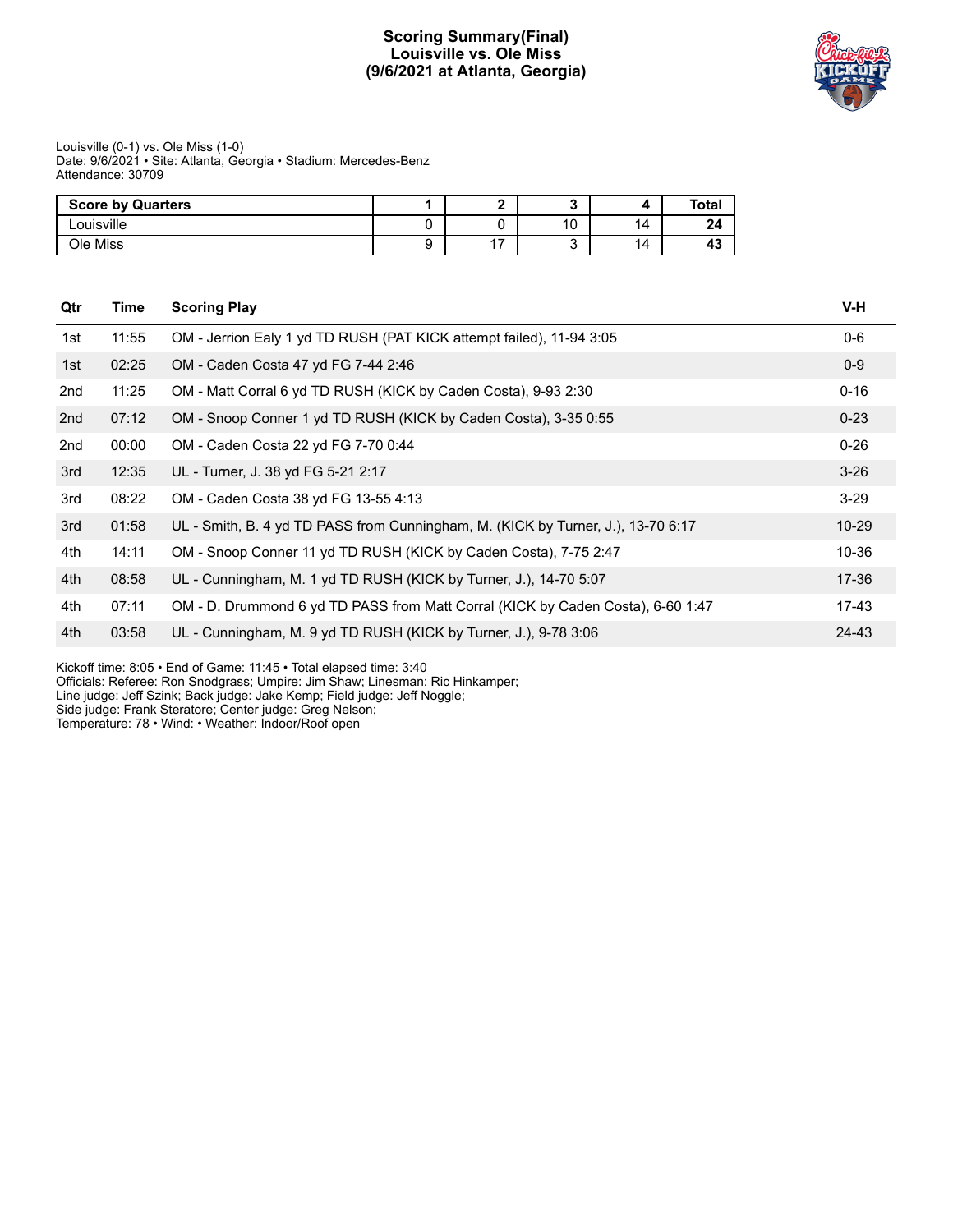# **Team Statistics(Final) Louisville vs. Ole Miss (9/6/2021 at Atlanta, Georgia)**



|                                  | UL             | OM               |
|----------------------------------|----------------|------------------|
| <b>FIRST DOWNS</b>               | 22             | 31               |
| Rushing                          | 8              | 13               |
| Passing                          | 11             | 16               |
| Penalty                          | 3              | $\boldsymbol{2}$ |
| <b>NET YARDS RUSHING</b>         | 155            | 188              |
| <b>Rushing Attempts</b>          | 39             | 41               |
| Average Per Rush                 | 4              | 4.6              |
| Rushing Touchdowns               | $\overline{2}$ | $\overline{4}$   |
| Yards Gained Rushing             | 172            | 212              |
| Yards Lost Rushing               | 17             | 24               |
| <b>NET YARDS PASSING</b>         | 200            | 381              |
| Completions-Attempts-Int         | $23 - 38 - 1$  | 22-32-0          |
| Average Per Attempt              | 5.3            | 11.9             |
| Average Per Completion           | 8.7            | 17.3             |
| Passing Touchdowns               | $\mathbf{1}$   | $\mathbf 1$      |
| <b>TOTAL OFFENSIVE YARDS</b>     | 355            | 569              |
| Total offensive plays            | 77             | 73               |
| Average Gain Per Play            | 4.6            | 7.8              |
| Fumbles: Number-Lost             | $1 - 1$        | $0-0$            |
| Penalties: Number-Yards          | $9 - 74$       | 14-125           |
| <b>PUNTS-YARDS</b>               | $3 - 133$      | $2 - 80$         |
| Average Yards Per Punt           | 44.3           | 40.0             |
| Net Yards Per Punt               | 44.3           | 39.5             |
| Inside 20                        | $\mathbf{1}$   | $\pmb{0}$        |
| 50+ Yards                        | $\mathbf{1}$   | 0                |
| Touchbacks                       | 0              | $\mathbf 0$      |
| Fair catch                       | $\overline{2}$ | 1                |
| <b>KICKOFFS-YARDS</b>            | 4-155          | 8-479            |
| Average Yards Per Kickoff        | 38.8           | 59.9             |
| Net Yards Per Kickoff            | -6             | 58.5             |
| Touchbacks                       | 0              | 0                |
| Punt returns: Number-Yards-TD    | $1 - 1 - 0$    | $0 - 0 - 0$      |
| Average Per Return               | $\mathbf 1$    | 0                |
| Kickoff returns: Number-Yards-TD | 8-179-0        | $1 - 11 - 0$     |
| Average Per Return               | 22.4           | 11               |
| Interceptions: Number-Yards-TD   | $0 - 0 - 0$    | $1 - 15 - 0$     |
| Fumble Returns: Number-Yards     |                | $1 - 0$          |
| <b>Miscellaneous Yards</b>       | 0              | $\mathbf 0$      |
| Possession Time                  | 35:52          | 24:08            |
| 1st Quarter                      | 08:48          | 06:12            |
| 2nd Quarter                      | 09:49          | 05:11            |
| 3rd Quarter                      | 08:49          | 06:11            |
| 4th Quarter                      | 08:26          | 06:34            |
| <b>Third-Down Conversions</b>    | 6 of 15        | $2$ of $9$       |
| Fourth-Down Conversions          | 3 of 5         | 3 of 3           |
| Red Zone Scores-Chances          | 4 of 5         | 7 of 8           |
| Touchdowns                       | 3              | 5                |
| <b>Field Goals</b>               | 1 of 1         | 2 of 2           |
| Sacks By: Number-Yards           | $2 - 13$       | $2 - 5$          |
| <b>PAT Kicks</b>                 | $3-3$          | $4 - 5$          |
| <b>Field Goals</b>               | 1 of 1         | 3 of 3           |
| Points off turnovers             | 0              | 10               |
|                                  |                |                  |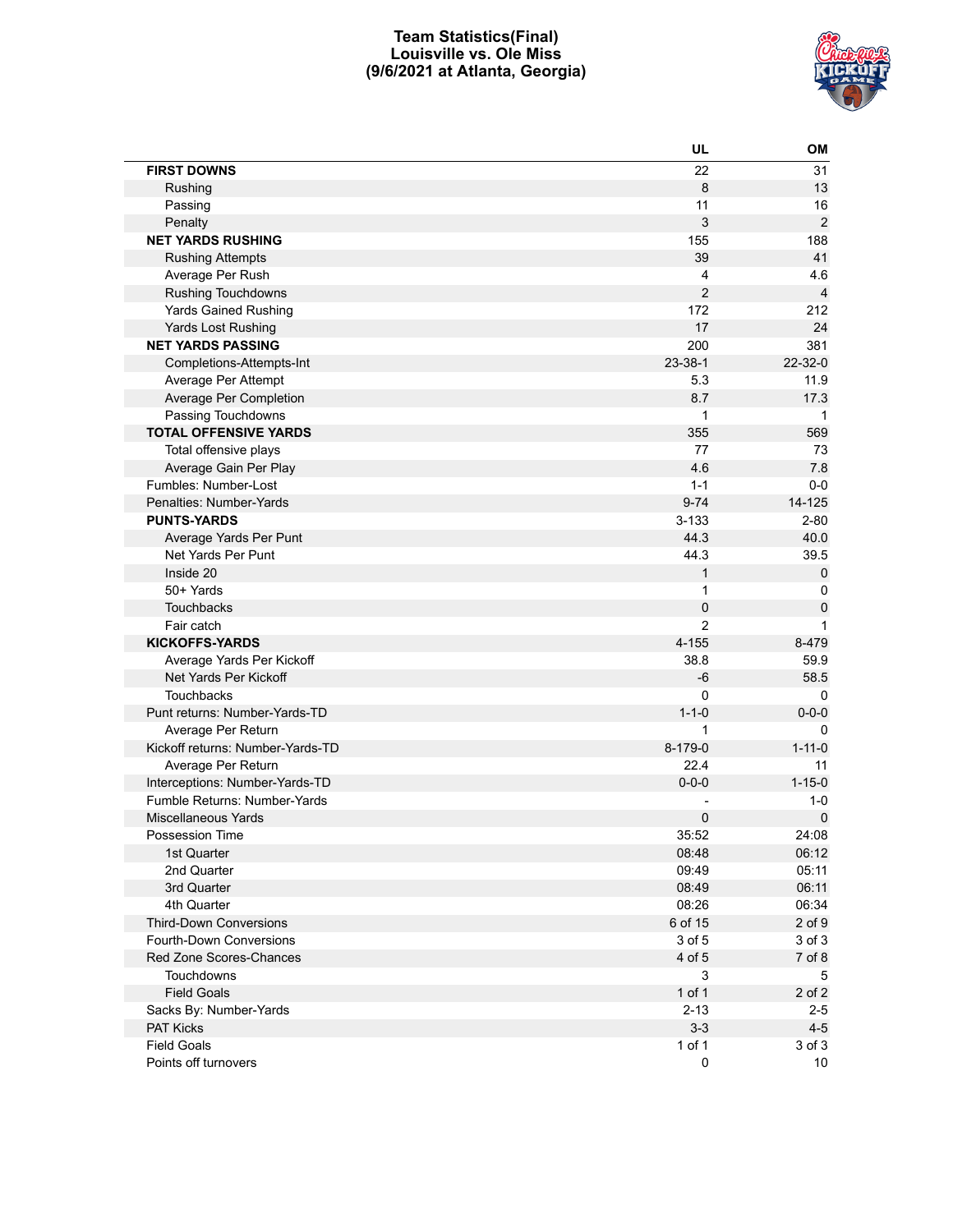# **Individual Statistics(Final) Louisville vs. Ole Miss (9/6/2021 at Atlanta, Georgia)**



# **Louisville Ole Miss**

| <b>Rushing</b>               |        |        | No.           | Gain           |        | Loss        | <b>Net</b> | TD |           | Lg   | Avg         |                |
|------------------------------|--------|--------|---------------|----------------|--------|-------------|------------|----|-----------|------|-------------|----------------|
| Cunningham, M.               |        |        | 18            | 87             |        | 8           | 79         | 2  |           | 14   |             | 4.4            |
| Mitchell, J.                 |        |        | 12            | 52             |        | 3           | 49         | 0  |           | 17   |             | 4.1            |
| Hall, H.                     |        |        | 6             | 22             |        | 6           | 16         | 0  |           | 9    |             | 2.7            |
| Cooley, T.                   |        |        | 3             | 11             |        | 0           | 11         | 0  |           | 9    |             | 3.7            |
| <b>Totals</b>                |        |        | 39            | 172            |        | 17          | 155        | 2  |           | 17   |             | 4              |
|                              |        |        |               |                |        |             |            |    |           |      |             |                |
| <b>Passing</b>               |        |        | $C-A-I$       |                |        | Yds         | TD         |    | Long      |      | <b>Sack</b> |                |
| Cunningham, M.               |        |        | $22 - 37 - 1$ |                |        | 191         | 1          |    | 28        |      |             | 2              |
| Smith, B.                    |        |        |               | $1 - 1 - 0$    |        | 9           | 0          |    | 9         |      |             | 0              |
| <b>Totals</b>                |        |        | 23-38-1       |                |        | 200         | 1          |    | 28        |      |             | $\overline{2}$ |
| <b>Receiving</b>             |        |        |               | No.            |        | Yards       | <b>TD</b>  |    | Long      |      |             | <b>Tgt</b>     |
| Johnson, J.                  |        |        |               | 6              |        | 40          | 0          |    |           | 13   |             | 6              |
| Ford, M.                     |        |        |               | 4              |        | 50          | 0          |    |           | 28   |             | 8              |
| Watkins, J.                  |        |        |               | 4              |        | 35          | 0          |    |           | 14   |             | 4              |
| Smith, B.                    |        |        |               | 3              |        | 5           | 1          |    |           | 4    |             | 5              |
| Huggins-Bruce                |        |        |               | $\overline{2}$ |        | 18          | 0          |    |           | 12   |             | 3              |
| Harrell, T.                  |        |        |               | 1              |        | 20          | 0          |    |           | 20   |             | 4              |
| Marshall, J.                 |        |        |               | 1              |        | 15          | 0          |    |           | 15   |             | $\overline{2}$ |
| Cunningham, M.               |        |        |               | 1              |        | 9           | 0          |    |           | 9    |             | 1              |
| Mitchell, J.                 |        |        |               | 1              |        | 8           | 0          |    |           | 8    |             | 1              |
|                              |        |        |               |                |        |             |            |    |           |      |             |                |
| <b>Totals</b>                |        |        |               | 23             |        | 200         | 1          |    |           | 28   |             | 34             |
| <b>Punting</b>               |        | No.    |               | Yds            |        | Avg         | Long       |    |           | In20 |             | TВ             |
| Vassett, M.                  |        | 3      |               | 133            |        | 44.3        | 53         |    |           | 1    |             | 0              |
| <b>Totals</b>                |        | 3      |               | 133            |        | 44.3        | 53         |    |           | 1    |             | 0              |
|                              |        | Punt   |               |                |        | Kickoff     |            |    | Intercept |      |             |                |
|                              |        |        | Lg            |                | No     | Yds         | Lg         |    |           |      |             | Lg             |
| <b>Returns</b>               | No     | Yds    |               |                |        |             |            | No |           | Yds  |             |                |
|                              | 1      | 1      | 1             |                |        |             | 0          |    |           |      |             |                |
| Smith, B.                    |        |        |               |                | 0      | 0           |            |    | 0         |      | 0           | 0              |
| Hall, H.                     | 0      | 0      | 0             |                | 7      | 169         | 59         |    | 0<br>0    |      | 0           | 0              |
| Burkley, M.<br><b>Totals</b> | 0<br>1 | 0<br>1 | 0<br>1        |                | 1<br>8 | 10<br>179   | 10<br>59   |    | 0         |      | 0<br>0      | 0<br>0         |
|                              |        |        |               |                |        |             |            |    |           |      |             |                |
| <b>Field goals</b>           |        | Qtr    | <b>Time</b>   |                |        | <b>Dist</b> |            |    | Result    |      |             |                |
| Turner, J.                   |        | 3rd    | 12:35         |                |        | 38 yards    |            |    | good      |      |             |                |
|                              |        |        |               |                |        |             |            |    |           |      |             |                |
| <b>Kickoffs</b>              |        | No.    |               | Yards          |        |             | Avg        |    | TВ        |      | ОB          |                |
| Chalifoux, R.                |        | 2      |               | 50 yards       |        |             | 25         |    | 0         |      | 0           |                |
| Travelstead, B.              |        | 2      |               | 105 yards      |        |             | 52.5       |    | 0         |      | 0           |                |
| All-purpose                  |        |        |               | Run            | Rcv    |             | KR         | PR | IR        |      | Total       |                |
| Hall, H.                     |        |        |               | 16             |        | 0           | 169        | 0  | 0         |      |             | 185            |
| Cunningham, M.               |        |        |               | 79             |        | 9           | 0          | 0  | 0         |      |             | 88             |
| Mitchell, J.                 |        |        |               | 49             |        | 8           | 0          | 0  | 0         |      |             | 57             |

| Rushing                        | No.            | Gain                    | Loss         | <b>Net</b>   | TD        |                | Lg             | Avg                     |
|--------------------------------|----------------|-------------------------|--------------|--------------|-----------|----------------|----------------|-------------------------|
| Snoop Conner                   | 8              | 60                      |              | 60<br>0      |           | $\overline{2}$ | 13             | 7.5                     |
| Matt Corral                    | 12             | 68                      | 13           | 55           |           | 1              | 12             | 4.6                     |
| Henry Parrish                  | 8              | 39                      |              | 38<br>1      |           | 0              | 23             | 4.8                     |
| Jerrion Ealy                   | 12             | 45                      |              | 8<br>37      |           | 1              | 12             | 3.1                     |
| TEAM                           | 1              | 0                       | 2            | $-2$         |           | 0              | 0              | -2                      |
| <b>Totals</b>                  | 41             | 212                     | 24           | 188          |           | 4              | 23             | 4.6                     |
| Passing                        | C-A-I          |                         | Yds          | TD           |           | Long           |                | Sack                    |
| Matt Corral                    | 22-32-0        |                         | 381          | 1            |           | 34             |                | $\overline{\mathbf{c}}$ |
| Totals                         | 22-32-0        |                         | 381          | $\mathbf{1}$ |           | 34             |                | $\overline{2}$          |
| Receiving                      |                | No.                     | Yards        | TD           |           | Long           |                | Tgt                     |
| D. Drummond                    |                | 9                       |              | 177          | 1         |                | 34             | 10                      |
| Jerrion Ealy                   |                | 3                       |              | 51           | 0         |                | 22             | 3                       |
| Jonathan Mingo                 |                | $\overline{\mathbf{c}}$ |              | 55           | 0         |                | 34             | 4                       |
| <b>Braylon Sanders</b>         |                | $\overline{c}$          |              | 34           | 0         |                | 28             | 5                       |
| J.R. Plumlee                   |                | $\overline{c}$          |              | 16           | 0         |                | 11             | 3                       |
| <b>Chase Rogers</b>            |                | $\overline{c}$          |              | 14           | 0         |                | 10             | $\overline{\mathbf{c}}$ |
| Jahcour Pearson                |                | 1                       |              | 27           | 0         |                | 27             | 1                       |
| Henry Parrish                  |                | 1                       |              | 7            | 0         |                | $\overline{7}$ | $\boldsymbol{2}$        |
| Totals                         |                | 22                      |              | 381          | 1         |                | 34             | 31                      |
| Punting                        | No.            | Yds                     | Avg          |              |           |                | In20           | TB                      |
| Mac Brown                      |                |                         |              | Long         |           |                |                |                         |
|                                | 2              | 80                      | 40.0         |              | 43        |                | 0              | 0                       |
| Totals                         | $\overline{2}$ | 80                      | 40.0         |              | 43        |                | 0              | 0                       |
|                                |                | Punt                    |              | Kickoff      |           |                | Intercept      |                         |
| Returns                        | No<br>Yds      | Lg                      | No           | Yds<br>Lg    |           | No             |                | Yds Lg                  |
| <b>Kentrel Bullock</b>         | 0              | 0<br>0                  | 1            | 11<br>11     |           | 0              |                | 0<br>0                  |
| Deantre Prince                 | 0              | 0<br>0                  | 0            | 0            | 0         | 1              | 15             | 15                      |
| Totals                         | 0              | 0<br>0                  | $\mathbf{1}$ | 11<br>11     |           | 1              | 15             | 15                      |
|                                |                |                         |              |              |           |                |                |                         |
| <b>Field goals</b>             | Qtr            | Time                    | <b>Dist</b>  |              |           |                | Result         |                         |
| Caden Costa                    | 1st            | 02:25                   |              | 47 yards     |           | good           |                |                         |
| Caden Costa                    |                |                         |              |              |           | good           |                |                         |
|                                | 2nd            | 00:00                   |              | 22 yards     |           |                |                |                         |
| Caden Costa                    | 3rd            | 08:22                   |              | 38 yards     |           | good           |                |                         |
| Kickoffs                       | No.            | <b>Yards</b>            |              | Avg          |           | TВ             |                | OВ                      |
| Caden Costa                    | 7              | 434 yards               |              | 62           |           | 0              | 0              |                         |
| <b>Cale Nation</b>             | 1              | 45 yards                |              | 45           |           | 0              | 0              |                         |
| All-purpose                    |                | Run                     | <b>Rcv</b>   | KR           | <b>PR</b> | IR             |                | <b>Total</b>            |
| D. Drummond                    |                | 0                       | 177          | 0            | 0         | 0              |                | 177                     |
| Jerrion Ealy                   |                | 37                      | 51           | 0            | 0         | 0              |                | 88                      |
| Snoop Conner<br>Jonathan Mingo |                | 60                      | 0<br>55      | 0            | 0<br>0    | 0<br>0         |                | 60<br>55                |

FUMBLES: Louisville- Hall, H. 1-1 . Ole Miss- .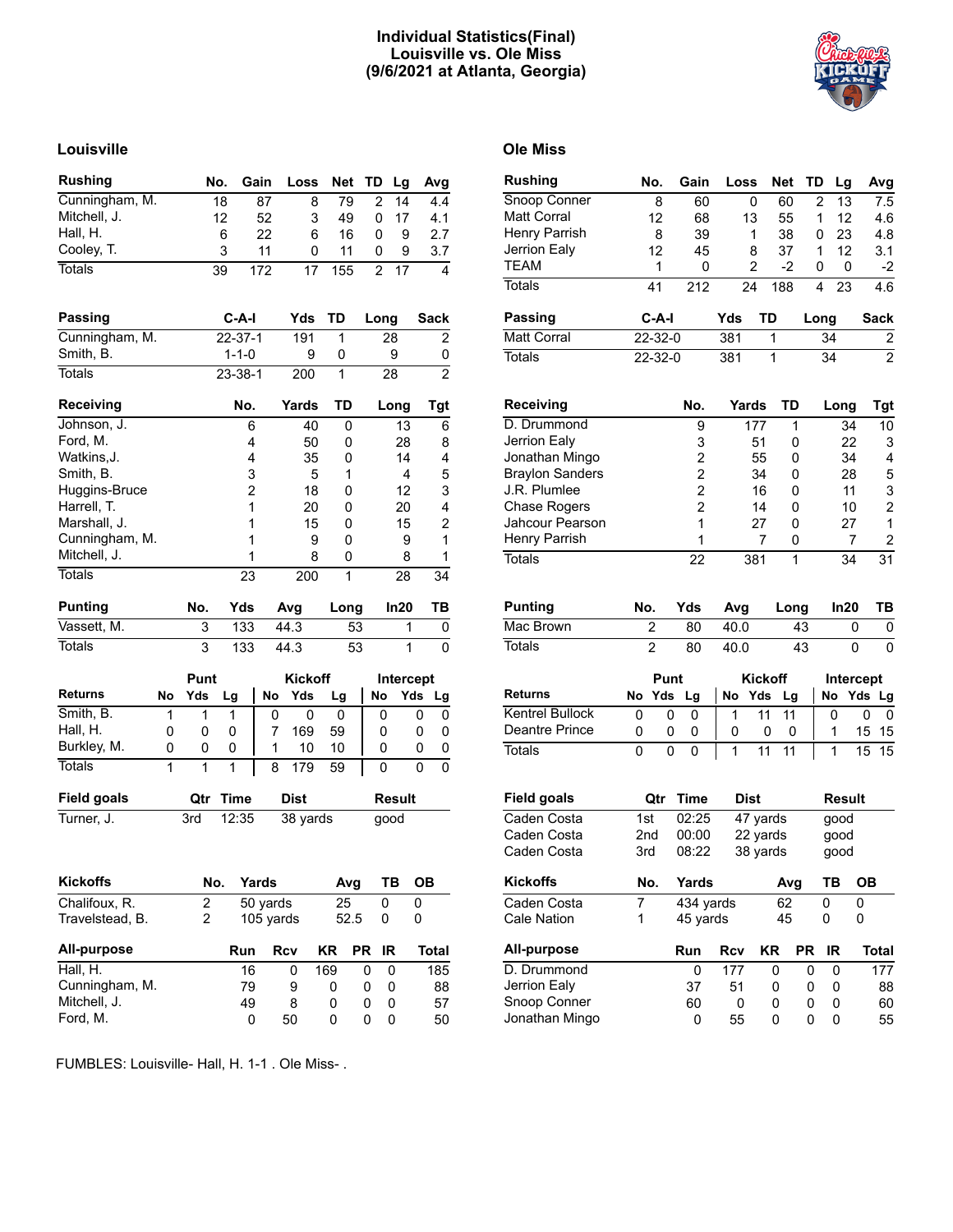# **Defensive Statistics(Final) Louisville vs. Ole Miss (9/6/2021 at Atlanta, Georgia)**



| #           | Louisville         | Solo           | Ast                     | <b>Total</b>              | Sacks-Yds                | <b>TFL-Yds</b>           | FF                           | FR-Yds                   | Int-Yds                      | <b>BrUp</b>              | <b>Blks</b>                  | QBH                 |
|-------------|--------------------|----------------|-------------------------|---------------------------|--------------------------|--------------------------|------------------------------|--------------------------|------------------------------|--------------------------|------------------------------|---------------------|
|             | 27 Duncan, K.      | 11             | $\mathbf 0$             | 11                        | $1.0 - 6$                | $1.0 - 6$                |                              |                          |                              |                          |                              |                     |
| 9           | Avery, C.          | 2              | $\overline{7}$          | 9                         | $\overline{\phantom{a}}$ | $\overline{\phantom{0}}$ | $\overline{\phantom{a}}$     |                          | $\blacksquare$               | $\overline{2}$           |                              |                     |
| 12          | Cole, Q.           | 5              | $\overline{2}$          | 7                         | $\blacksquare$           | $\blacksquare$           | $\blacksquare$               | $\overline{a}$           | $\blacksquare$               | $\overline{\phantom{a}}$ | $\overline{\phantom{a}}$     |                     |
| 2D          | Vance, G.          | 5              | $\mathbf{1}$            | 6                         | $\overline{\phantom{a}}$ | $\overline{\phantom{a}}$ | $\blacksquare$               | $\overline{\phantom{a}}$ | $\blacksquare$               | $\overline{\phantom{a}}$ |                              |                     |
| 13          | Clark, K.          | 5              | $\mathbf{1}$            | 6                         | $\blacksquare$           | $1.0 - 8$                | $\overline{a}$               | $\overline{a}$           | $\blacksquare$               | $\overline{\phantom{a}}$ | $\blacksquare$               |                     |
| 38          | Fagot, J.          | 5              | $\mathbf{1}$            | 6                         | $\overline{\phantom{a}}$ | $1.0 - 1$                | $\blacksquare$               | $\overline{\phantom{a}}$ | $\blacksquare$               | $\overline{\phantom{a}}$ | $\overline{\phantom{a}}$     |                     |
| 22          | Abdullah, Y.       | $\overline{2}$ | $\overline{2}$          | 4                         | $1.0 - 7$                | $1.0 - 7$                | $\blacksquare$               | $\overline{a}$           | $\blacksquare$               | 1                        | $\blacksquare$               |                     |
| $2^{\circ}$ | Jones, C.          | 3              | 0                       | 3                         | $\overline{\phantom{a}}$ | $\overline{\phantom{a}}$ | $\overline{\phantom{a}}$     | $\overline{\phantom{a}}$ | $\blacksquare$               | $\overline{\phantom{a}}$ | $\overline{\phantom{a}}$     |                     |
| 7           | Montgomery, M.     | 3              | 0                       | 3                         | $\overline{\phantom{a}}$ | $\qquad \qquad -$        | $\blacksquare$               | $\overline{a}$           | $\blacksquare$               | $\overline{\phantom{a}}$ | $\overline{\phantom{a}}$     |                     |
| 11          | Okeke, N.          | $\overline{2}$ | $\mathbf{1}$            | $\ensuremath{\mathsf{3}}$ | $\blacksquare$           | $\overline{\phantom{a}}$ | $\overline{\phantom{a}}$     | $\overline{\phantom{a}}$ | $\blacksquare$               | $\overline{\phantom{a}}$ | $\overline{\phantom{a}}$     |                     |
| 44          | Jones, D.          | 0              | $\overline{2}$          | $\overline{c}$            | $\overline{\phantom{a}}$ | $\qquad \qquad -$        | $\blacksquare$               | $\overline{a}$           | $\blacksquare$               | $\overline{\phantom{a}}$ | $\blacksquare$               |                     |
| 91          | Dorsey, D.         | 0              | $\overline{2}$          | $\overline{2}$            | $\blacksquare$           | $\overline{\phantom{a}}$ | $\overline{\phantom{a}}$     | $\overline{\phantom{a}}$ | $\blacksquare$               | $\overline{\phantom{a}}$ | $\overline{\phantom{a}}$     |                     |
| 9A          | Huggins-Bruce      | 1              | 0                       | 1                         | $\overline{\phantom{a}}$ | $\qquad \qquad -$        | $\blacksquare$               | $\overline{a}$           | $\blacksquare$               | $\overline{\phantom{a}}$ | $\blacksquare$               |                     |
| 29          | Peterson, T.       | $\mathbf{1}$   | 0                       | $\mathbf{1}$              | $\blacksquare$           | $\qquad \qquad -$        | $\overline{\phantom{a}}$     | $\overline{\phantom{a}}$ | $\overline{\phantom{a}}$     | $\overline{\phantom{a}}$ | $\overline{\phantom{a}}$     |                     |
| 97          | Gillotte, A.       | 1              | 0                       | 1                         | $\blacksquare$           | $\blacksquare$           | $\blacksquare$               | $\overline{a}$           | $\blacksquare$               | $\blacksquare$           | $\overline{\phantom{a}}$     |                     |
|             | 98 Boykin, J.      | 0              | $\mathbf{1}$            | $\mathbf{1}$              | $\overline{\phantom{a}}$ |                          | $\blacksquare$               | $\overline{\phantom{a}}$ |                              | $\blacksquare$           | $\overline{\phantom{a}}$     |                     |
|             | <b>Totals</b>      | 46             | 20                      | 66                        | $2 - 13$                 | $4.0 - 22$               | 0                            | $0-0$                    | $0-0$                        | 3                        | $\pmb{0}$                    | $\mathbf 0$         |
| #           | <b>Ole Miss</b>    | Solo           | Ast                     | <b>Total</b>              | Sacks-Yds                | <b>TFL-Yds</b>           | FF                           | FR-Yds                   | Int-Yds                      | <b>BrUp</b>              | <b>Blks</b>                  | QBH                 |
|             | 3B Otis Reese      | 5              | 3                       | 8                         |                          |                          |                              |                          |                              |                          |                              |                     |
|             | 21 AJ Finley       | 4              | 4                       | $\bf 8$                   |                          |                          |                              |                          |                              | $\mathbf{1}$             |                              |                     |
|             | 27 Tysheem Johnson | 3              | 5                       | 8                         |                          | $0.5 - 0$                | ÷                            | $\overline{a}$           | $\overline{a}$               | $\overline{\phantom{a}}$ |                              |                     |
|             | 36 A. Cistrunk     | 5              | 3                       | 8                         | $0.5 - 2$                | $2.5 - 4$                | $\overline{\phantom{a}}$     | $\overline{a}$           |                              |                          |                              |                     |
|             | 20 Keidron Smith   | 5              | $\overline{2}$          | $\overline{7}$            |                          | $0.5 - 1$                | ÷                            | $\overline{a}$           | $\overline{a}$               | $\overline{\phantom{a}}$ |                              |                     |
|             | 44 Chance Campbell | 3              | $\overline{\mathbf{4}}$ | $\overline{7}$            |                          | $1.5 - 3$                | $\overline{\phantom{0}}$     | $\overline{a}$           |                              |                          |                              |                     |
|             | 7B Sam Williams    | 2              | 2                       | 4                         | $1.0 - 2$                | $1.0 - 2$                | $\overline{\phantom{0}}$     | $\blacksquare$           | $\overline{a}$               | $\overline{\phantom{a}}$ | $\overline{\phantom{0}}$     |                     |
|             | 0B Lakia Henry     | $\mathbf{1}$   | $\overline{c}$          | 3                         |                          | $\overline{a}$           | $\overline{\phantom{0}}$     | $\overline{\phantom{a}}$ |                              |                          |                              |                     |
|             | 94 Quentin Bivens  | 2              | $\mathbf 1$             | $\ensuremath{\mathsf{3}}$ |                          | $\overline{\phantom{a}}$ | $\overline{\phantom{a}}$     |                          | $\overline{a}$               | $\overline{\phantom{a}}$ | $\overline{a}$               |                     |
|             | 1K Austin Keys     | $\mathbf{1}$   | $\mathbf{1}$            | $\overline{2}$            |                          |                          | $\overline{\phantom{a}}$     | $1 - 0$                  |                              |                          |                              |                     |
|             | 1B Jake Springer   | 1              | 1                       | $\overline{2}$            | $\blacksquare$           | $\overline{\phantom{a}}$ | $\overline{\phantom{0}}$     | $\overline{a}$           | $\overline{a}$               | $\overline{\phantom{a}}$ | $\overline{a}$               |                     |
|             | 22 T. Tisdale      | $\mathbf 0$    | $\overline{2}$          | $\overline{2}$            |                          | $0.5 - 1$                | $\overline{\phantom{m}}$     | $\overline{a}$           |                              |                          |                              |                     |
|             | 24 Snoop Conner    | 2              | $\pmb{0}$               | $\overline{2}$            | $\overline{\phantom{a}}$ |                          | $\overline{\phantom{0}}$     | ÷,                       | $\overline{a}$               | $\overline{\phantom{a}}$ | $\overline{a}$               |                     |
|             | 31 Jaylon Jones    | $\overline{2}$ | $\mathsf 0$             | $\overline{2}$            | $\blacksquare$           |                          |                              |                          |                              |                          |                              |                     |
|             | 35 Mark Robinson   | $\overline{c}$ | 0                       | $\overline{2}$            |                          | ÷                        | $\overline{a}$               | ÷,                       |                              | $\overline{\phantom{a}}$ |                              |                     |
|             | 46 MoMo Sanogo     | $\mathbf{1}$   | $\mathbf{1}$            | $\overline{2}$            | $0.5 - 1$                | $0.5 - 1$                |                              |                          |                              |                          |                              |                     |
|             | 2B Jalen Jordan    | 1              | $\pmb{0}$               | 1                         |                          |                          |                              |                          |                              |                          |                              |                     |
|             | 2L Deane Leonard   |                | 0                       |                           |                          |                          |                              |                          |                              |                          |                              |                     |
|             | 3A Kentrel Bullock | 1              | 0                       | 1                         |                          |                          |                              |                          | -                            | $\overline{\phantom{a}}$ |                              |                     |
|             | 4B Tylan Knight    | $\mathbf{1}$   | 0                       | $\mathbf 1$               |                          |                          |                              |                          | $\overline{\phantom{0}}$     |                          |                              |                     |
|             | 5B Deantre Prince  | 1              | 0                       | 1                         | $\overline{\phantom{a}}$ | $\overline{a}$           | $\overline{\phantom{0}}$     | $\qquad \qquad -$        | $1 - 15$                     | $\overline{a}$           | -                            |                     |
|             | 91 Isaiah Iton     | $\mathbf{1}$   | $\pmb{0}$               | $\mathbf 1$               |                          |                          |                              |                          |                              |                          |                              |                     |
|             | 30 Zikerrion Baker | 1              | 0                       | 1                         |                          |                          | $\overline{\phantom{0}}$     | $\overline{a}$           |                              |                          |                              |                     |
|             | 33 Cedric Johnson  | 0              | $\mathbf{1}$            | $\mathbf{1}$              |                          |                          |                              |                          |                              |                          |                              |                     |
|             | 43 Caden Costa     | 1              | $\pmb{0}$               | 1                         | $\overline{\phantom{a}}$ | $\overline{a}$           | $\overline{\phantom{0}}$     | $\overline{a}$           | $\qquad \qquad \blacksquare$ | $\overline{a}$           | $\overline{\phantom{0}}$     |                     |
|             | 55 KD Hill         | 1              | $\mathbf 0$             | 1                         | -                        |                          | $\qquad \qquad \blacksquare$ | $\overline{\phantom{0}}$ | $\overline{\phantom{0}}$     | $\overline{a}$           | $\qquad \qquad \blacksquare$ |                     |
|             | <b>Totals</b>      | 48             | 32                      | 80                        | $2 - 5$                  | $7.0 - 12$               | $\pmb{0}$                    | $1 - 0$                  | $1 - 15$                     | $\mathbf{1}$             | $\pmb{0}$                    | $\mathsf{O}\xspace$ |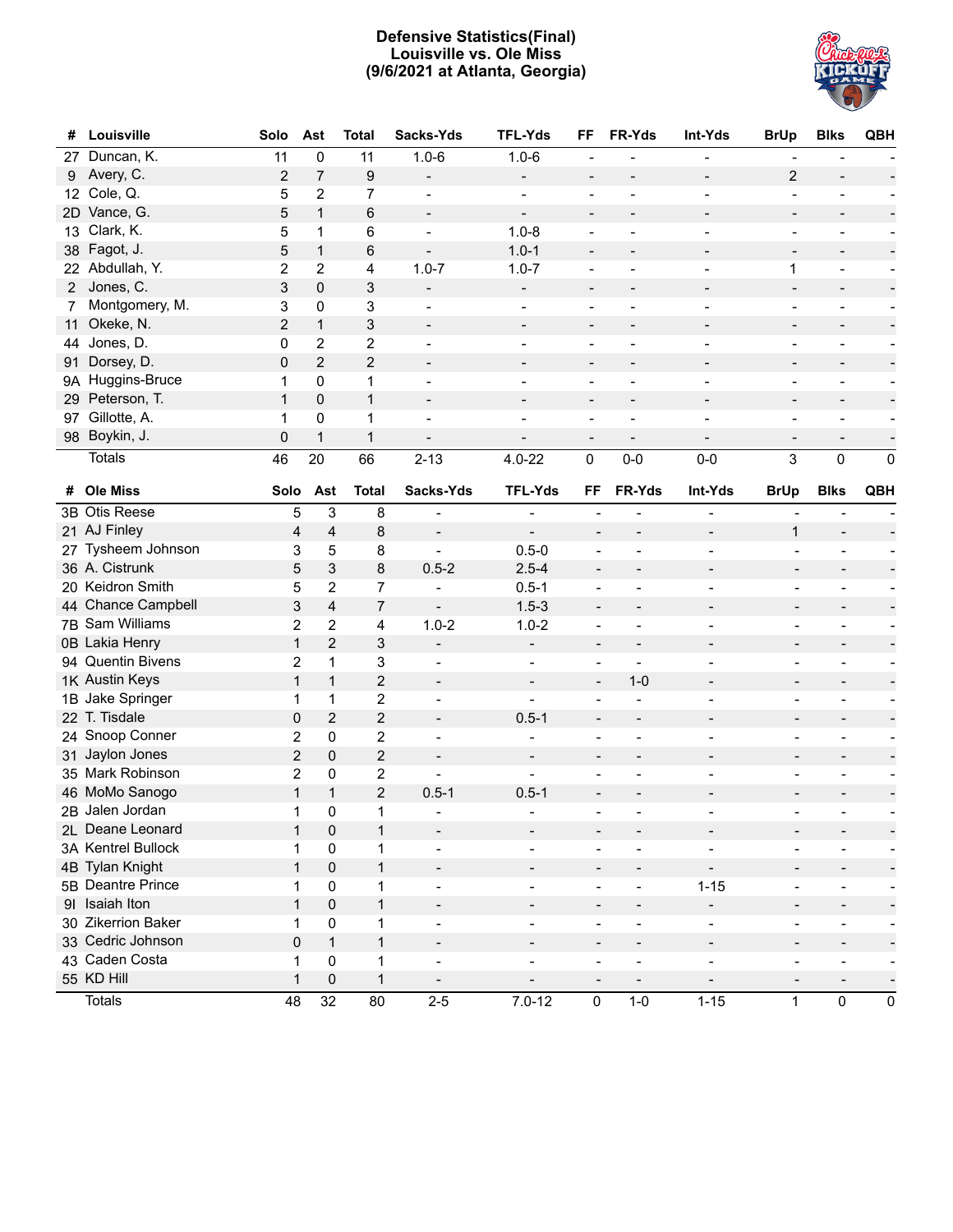# **Participation Report(Final) Louisville vs. Ole Miss (9/6/2021 at Atlanta, Georgia)**



# **Louisville**

| Pos       | ##              | <b>OFFENSE</b> |
|-----------|-----------------|----------------|
| <b>WR</b> | 1               | Watkins, J.    |
| QB        | 3               | Cunningham, M. |
| WR.       | 4               | Smith, B.      |
| RB        | 15 <sub>1</sub> | Mitchell, J.   |
| <b>WR</b> | 18              | Marshall, J.   |
| LG        | 55              | Chandler, C.   |
| RT        | 56              | Brown, R.      |
| C.        | 66              | Bentley, C.    |
| LT        | 70              | Reid, T.       |
| RG        | 74              | Boone, A.      |
| TE        | 83              | Ford, M.       |
|           |                 |                |
| Pos       | ##              | <b>DEFENSE</b> |
| CB        | 2D              | Vance, G.      |
| CВ        | 2               | Jones, C.      |
| DE        | 4D              | Puryear, R.    |
| DE        | 6A              | Diaby, Y.      |
| LB.       | 7               | Montgomery, M. |
| LB        | 9               | Avery, C.      |
| SS        | 12 <sub>2</sub> | Cole, Q.       |
| LB        | 22              | Abdullah, Y.   |
| FS        | 27              | Duncan, K.     |
| LB        | 38              | Fagot, J.      |

 $\overline{\phantom{a}}$ 

# **Ole Miss**

| Pos       | ## | <b>OFFENSE</b>         |
|-----------|----|------------------------|
| <b>WR</b> | 1А | Jonathan Mingo         |
| QB        | 2Α | Matt Corral            |
| RG        | 5L | <b>Ben Brown</b>       |
| RB        | 9Α | Jerrion Ealy           |
| WR        | 11 | D. Drummond            |
| WR        | 13 | <b>Braylon Sanders</b> |
| C         | 51 | Orlando Umana          |
| LG        | 54 | Caleb Warren           |
| LT.       | 64 | Nick Broeker           |
| RT        | 78 | Jeremy James           |
| TE        | 83 | Chase Rogers           |
|           |    |                        |
| Pos       | ## | <b>DEFENSE</b>         |
| SS        | 1Β | Jake Springer          |
| CB        | 2L | Deane Leonard          |
| NΒ        | 3B | Otis Reese             |
| DE        | 7В | Sam Williams           |
| FS        | 21 | AJ Finley              |
| <b>NB</b> | 27 | Tysheem Johnson        |
| СB        | 31 | Jaylon Jones           |
| DE        | 33 | Cedric Johnson         |
| LВ        | 35 | Mark Robinson          |
| LВ        | 44 | <b>Chance Campbell</b> |

**Louisville:**

**Ole Miss:**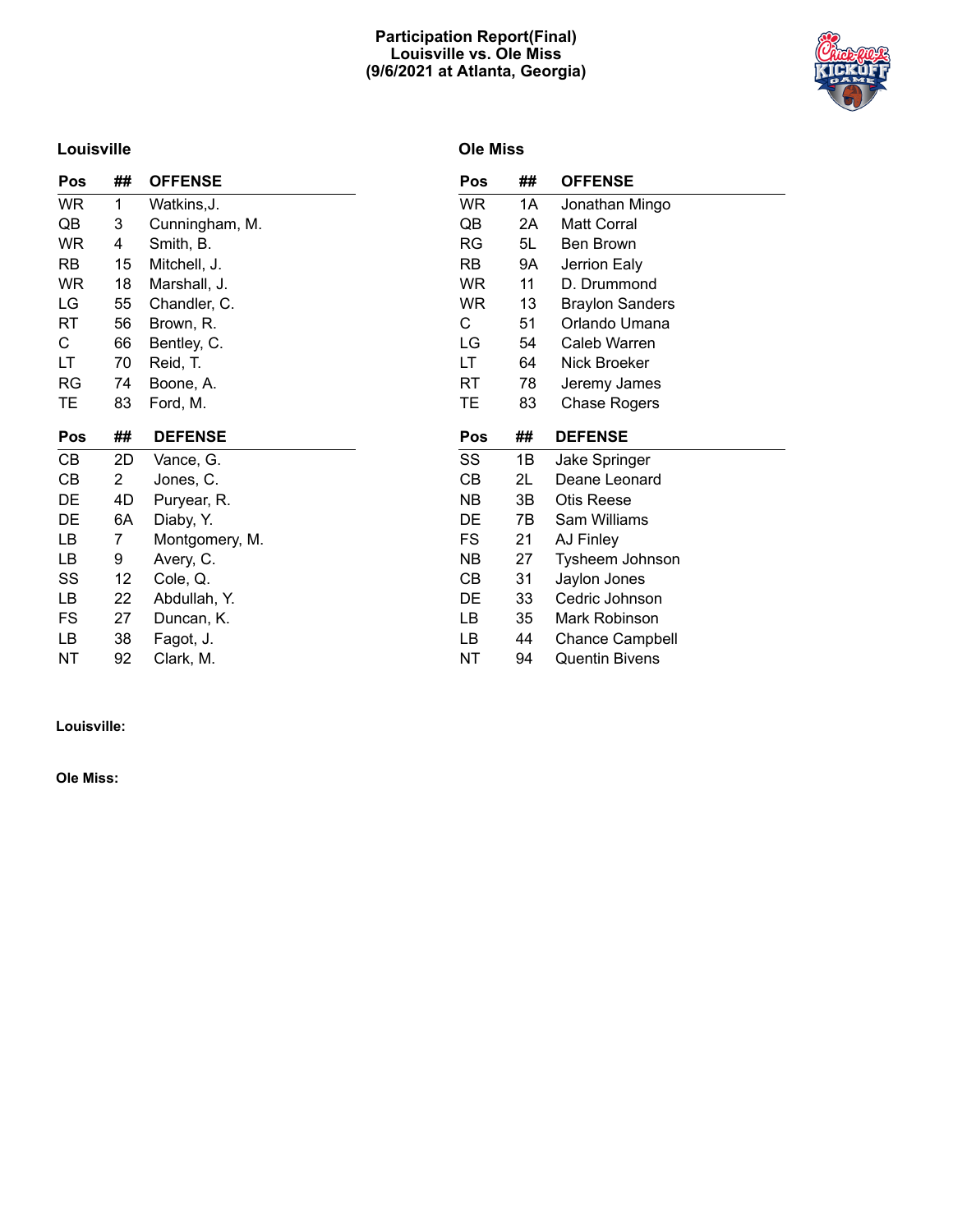# **Drive Chart (By Team)(Final) Louisville vs. Ole Miss (9/6/2021 at Atlanta, Georgia)**



|      |                 |             |       | <b>Drive Started</b> |                  | <b>Drive Ended</b> |                 | Consumed      |      |
|------|-----------------|-------------|-------|----------------------|------------------|--------------------|-----------------|---------------|------|
| Team | Qtr             | <b>Spot</b> | Time  | <b>Obtained</b>      | <b>Spot</b>      | Time               | <b>How lost</b> | <b>PI-Yds</b> | TOP  |
| UL   | 1st             | <b>UL17</b> | 11:51 | KO                   | <b>OM41</b>      | 06:25              | <b>DOWNS</b>    | $11 - 42$     | 5:26 |
| UL   | 1st             | <b>UL22</b> | 06:04 | <b>PUNT</b>          | <b>UL27</b>      | 05:11              | <b>PUNT</b>     | $3 - 5$       | 0:53 |
| UL   | 1st             | <b>UL18</b> | 02:21 | KO.                  | <b>UL40</b>      | 13:55              | <b>PUNT</b>     | $5 - 22$      | 3:26 |
| UL   | 2 <sub>nd</sub> | UL13        | 11:20 | KO.                  | <b>UL13</b>      | 09:21              | <b>PUNT</b>     | $3 - 0$       | 1:59 |
| UL   | 2 <sub>nd</sub> | <b>UL22</b> | 08:19 | <b>PUNT</b>          | <b>UL22</b>      | 08:07              | INT             | $1 - 0$       | 0:12 |
| UL   | 2 <sub>nd</sub> | UL23        | 07:07 | KO.                  | OM25             | 00:44              | <b>FUMB</b>     | $14 - 52$     | 6:23 |
| UL   | 3rd             | OM41        | 14:52 | KO                   | OM20             | 12:35              | *FG             | $15 - 21$     | 2:17 |
| UL   | 3rd             | <b>UL30</b> | 08:15 | KO                   | OM <sub>00</sub> | 01:58              | $*TD$           | $13 - 70$     | 6:17 |
| UL   | 4th             | <b>UL30</b> | 14:05 | KO                   | OM <sub>00</sub> | 08:58              | *TD             | $14 - 70$     | 5:07 |
| UL   | 4th             | <b>UL22</b> | 07:04 | <b>KO</b>            | OM <sub>00</sub> | 03:58              | $*TD$           | $9 - 78$      | 3:06 |

|                      | 1st     | 2nd     | 3rd   | 4th     | 1st     | 2nd   |       |
|----------------------|---------|---------|-------|---------|---------|-------|-------|
| Louisville           | Qtr     | Qtr     | Qtr   | Qtr     | Half    | Half  | Total |
| Time of possession   | 08:48   | 09:49   | 08:49 | 08:26   | 18:37   | 17:15 | 35:52 |
| 3rd down conversions | 1-3     | $1 - 5$ | 1-3   | 3-4     | $2 - 8$ | 4-7   | 6-15  |
| 4th down conversions | $0 - 1$ | $1 - 2$ | 1-1   | $1 - 1$ | $1 - 3$ | $2-2$ | $3-5$ |

|             |     |                  | <b>Drive Started</b> |                 |                  |       | <b>Drive Ended</b> | Consumed      |      |  |
|-------------|-----|------------------|----------------------|-----------------|------------------|-------|--------------------|---------------|------|--|
| <b>Team</b> | Qtr | <b>Spot</b>      | Time                 | <b>Obtained</b> | <b>Spot</b>      | Time  | <b>How lost</b>    | <b>PI-Yds</b> | TOP  |  |
| <b>OM</b>   | 1st | OM <sub>06</sub> | 15:00                | KO              | UL <sub>00</sub> | 11:55 | *TD                | $11 - 94$     | 3:05 |  |
| <b>OM</b>   | 1st | <b>OM41</b>      | 06:25                | <b>DOWNS</b>    | <b>OM41</b>      | 06:04 | <b>PUNT</b>        | $3 - 0$       | 0:21 |  |
| <b>OM</b>   | 1st | OM26             | 05:11                | <b>PUNT</b>     | <b>UL30</b>      | 02:25 | *FG                | $7 - 44$      | 2:46 |  |
| <b>OM</b>   | 2nd | OM <sub>07</sub> | 13:55                | <b>PUNT</b>     | UL <sub>00</sub> | 11:25 | $*TD$              | $9 - 93$      | 2:30 |  |
| <b>OM</b>   | 2nd | <b>OM44</b>      | 09:21                | <b>PUNT</b>     | OM36             | 08:19 | <b>PUNT</b>        | $3 - -8$      | 1:02 |  |
| <b>OM</b>   | 2nd | <b>UL35</b>      | 08:07                | <b>INT</b>      | <b>UL00</b>      | 07:12 | $*TD$              | $3 - 35$      | 0:55 |  |
| <b>OM</b>   | 2nd | <b>OM25</b>      | 00:44                | <b>FUMB</b>     | UL <sub>05</sub> | 15:00 | *FG                | $7 - 70$      | 0:44 |  |
| <b>OM</b>   | 3rd | <b>OM25</b>      | 12:35                | <b>KO</b>       | <b>UL20</b>      | 08:22 | *FG                | $13 - 55$     | 4:13 |  |
| <b>OM</b>   | 3rd | <b>OM25</b>      | 01:58                | KO.             | UL <sub>00</sub> | 14:11 | *TD                | $7 - 75$      | 2:47 |  |
| <b>OM</b>   | 4th | <b>OM40</b>      | 08:58                | <b>KO</b>       | UL <sub>00</sub> | 07:11 | $*TD$              | $6 - 60$      | 1:47 |  |
| <b>OM</b>   | 4th | <b>UL46</b>      | 03:57                | KO              | <b>UL19</b>      | 00:00 | <b>HALF</b>        | $-27$         | 3:57 |  |

|                      | 1st     | 2nd     | 3rd     | 4th     | 1st     | 2nd   |         |
|----------------------|---------|---------|---------|---------|---------|-------|---------|
| <b>Ole Miss</b>      | Qtr     | Qtr     | Qtr     | Qtr     | Half    | Half  | Total   |
| Time of possession   | 06:12   | 05:11   | 06:11   | 06:34   | 11:23   | 12:45 | 24:08   |
| 3rd down conversions | $2 - 4$ | $0 - 2$ | $0 - 2$ | $0 - 1$ | $2-6$   | 0-3   | $2 - 9$ |
| 4th down conversions | ი-ი     | 1-1     | 1-1     | 1_1     | $1 - 1$ | $2-2$ | $3 - 3$ |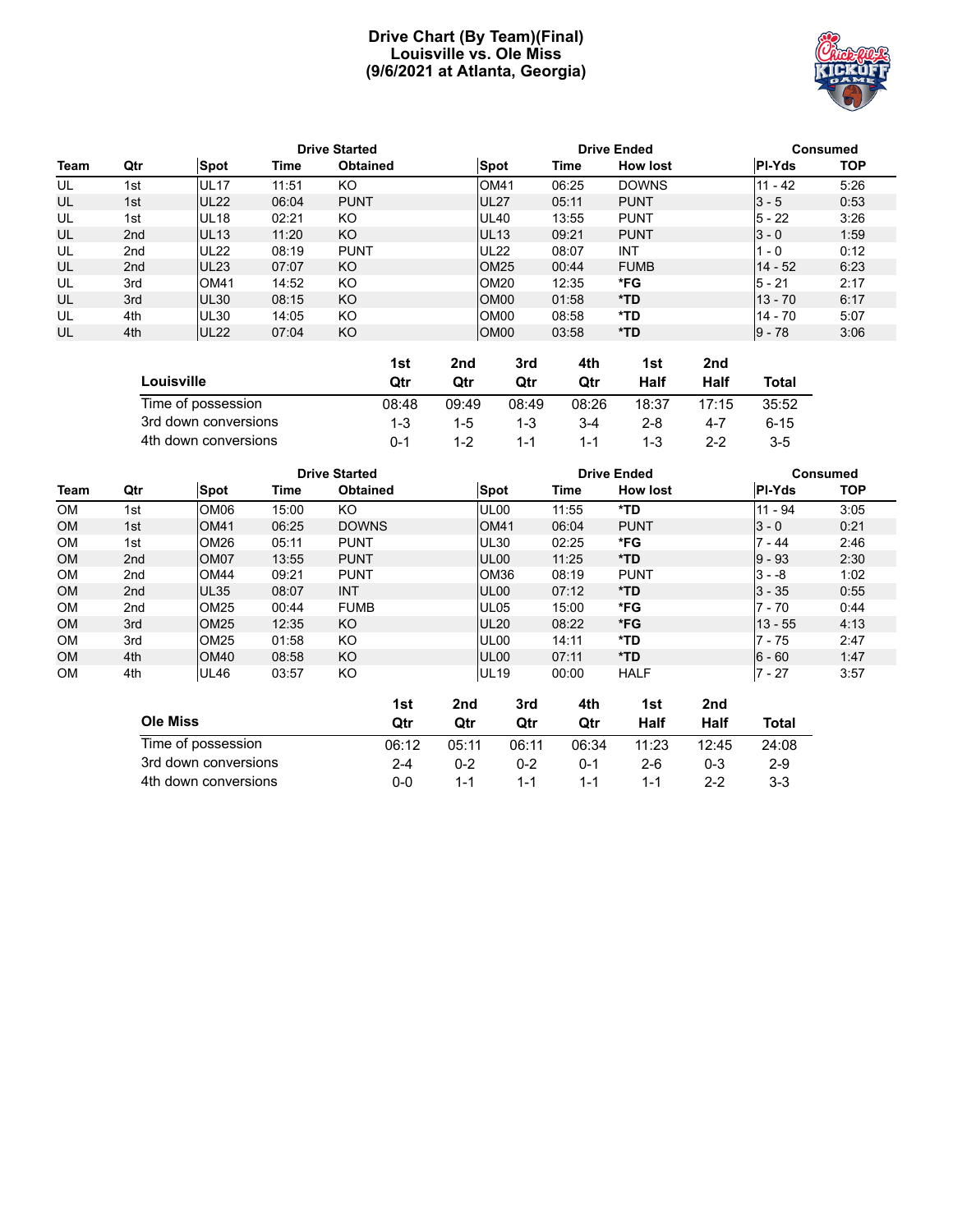# **Drive Chart (By Quarter)(Final) Louisville vs. Ole Miss (9/6/2021 at Atlanta, Georgia)**



|           |                 |                  |       | <b>Drive Started</b> |                  |       | <b>Drive Ended</b> |               | <b>Consumed</b> |
|-----------|-----------------|------------------|-------|----------------------|------------------|-------|--------------------|---------------|-----------------|
| Team      | Qtr             | <b>Spot</b>      | Time  | <b>Obtained</b>      | <b>Spot</b>      | Time  | <b>How lost</b>    | <b>PI-Yds</b> | <b>TOP</b>      |
| <b>OM</b> | 1st             | OM <sub>06</sub> | 15:00 | KO                   | UL <sub>00</sub> | 11:55 | *TD                | 11 - 94       | 3:05            |
| UL        | 1st             | <b>UL17</b>      | 11:51 | KO.                  | <b>OM41</b>      | 06:25 | <b>DOWNS</b>       | $11 - 42$     | 5:26            |
| <b>OM</b> | 1st             | OM41             | 06:25 | <b>DOWNS</b>         | OM41             | 06:04 | <b>PUNT</b>        | $3 - 0$       | 0:21            |
| UL        | 1st             | <b>UL22</b>      | 06:04 | <b>PUNT</b>          | <b>UL27</b>      | 05:11 | <b>PUNT</b>        | $3 - 5$       | 0:53            |
| <b>OM</b> | 1st             | OM26             | 05:11 | <b>PUNT</b>          | <b>UL30</b>      | 02:25 | *FG                | $7 - 44$      | 2:46            |
| UL        | 1st             | <b>UL18</b>      | 02:21 | KO                   | <b>UL40</b>      | 13:55 | <b>PUNT</b>        | $5 - 22$      | 3:26            |
| <b>OM</b> | 2 <sub>nd</sub> | OM <sub>07</sub> | 13:55 | <b>PUNT</b>          | UL00             | 11:25 | *TD                | $9 - 93$      | 2:30            |
| UL        | 2 <sub>nd</sub> | <b>UL13</b>      | 11:20 | KO                   | <b>UL13</b>      | 09:21 | <b>PUNT</b>        | $3 - 0$       | 1:59            |
| <b>OM</b> | 2nd             | <b>OM44</b>      | 09:21 | <b>PUNT</b>          | OM36             | 08:19 | <b>PUNT</b>        | $3 - -8$      | 1:02            |
| UL        | 2 <sub>nd</sub> | <b>UL22</b>      | 08:19 | <b>PUNT</b>          | <b>UL22</b>      | 08:07 | <b>INT</b>         | $1 - 0$       | 0:12            |
| <b>OM</b> | 2nd             | <b>UL35</b>      | 08:07 | INT                  | UL <sub>00</sub> | 07:12 | *TD                | $3 - 35$      | 0:55            |
| UL        | 2 <sub>nd</sub> | <b>UL23</b>      | 07:07 | KO.                  | <b>OM25</b>      | 00:44 | <b>FUMB</b>        | $14 - 52$     | 6:23            |
| <b>OM</b> | 2 <sub>nd</sub> | OM25             | 00:44 | <b>FUMB</b>          | <b>UL05</b>      | 15:00 | *FG                | $7 - 70$      | 0:44            |
| UL        | 3rd             | <b>OM41</b>      | 14:52 | KO.                  | <b>OM20</b>      | 12:35 | *FG                | $5 - 21$      | 2:17            |
| <b>OM</b> | 3rd             | <b>OM25</b>      | 12:35 | KO.                  | <b>UL20</b>      | 08:22 | *FG                | $13 - 55$     | 4:13            |
| UL        | 3rd             | <b>UL30</b>      | 08:15 | KO                   | OM <sub>00</sub> | 01:58 | *TD                | $13 - 70$     | 6:17            |
| <b>OM</b> | 3rd             | <b>OM25</b>      | 01:58 | KO                   | UL00             | 14:11 | *TD                | $7 - 75$      | 2:47            |
| UL        | 4th             | <b>UL30</b>      | 14:05 | KO.                  | OM <sub>00</sub> | 08:58 | $*TD$              | $14 - 70$     | 5:07            |
| <b>OM</b> | 4th             | <b>OM40</b>      | 08:58 | KO.                  | UL <sub>00</sub> | 07:11 | *TD                | $6 - 60$      | 1:47            |
| UL        | 4th             | <b>UL22</b>      | 07:04 | KO                   | OM <sub>00</sub> | 03:58 | *TD                | $9 - 78$      | 3:06            |
| <b>OM</b> | 4th             | <b>UL46</b>      | 03:57 | KO                   | <b>UL19</b>      | 00:00 | <b>HALF</b>        | $7 - 27$      | 3:57            |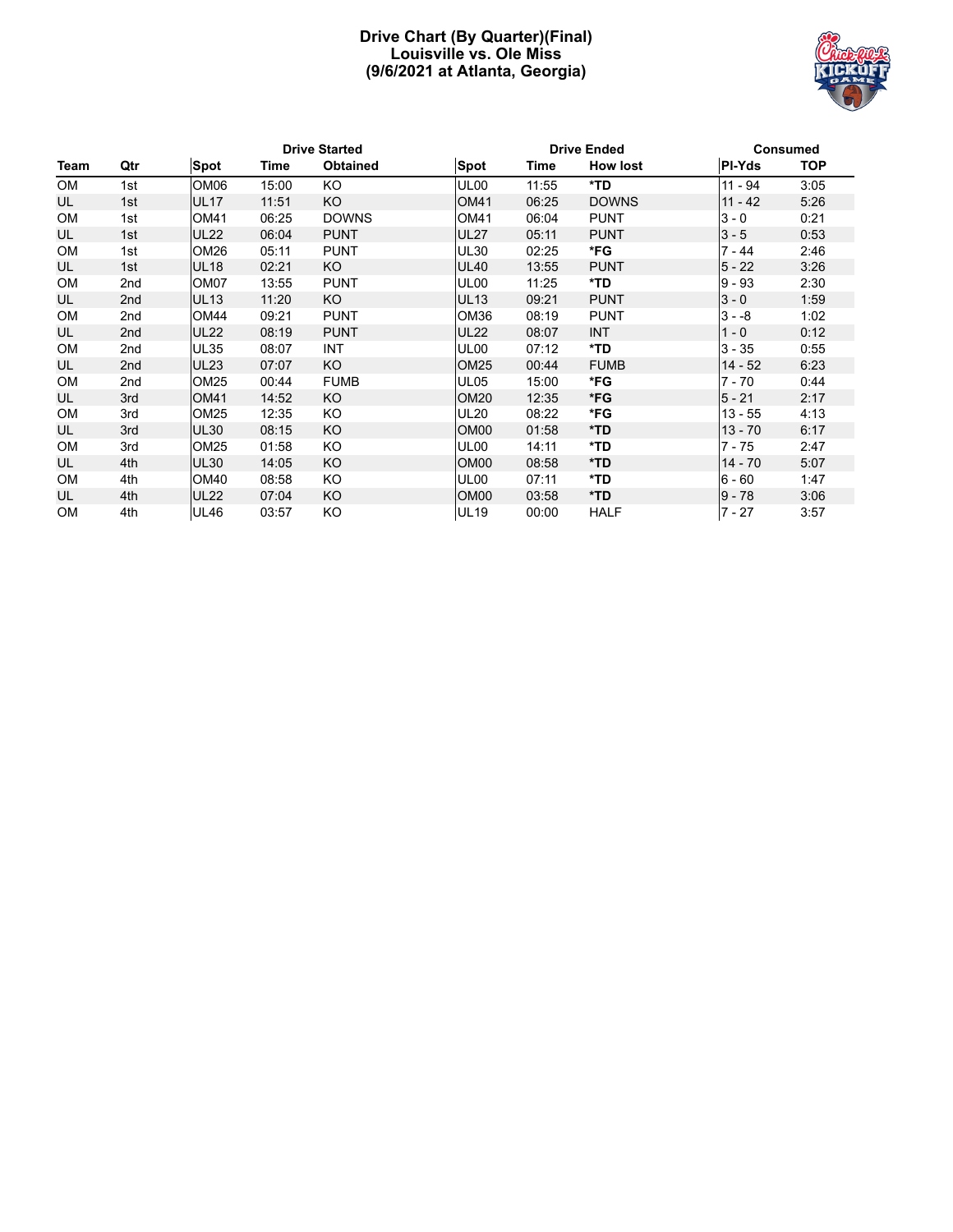# **Play-by-Play Summary (1st quarter) Louisville vs. Ole Miss (9/6/2021 at Atlanta, Georgia)**



*Louisville wins the toss and defers. Ole Miss will receive and defend the east goal. UL ball on UL35.*

Travelstead, B. kickoff 65 yards to the OM0, Kentrel Bullock return 11 yards to the OM11, PENALTY OM holding (Miles Battle) 5 yards to the OM6, 1st and 10, OM ball on OM6.

1-10 OM06 Clock 14:57, OM ball on OM6. [14:57]

| 1-10     | OM06        | Matt Corral pass complete to D. Drummond for 24 yards to the OM30, 1ST DOWN OM (Avery, C.;Fagot, J.).   | P |
|----------|-------------|---------------------------------------------------------------------------------------------------------|---|
| 1-10     | OM30        | Jerrion Ealy rush for no gain to the OM30 (Montgomery, M.).                                             |   |
| $2 - 10$ | OM30        | Matt Corral pass incomplete to D. Drummond.                                                             |   |
| $3 - 10$ | OM30        | Matt Corral pass complete to Jerrion Ealy for 11 yards to the OM41, 1ST DOWN OM (Avery, C.; Vance, G.). | P |
| $1 - 10$ | OM41        | Matt Corral pass complete to Jahcour Pearson for 27 yards to the UL32, 1ST DOWN OM (Vance, G.).         | P |
| 1-10     | UL32        | Jerrion Ealy rush for 3 yards to the UL29 (Abdullah, Y.).                                               |   |
| $2 - 7$  | <b>UL29</b> | Matt Corral pass complete to Jerrion Ealy for 18 yards to the UL11, 1ST DOWN OM (Duncan, K.).           | P |
| $1 - 10$ | <b>UL11</b> | Clock 12:52, [12:52]                                                                                    |   |
| 1-10     | <b>UL11</b> | Henry Parrish rush for 4 yards to the UL7 (Vance, G.).                                                  |   |
| 2-6      | UL07        | Henry Parrish rush for 4 yards to the UL3 (Peterson, T.).                                               |   |
| $3-2$    | UL03        | Henry Parrish rush for 2 yards to the UL1, 1ST DOWN OM (Duncan, K.).                                    | R |
| 1-0      | UL01        | PENALTY UL offside defense (Vance, G.) 0 yards to the UL1.                                              |   |
| $1-0$    | UL01        | Jerrion Ealy rush for 1 yard to the UL0, TOUCHDOWN, clock 11:55. [11:55]                                |   |
| $1 - 0$  | UL03        | Cale Nation kick attempt failed.                                                                        |   |

# **LOUISVILLE 0, OLE MISS 6**

*Drive Summary: 11 plays, 94 yards, 3:05*

Caden Costa kickoff 62 yards to the UL3, Hall, H. return 14 yards to the UL17 (Mark Robinson).

#### **LOUISVILLE drive start at 11:51.**

|          | 1-10 UL17 | Mitchell, J. rush for loss of 1 yard to the UL16 (Chance Campbell; Tysheem Johnson).       |   |
|----------|-----------|--------------------------------------------------------------------------------------------|---|
| $2 - 11$ | UL16      | Cunningham, M. pass incomplete to Ford, M                                                  |   |
| 3-11     | UL16      | Cunningham, M. rush for 11 yards to the UL27, 1ST DOWN UL (Sam Williams).                  | R |
| 1-10     | UL27      | Cunningham, M. rush for 8 yards to the UL35 (AJ Finley).                                   |   |
| $2 - 2$  | UL35      | Cunningham, M. pass complete to Ford, M. for 5 yards to the UL40, 1ST DOWN UL (AJ Finley). | P |
| 1-10     | UL40      | Mitchell, J. rush for 6 yards to the UL46 (Chance Campbell).                               |   |
| $2 - 4$  | UL46      | Cunningham, M. rush for 6 yards to the OM48, 1ST DOWN UL, out-of-bounds (Otis Reese).      | R |
| 1-10     | OM48      | Mitchell, J. rush for 3 yards to the OM45 (Isaiah Iton).                                   |   |
| $2 - 7$  | OM45      | Hall, H. rush for 6 yards to the OM39 (Tylan Knight).                                      |   |
| $3-1$    | OM39      | Mitchell, J. rush for no gain to the OM39 (Sam Williams; Quentin Bivens).                  |   |
| 4-1      | OM39      | Cunningham, M. rush for loss of 2 yards to the OM41 (Chance Campbell).                     |   |
|          |           | $Dmin \circ Cmin \circ Cmin \circ Cmin$                                                    |   |

*Drive Summary: 11 plays, 42 yards, 5:26*

#### **OLE MISS drive start at 06:25.**

- 1-10 OM41 Matt Corral pass incomplete (Avery, C.).
- 2-10 OM41 Matt Corral pass incomplete to Hudson Wolfe (Avery, C.).
- 3-10 OM41 Matt Corral pass incomplete to Braylon Sanders (Abdullah, Y.).
- 4-10 OM41 Mac Brown punt 37 yards to the UL22, fair catch by Smith, B..

*Drive Summary: 3 plays, 0 yards, 0:21*

#### **LOUISVILLE drive start at 06:04.**

- 1-10 UL22 Mitchell, J. rush for 5 yards to the UL27 (Sam Williams;Cedric Johnson).
- 2-5 UL27 Cunningham, M. pass incomplete.
- 3-5 UL27 Cunningham, M. pass incomplete to Huggins-Bruce.
- 4-5 UL27 Vassett, M. punt 37 yards to the OM36, fair catch by Braylon Sanders, PENALTY OM holding (Isaiah Woullard) 10 yards to the OM26, 1st and 10, OM ball on OM26.

*Drive Summary: 3 plays, 5 yards, 0:53*

#### **OLE MISS drive start at 05:11.**

1-10 OM26 Jerrion Ealy rush for 9 yards to the OM35 (Duncan, K.).

2-1 OM35 Jerrion Ealy rush for 2 yards to the OM37, 1ST DOWN OM (Avery, C.).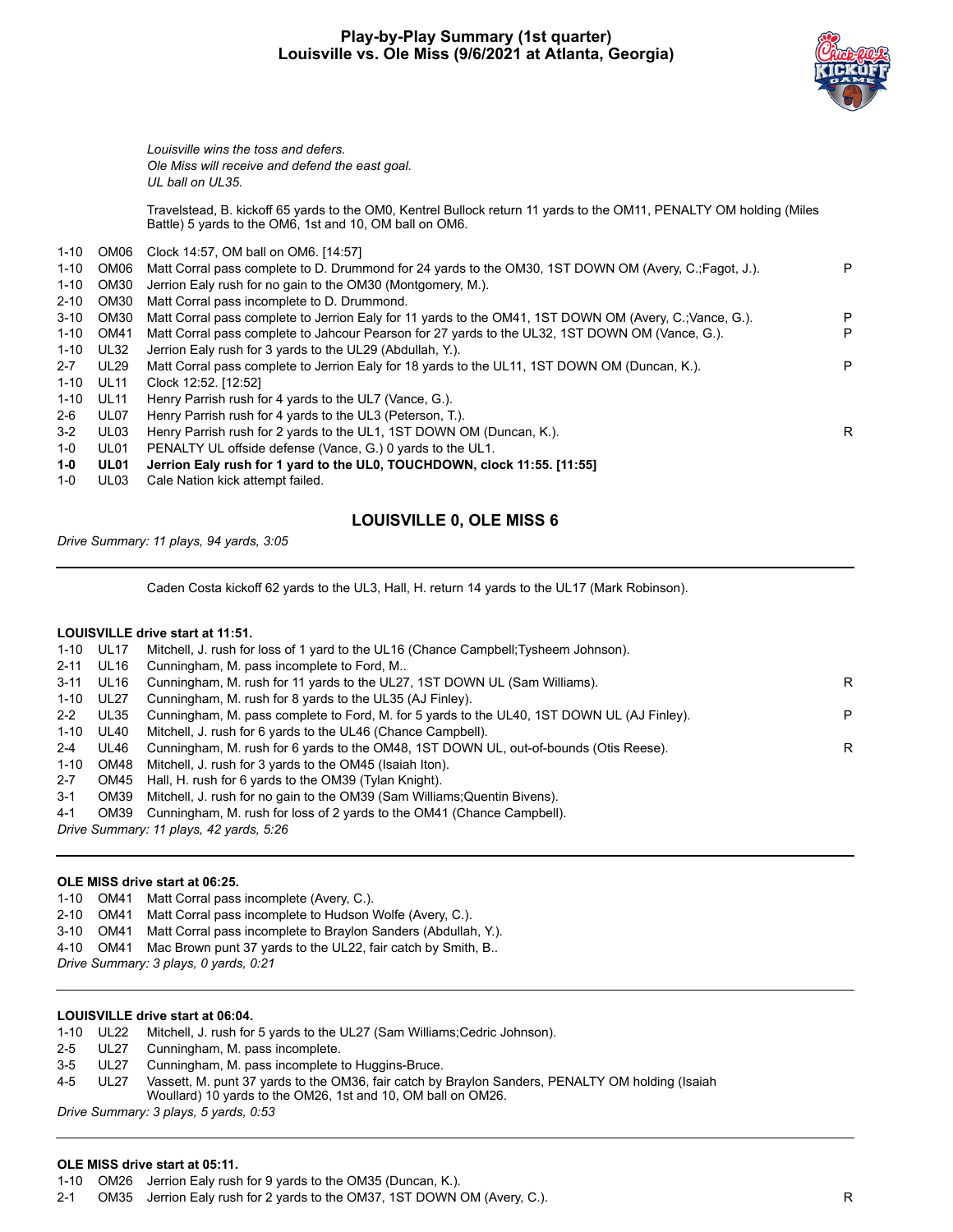|  | 1-10 OM37 PENALTY OM false start (Orlando Umana) 5 yards to the OM32.                   |
|--|-----------------------------------------------------------------------------------------|
|  | A 45 OM22 Mett Cerrel page complete to D. Drummond for 24 varie to the UL24 4CT DOMALOM |

- 1-15 OM32 Matt Corral pass complete to D. Drummond for 34 yards to the UL34, 1ST DOWN OM, out-of-bounds (Duncan, K.).
- 1-10 UL34 Matt Corral pass incomplete to Jonathan Mingo, PENALTY UL pass interference (Jones, C.) 11 yards to the UL23, 1ST DOWN OM, NO PLAY.
- 1-10 UL23 Matt Corral sacked for loss of 7 yards to the UL30 (Abdullah, Y.).
- 2-17 UL30 Matt Corral pass incomplete to Jonathan Mingo.
- 3-17 UL30 Jerrion Ealy rush for no gain to the UL30 (Montgomery, M.).
- **4-17 UL30 Caden Costa field goal attempt from 47 GOOD, clock 02:25. [02:25]**

# **LOUISVILLE 0, OLE MISS 9**

P

E

E

*Drive Summary: 7 plays, 44 yards, 2:46*

Caden Costa kickoff 65 yards to the UL0, Hall, H. return 18 yards to the UL18 (Lakia Henry).

#### **LOUISVILLE drive start at 02:21.**

- 1-10 UL18 Cunningham, M. pass incomplete to Marshall, J..
- 2-10 UL18 Hall, H. rush for 3 yards to the UL21 (Mark Robinson), PENALTY OM personal foul (Mark Robinson) 15 yards to the UL36, 1ST DOWN UL.
	- *Ole Miss #35 Mark Robinson disqualified for targeting.*
- 1-10 UL36 Hall, H. rush for 3 yards to the UL39 (Jake Springer).
- *2nd and 7.*
- 2-7 UL39 Hall, H. rush for 1 yard to the UL40 (Quentin Bivens).
- 3-6 UL40 PENALTY UL false start (Hudson, B.) 5 yards to the UL35.

# **END OF 1ST QUARTER: LOUISVILLE 0, OLE MISS 9**

|                        |                        | Time              |  |  |  | 1st Downs Conversions |       |             |                 |                  |  |  |
|------------------------|------------------------|-------------------|--|--|--|-----------------------|-------|-------------|-----------------|------------------|--|--|
| <b>Quarter Summary</b> | Score Poss R P X T 3rd |                   |  |  |  |                       |       | 4th Rushina | Passing         | <b>Penalties</b> |  |  |
| Louisville             |                        | 08:48 2 1 1 4 1-3 |  |  |  |                       | _ ი-1 | 13-49       | $1 - 5 - 0 - 5$ | $3 - 16$         |  |  |
| Ole Miss               |                        | 06:12 2 5 1 8 2-4 |  |  |  |                       | 0-0   | 10-18       | $5-10-0-114$    | 4-35             |  |  |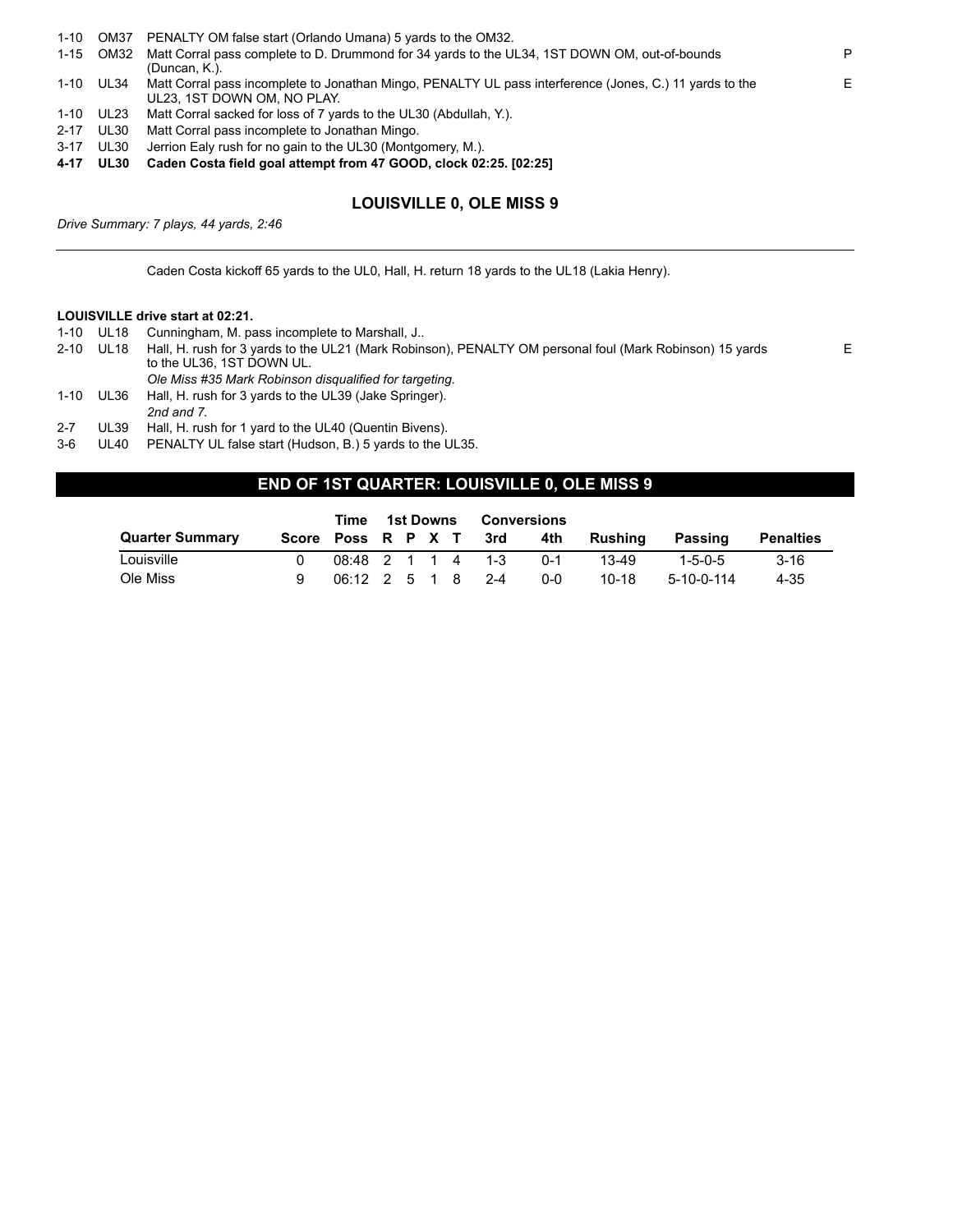# **Quickie Statistics (1st Quarter only) Louisville vs. Ole Miss (9/6/2021 at Atlanta, Georgia)**



| $\overline{0}$<br>$\overline{9}$<br>Score<br><b>FIRST DOWNS</b><br>8<br>$\overline{\mathbf{A}}$<br><b>RUSHES-YARDS (NET)</b><br>13-49<br>$10 - 18$<br><b>PASSING-YARDS (NET)</b><br>5<br>114<br>$10 - 5 - 0$<br>Passes Att-Comp-Int<br>$5 - 1 - 0$<br><b>TOTAL OFFENSE PLAYS-YARDS</b><br>18-54<br>20-132<br>Fumble Returns-Yards<br>$0-0$<br>$0 - 0$<br>$0-0$<br><b>Punt Returns-Yards</b><br>$0 - 0$<br>Kickoff Returns-Yards<br>$2 - 32$<br>$1 - 11$<br>$0-0$<br>$0 - 0$<br>Interception Returns-Yards<br>$1 - 37.0$<br>Punts (Number-Avg)<br>$1 - 37.0$<br>$0-0$<br>$0 - 0$<br>Fumbles-Lost<br>$4 - 35$<br>Penalties-Yards<br>$3 - 16$<br>08:48<br>06:12<br><b>Possession Time</b><br><b>Third-Down Conversions</b><br>$1 - 3$<br>$2 - 4$<br>$0 - 1$<br>$0-0$<br><b>Fourth-Down Conversions</b><br><b>Ole Miss</b><br>Louisville<br>Gain<br>Net TD<br>No.<br>Net TD<br><b>Rushing</b><br>No.<br>Loss<br><b>Rushing</b><br>Gain<br>Loss<br>Avg<br>Lg<br>Avg<br>Lg<br>Cunningham, M.<br>$-2$<br>$\mathbf 0$<br>5.8<br>Henry Parrish<br>3.3<br>4<br>25<br>23<br>11<br>3<br>10<br>0<br>10<br>0<br>4<br>5<br>9<br>13<br>$-1$<br>0<br>2.6<br>6<br>15<br>2.5<br>Mitchell, J.<br>14<br>6<br>Jerrion Ealy<br>15<br>0<br>1<br>13<br>3.3<br>6<br>Hall, H.<br>4<br>13<br>$\mathbf 0$<br>0<br>C-A-I<br><b>Passing</b><br>C-A-I<br>Yds<br><b>Passing</b><br>Yds<br>TD<br><b>Sack</b><br>TD<br>Lg<br>Sack<br>Lg<br>$1 - 5 - 0$<br><b>Matt Corral</b><br>$5 - 9 - 0$<br>107<br>$\overline{0}$<br>5<br>$\Omega$<br>34<br>Cunningham, M.<br>5<br>O<br>Receiving<br>No.<br>Yards<br>TD<br>Tgt<br>Receiving<br>No.<br>Yards<br>TD<br><u>Lg</u><br>Tgt<br>$\frac{Lg}{5}$<br>$\overline{34}$<br>Ford, M.<br>D. Drummond<br>2<br>58<br>$\Omega$<br>3<br>$\tilde{2}$<br>$\overline{\mathbf{c}}$<br>29<br>0<br>18<br>Jerrion Ealy<br>0<br>0<br>$\Omega$<br>1<br>Jonathan Mingo<br><b>Punting</b><br>No.<br>Yds<br>ln20<br>ΤВ<br><b>Punting</b><br>No.<br>Yds<br>ln20<br>Avg<br>Lng<br>Avg<br>Lng<br>TВ<br>37.0<br>37<br>37.0<br>$\overline{37}$<br>Mac Brown<br>$\overline{37}$<br>$\overline{37}$<br>$\overline{0}$<br>Vassett, M.<br>$\Omega$<br>No.<br>TD<br><b>Punt Returns</b><br>TD<br><b>Punt Returns</b><br>Yards<br>No.<br>Yards<br>Lg<br><u>Lg</u><br><b>Kick Returns</b><br><b>Kick Returns</b><br>No.<br>Yards<br>TD<br>No.<br>Yards<br>TD<br><u>Lg</u><br><u>Lg</u><br>$\overline{2}$<br>$\overline{32}$<br>$\overline{0}$<br><b>Kentrel Bullock</b><br>$\overline{0}$<br>Hall, H.<br>18<br>11<br>11<br><b>Tackles</b><br>UA-A<br>Total<br><b>Sacks</b><br>TFL<br><b>Tackles</b><br>UA-A<br>Total<br><b>Sacks</b><br>TFL<br>Otis Reese<br>Duncan, K.<br>4.0<br>0.0<br>0.0<br>$1 - 0$<br>1.0<br>0.0<br>0.0<br>4-0<br>2.0<br>AJ Finley<br>2.0<br>0.0<br>Avery, C.<br>$1 - 2$<br>0.0<br>0.0<br>$2 - 0$<br>0.0<br>2.5<br>1.0<br>$2 - 1$<br>0.0<br>0.0<br>Tysheem Johnson<br>$0 - 1$<br>0.5<br>0.0<br>Vance, G.<br>V-H<br>Qtr<br>Time<br><b>Scoring Play</b><br>OM - Jerrion Ealy 1 yd TD RUSH 11-94 3:05<br>11:55<br>$0 - 6$<br>1st<br>02:25<br>OM - Caden Costa 47 yd FG 7-44 2:46<br>$0 - 9$<br>1st |  | UL | OM |  |  |
|-------------------------------------------------------------------------------------------------------------------------------------------------------------------------------------------------------------------------------------------------------------------------------------------------------------------------------------------------------------------------------------------------------------------------------------------------------------------------------------------------------------------------------------------------------------------------------------------------------------------------------------------------------------------------------------------------------------------------------------------------------------------------------------------------------------------------------------------------------------------------------------------------------------------------------------------------------------------------------------------------------------------------------------------------------------------------------------------------------------------------------------------------------------------------------------------------------------------------------------------------------------------------------------------------------------------------------------------------------------------------------------------------------------------------------------------------------------------------------------------------------------------------------------------------------------------------------------------------------------------------------------------------------------------------------------------------------------------------------------------------------------------------------------------------------------------------------------------------------------------------------------------------------------------------------------------------------------------------------------------------------------------------------------------------------------------------------------------------------------------------------------------------------------------------------------------------------------------------------------------------------------------------------------------------------------------------------------------------------------------------------------------------------------------------------------------------------------------------------------------------------------------------------------------------------------------------------------------------------------------------------------------------------------------------------------------------------------------------------------------------------------------------------------------------------------------------------------------------------------------------------------------------------------------------------------------------------------------------------------------------------------------------------------------------------------------------------------------|--|----|----|--|--|
|                                                                                                                                                                                                                                                                                                                                                                                                                                                                                                                                                                                                                                                                                                                                                                                                                                                                                                                                                                                                                                                                                                                                                                                                                                                                                                                                                                                                                                                                                                                                                                                                                                                                                                                                                                                                                                                                                                                                                                                                                                                                                                                                                                                                                                                                                                                                                                                                                                                                                                                                                                                                                                                                                                                                                                                                                                                                                                                                                                                                                                                                                           |  |    |    |  |  |
|                                                                                                                                                                                                                                                                                                                                                                                                                                                                                                                                                                                                                                                                                                                                                                                                                                                                                                                                                                                                                                                                                                                                                                                                                                                                                                                                                                                                                                                                                                                                                                                                                                                                                                                                                                                                                                                                                                                                                                                                                                                                                                                                                                                                                                                                                                                                                                                                                                                                                                                                                                                                                                                                                                                                                                                                                                                                                                                                                                                                                                                                                           |  |    |    |  |  |
|                                                                                                                                                                                                                                                                                                                                                                                                                                                                                                                                                                                                                                                                                                                                                                                                                                                                                                                                                                                                                                                                                                                                                                                                                                                                                                                                                                                                                                                                                                                                                                                                                                                                                                                                                                                                                                                                                                                                                                                                                                                                                                                                                                                                                                                                                                                                                                                                                                                                                                                                                                                                                                                                                                                                                                                                                                                                                                                                                                                                                                                                                           |  |    |    |  |  |
|                                                                                                                                                                                                                                                                                                                                                                                                                                                                                                                                                                                                                                                                                                                                                                                                                                                                                                                                                                                                                                                                                                                                                                                                                                                                                                                                                                                                                                                                                                                                                                                                                                                                                                                                                                                                                                                                                                                                                                                                                                                                                                                                                                                                                                                                                                                                                                                                                                                                                                                                                                                                                                                                                                                                                                                                                                                                                                                                                                                                                                                                                           |  |    |    |  |  |
|                                                                                                                                                                                                                                                                                                                                                                                                                                                                                                                                                                                                                                                                                                                                                                                                                                                                                                                                                                                                                                                                                                                                                                                                                                                                                                                                                                                                                                                                                                                                                                                                                                                                                                                                                                                                                                                                                                                                                                                                                                                                                                                                                                                                                                                                                                                                                                                                                                                                                                                                                                                                                                                                                                                                                                                                                                                                                                                                                                                                                                                                                           |  |    |    |  |  |
|                                                                                                                                                                                                                                                                                                                                                                                                                                                                                                                                                                                                                                                                                                                                                                                                                                                                                                                                                                                                                                                                                                                                                                                                                                                                                                                                                                                                                                                                                                                                                                                                                                                                                                                                                                                                                                                                                                                                                                                                                                                                                                                                                                                                                                                                                                                                                                                                                                                                                                                                                                                                                                                                                                                                                                                                                                                                                                                                                                                                                                                                                           |  |    |    |  |  |
|                                                                                                                                                                                                                                                                                                                                                                                                                                                                                                                                                                                                                                                                                                                                                                                                                                                                                                                                                                                                                                                                                                                                                                                                                                                                                                                                                                                                                                                                                                                                                                                                                                                                                                                                                                                                                                                                                                                                                                                                                                                                                                                                                                                                                                                                                                                                                                                                                                                                                                                                                                                                                                                                                                                                                                                                                                                                                                                                                                                                                                                                                           |  |    |    |  |  |
|                                                                                                                                                                                                                                                                                                                                                                                                                                                                                                                                                                                                                                                                                                                                                                                                                                                                                                                                                                                                                                                                                                                                                                                                                                                                                                                                                                                                                                                                                                                                                                                                                                                                                                                                                                                                                                                                                                                                                                                                                                                                                                                                                                                                                                                                                                                                                                                                                                                                                                                                                                                                                                                                                                                                                                                                                                                                                                                                                                                                                                                                                           |  |    |    |  |  |
|                                                                                                                                                                                                                                                                                                                                                                                                                                                                                                                                                                                                                                                                                                                                                                                                                                                                                                                                                                                                                                                                                                                                                                                                                                                                                                                                                                                                                                                                                                                                                                                                                                                                                                                                                                                                                                                                                                                                                                                                                                                                                                                                                                                                                                                                                                                                                                                                                                                                                                                                                                                                                                                                                                                                                                                                                                                                                                                                                                                                                                                                                           |  |    |    |  |  |
|                                                                                                                                                                                                                                                                                                                                                                                                                                                                                                                                                                                                                                                                                                                                                                                                                                                                                                                                                                                                                                                                                                                                                                                                                                                                                                                                                                                                                                                                                                                                                                                                                                                                                                                                                                                                                                                                                                                                                                                                                                                                                                                                                                                                                                                                                                                                                                                                                                                                                                                                                                                                                                                                                                                                                                                                                                                                                                                                                                                                                                                                                           |  |    |    |  |  |
|                                                                                                                                                                                                                                                                                                                                                                                                                                                                                                                                                                                                                                                                                                                                                                                                                                                                                                                                                                                                                                                                                                                                                                                                                                                                                                                                                                                                                                                                                                                                                                                                                                                                                                                                                                                                                                                                                                                                                                                                                                                                                                                                                                                                                                                                                                                                                                                                                                                                                                                                                                                                                                                                                                                                                                                                                                                                                                                                                                                                                                                                                           |  |    |    |  |  |
|                                                                                                                                                                                                                                                                                                                                                                                                                                                                                                                                                                                                                                                                                                                                                                                                                                                                                                                                                                                                                                                                                                                                                                                                                                                                                                                                                                                                                                                                                                                                                                                                                                                                                                                                                                                                                                                                                                                                                                                                                                                                                                                                                                                                                                                                                                                                                                                                                                                                                                                                                                                                                                                                                                                                                                                                                                                                                                                                                                                                                                                                                           |  |    |    |  |  |
|                                                                                                                                                                                                                                                                                                                                                                                                                                                                                                                                                                                                                                                                                                                                                                                                                                                                                                                                                                                                                                                                                                                                                                                                                                                                                                                                                                                                                                                                                                                                                                                                                                                                                                                                                                                                                                                                                                                                                                                                                                                                                                                                                                                                                                                                                                                                                                                                                                                                                                                                                                                                                                                                                                                                                                                                                                                                                                                                                                                                                                                                                           |  |    |    |  |  |
|                                                                                                                                                                                                                                                                                                                                                                                                                                                                                                                                                                                                                                                                                                                                                                                                                                                                                                                                                                                                                                                                                                                                                                                                                                                                                                                                                                                                                                                                                                                                                                                                                                                                                                                                                                                                                                                                                                                                                                                                                                                                                                                                                                                                                                                                                                                                                                                                                                                                                                                                                                                                                                                                                                                                                                                                                                                                                                                                                                                                                                                                                           |  |    |    |  |  |
|                                                                                                                                                                                                                                                                                                                                                                                                                                                                                                                                                                                                                                                                                                                                                                                                                                                                                                                                                                                                                                                                                                                                                                                                                                                                                                                                                                                                                                                                                                                                                                                                                                                                                                                                                                                                                                                                                                                                                                                                                                                                                                                                                                                                                                                                                                                                                                                                                                                                                                                                                                                                                                                                                                                                                                                                                                                                                                                                                                                                                                                                                           |  |    |    |  |  |
|                                                                                                                                                                                                                                                                                                                                                                                                                                                                                                                                                                                                                                                                                                                                                                                                                                                                                                                                                                                                                                                                                                                                                                                                                                                                                                                                                                                                                                                                                                                                                                                                                                                                                                                                                                                                                                                                                                                                                                                                                                                                                                                                                                                                                                                                                                                                                                                                                                                                                                                                                                                                                                                                                                                                                                                                                                                                                                                                                                                                                                                                                           |  |    |    |  |  |
|                                                                                                                                                                                                                                                                                                                                                                                                                                                                                                                                                                                                                                                                                                                                                                                                                                                                                                                                                                                                                                                                                                                                                                                                                                                                                                                                                                                                                                                                                                                                                                                                                                                                                                                                                                                                                                                                                                                                                                                                                                                                                                                                                                                                                                                                                                                                                                                                                                                                                                                                                                                                                                                                                                                                                                                                                                                                                                                                                                                                                                                                                           |  |    |    |  |  |
|                                                                                                                                                                                                                                                                                                                                                                                                                                                                                                                                                                                                                                                                                                                                                                                                                                                                                                                                                                                                                                                                                                                                                                                                                                                                                                                                                                                                                                                                                                                                                                                                                                                                                                                                                                                                                                                                                                                                                                                                                                                                                                                                                                                                                                                                                                                                                                                                                                                                                                                                                                                                                                                                                                                                                                                                                                                                                                                                                                                                                                                                                           |  |    |    |  |  |
|                                                                                                                                                                                                                                                                                                                                                                                                                                                                                                                                                                                                                                                                                                                                                                                                                                                                                                                                                                                                                                                                                                                                                                                                                                                                                                                                                                                                                                                                                                                                                                                                                                                                                                                                                                                                                                                                                                                                                                                                                                                                                                                                                                                                                                                                                                                                                                                                                                                                                                                                                                                                                                                                                                                                                                                                                                                                                                                                                                                                                                                                                           |  |    |    |  |  |
|                                                                                                                                                                                                                                                                                                                                                                                                                                                                                                                                                                                                                                                                                                                                                                                                                                                                                                                                                                                                                                                                                                                                                                                                                                                                                                                                                                                                                                                                                                                                                                                                                                                                                                                                                                                                                                                                                                                                                                                                                                                                                                                                                                                                                                                                                                                                                                                                                                                                                                                                                                                                                                                                                                                                                                                                                                                                                                                                                                                                                                                                                           |  |    |    |  |  |
|                                                                                                                                                                                                                                                                                                                                                                                                                                                                                                                                                                                                                                                                                                                                                                                                                                                                                                                                                                                                                                                                                                                                                                                                                                                                                                                                                                                                                                                                                                                                                                                                                                                                                                                                                                                                                                                                                                                                                                                                                                                                                                                                                                                                                                                                                                                                                                                                                                                                                                                                                                                                                                                                                                                                                                                                                                                                                                                                                                                                                                                                                           |  |    |    |  |  |
|                                                                                                                                                                                                                                                                                                                                                                                                                                                                                                                                                                                                                                                                                                                                                                                                                                                                                                                                                                                                                                                                                                                                                                                                                                                                                                                                                                                                                                                                                                                                                                                                                                                                                                                                                                                                                                                                                                                                                                                                                                                                                                                                                                                                                                                                                                                                                                                                                                                                                                                                                                                                                                                                                                                                                                                                                                                                                                                                                                                                                                                                                           |  |    |    |  |  |
|                                                                                                                                                                                                                                                                                                                                                                                                                                                                                                                                                                                                                                                                                                                                                                                                                                                                                                                                                                                                                                                                                                                                                                                                                                                                                                                                                                                                                                                                                                                                                                                                                                                                                                                                                                                                                                                                                                                                                                                                                                                                                                                                                                                                                                                                                                                                                                                                                                                                                                                                                                                                                                                                                                                                                                                                                                                                                                                                                                                                                                                                                           |  |    |    |  |  |
|                                                                                                                                                                                                                                                                                                                                                                                                                                                                                                                                                                                                                                                                                                                                                                                                                                                                                                                                                                                                                                                                                                                                                                                                                                                                                                                                                                                                                                                                                                                                                                                                                                                                                                                                                                                                                                                                                                                                                                                                                                                                                                                                                                                                                                                                                                                                                                                                                                                                                                                                                                                                                                                                                                                                                                                                                                                                                                                                                                                                                                                                                           |  |    |    |  |  |
|                                                                                                                                                                                                                                                                                                                                                                                                                                                                                                                                                                                                                                                                                                                                                                                                                                                                                                                                                                                                                                                                                                                                                                                                                                                                                                                                                                                                                                                                                                                                                                                                                                                                                                                                                                                                                                                                                                                                                                                                                                                                                                                                                                                                                                                                                                                                                                                                                                                                                                                                                                                                                                                                                                                                                                                                                                                                                                                                                                                                                                                                                           |  |    |    |  |  |
|                                                                                                                                                                                                                                                                                                                                                                                                                                                                                                                                                                                                                                                                                                                                                                                                                                                                                                                                                                                                                                                                                                                                                                                                                                                                                                                                                                                                                                                                                                                                                                                                                                                                                                                                                                                                                                                                                                                                                                                                                                                                                                                                                                                                                                                                                                                                                                                                                                                                                                                                                                                                                                                                                                                                                                                                                                                                                                                                                                                                                                                                                           |  |    |    |  |  |
|                                                                                                                                                                                                                                                                                                                                                                                                                                                                                                                                                                                                                                                                                                                                                                                                                                                                                                                                                                                                                                                                                                                                                                                                                                                                                                                                                                                                                                                                                                                                                                                                                                                                                                                                                                                                                                                                                                                                                                                                                                                                                                                                                                                                                                                                                                                                                                                                                                                                                                                                                                                                                                                                                                                                                                                                                                                                                                                                                                                                                                                                                           |  |    |    |  |  |
|                                                                                                                                                                                                                                                                                                                                                                                                                                                                                                                                                                                                                                                                                                                                                                                                                                                                                                                                                                                                                                                                                                                                                                                                                                                                                                                                                                                                                                                                                                                                                                                                                                                                                                                                                                                                                                                                                                                                                                                                                                                                                                                                                                                                                                                                                                                                                                                                                                                                                                                                                                                                                                                                                                                                                                                                                                                                                                                                                                                                                                                                                           |  |    |    |  |  |
|                                                                                                                                                                                                                                                                                                                                                                                                                                                                                                                                                                                                                                                                                                                                                                                                                                                                                                                                                                                                                                                                                                                                                                                                                                                                                                                                                                                                                                                                                                                                                                                                                                                                                                                                                                                                                                                                                                                                                                                                                                                                                                                                                                                                                                                                                                                                                                                                                                                                                                                                                                                                                                                                                                                                                                                                                                                                                                                                                                                                                                                                                           |  |    |    |  |  |
|                                                                                                                                                                                                                                                                                                                                                                                                                                                                                                                                                                                                                                                                                                                                                                                                                                                                                                                                                                                                                                                                                                                                                                                                                                                                                                                                                                                                                                                                                                                                                                                                                                                                                                                                                                                                                                                                                                                                                                                                                                                                                                                                                                                                                                                                                                                                                                                                                                                                                                                                                                                                                                                                                                                                                                                                                                                                                                                                                                                                                                                                                           |  |    |    |  |  |
|                                                                                                                                                                                                                                                                                                                                                                                                                                                                                                                                                                                                                                                                                                                                                                                                                                                                                                                                                                                                                                                                                                                                                                                                                                                                                                                                                                                                                                                                                                                                                                                                                                                                                                                                                                                                                                                                                                                                                                                                                                                                                                                                                                                                                                                                                                                                                                                                                                                                                                                                                                                                                                                                                                                                                                                                                                                                                                                                                                                                                                                                                           |  |    |    |  |  |
|                                                                                                                                                                                                                                                                                                                                                                                                                                                                                                                                                                                                                                                                                                                                                                                                                                                                                                                                                                                                                                                                                                                                                                                                                                                                                                                                                                                                                                                                                                                                                                                                                                                                                                                                                                                                                                                                                                                                                                                                                                                                                                                                                                                                                                                                                                                                                                                                                                                                                                                                                                                                                                                                                                                                                                                                                                                                                                                                                                                                                                                                                           |  |    |    |  |  |
|                                                                                                                                                                                                                                                                                                                                                                                                                                                                                                                                                                                                                                                                                                                                                                                                                                                                                                                                                                                                                                                                                                                                                                                                                                                                                                                                                                                                                                                                                                                                                                                                                                                                                                                                                                                                                                                                                                                                                                                                                                                                                                                                                                                                                                                                                                                                                                                                                                                                                                                                                                                                                                                                                                                                                                                                                                                                                                                                                                                                                                                                                           |  |    |    |  |  |
|                                                                                                                                                                                                                                                                                                                                                                                                                                                                                                                                                                                                                                                                                                                                                                                                                                                                                                                                                                                                                                                                                                                                                                                                                                                                                                                                                                                                                                                                                                                                                                                                                                                                                                                                                                                                                                                                                                                                                                                                                                                                                                                                                                                                                                                                                                                                                                                                                                                                                                                                                                                                                                                                                                                                                                                                                                                                                                                                                                                                                                                                                           |  |    |    |  |  |
|                                                                                                                                                                                                                                                                                                                                                                                                                                                                                                                                                                                                                                                                                                                                                                                                                                                                                                                                                                                                                                                                                                                                                                                                                                                                                                                                                                                                                                                                                                                                                                                                                                                                                                                                                                                                                                                                                                                                                                                                                                                                                                                                                                                                                                                                                                                                                                                                                                                                                                                                                                                                                                                                                                                                                                                                                                                                                                                                                                                                                                                                                           |  |    |    |  |  |
|                                                                                                                                                                                                                                                                                                                                                                                                                                                                                                                                                                                                                                                                                                                                                                                                                                                                                                                                                                                                                                                                                                                                                                                                                                                                                                                                                                                                                                                                                                                                                                                                                                                                                                                                                                                                                                                                                                                                                                                                                                                                                                                                                                                                                                                                                                                                                                                                                                                                                                                                                                                                                                                                                                                                                                                                                                                                                                                                                                                                                                                                                           |  |    |    |  |  |
|                                                                                                                                                                                                                                                                                                                                                                                                                                                                                                                                                                                                                                                                                                                                                                                                                                                                                                                                                                                                                                                                                                                                                                                                                                                                                                                                                                                                                                                                                                                                                                                                                                                                                                                                                                                                                                                                                                                                                                                                                                                                                                                                                                                                                                                                                                                                                                                                                                                                                                                                                                                                                                                                                                                                                                                                                                                                                                                                                                                                                                                                                           |  |    |    |  |  |
|                                                                                                                                                                                                                                                                                                                                                                                                                                                                                                                                                                                                                                                                                                                                                                                                                                                                                                                                                                                                                                                                                                                                                                                                                                                                                                                                                                                                                                                                                                                                                                                                                                                                                                                                                                                                                                                                                                                                                                                                                                                                                                                                                                                                                                                                                                                                                                                                                                                                                                                                                                                                                                                                                                                                                                                                                                                                                                                                                                                                                                                                                           |  |    |    |  |  |
|                                                                                                                                                                                                                                                                                                                                                                                                                                                                                                                                                                                                                                                                                                                                                                                                                                                                                                                                                                                                                                                                                                                                                                                                                                                                                                                                                                                                                                                                                                                                                                                                                                                                                                                                                                                                                                                                                                                                                                                                                                                                                                                                                                                                                                                                                                                                                                                                                                                                                                                                                                                                                                                                                                                                                                                                                                                                                                                                                                                                                                                                                           |  |    |    |  |  |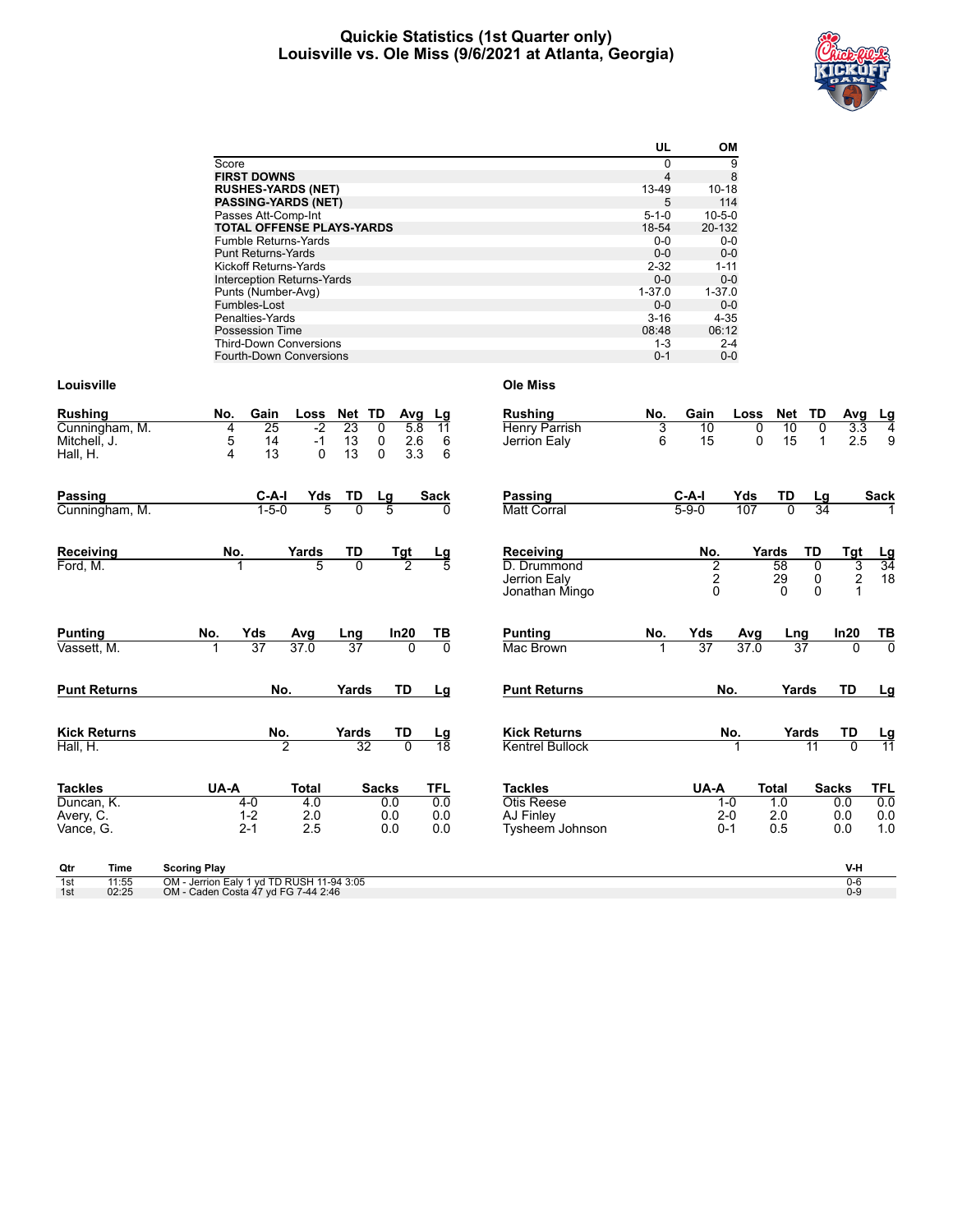

3-11 UL35 Start of 2nd quarter, clock 15:00. [15:00]

3-11 UL35 Cunningham, M. rush for 10 yards to the UL45 (Otis Reese).

4-1 UL45 PENALTY UL delay of game 5 yards to the UL40.

4-6 UL40 Vassett, M. punt 53 yards to the OM7, downed.

*Drive Summary: 5 plays, 22 yards, 3:26*

#### **OLE MISS drive start at 13:55.**

| 1-10     | OM07             | Snoop Conner rush for 11 yards to the OM18, 1ST DOWN OM (Duncan, K.).                                                                                   | R  |
|----------|------------------|---------------------------------------------------------------------------------------------------------------------------------------------------------|----|
| $1 - 10$ | OM18             | Matt Corral pass complete to Braylon Sanders for 28 yards to the OM46, 1ST DOWN OM, out-of-bounds<br>(Cole, Q.).                                        | P  |
| $1 - 10$ | OM46             | Matt Corral sacked for loss of 6 yards to the OM40 (Duncan, K.), PENALTY OM intentional grounding (Matt<br>Corral) 0 yards to the OM40.                 |    |
|          |                  | 2nd and $16$ .                                                                                                                                          |    |
| $2 - 16$ | OM40             | Matt Corral pass complete to Chase Rogers for 10 yards to the 50 yardline (Duncan, K.).                                                                 |    |
| 3-6      | OM <sub>50</sub> | Matt Corral pass complete to Chase Rogers for 4 yards to the UL46 (Cole, Q.).                                                                           |    |
| $4 - 2$  | UL46             | Matt Corral rush for 4 yards to the UL42, 1ST DOWN OM (Montgomery, M.), PENALTY UL personal foul<br>(Montgomery, M.) 15 yards to the UL27, 1ST DOWN OM. | R. |
|          |                  | 1st and 10.                                                                                                                                             |    |
| $1 - 10$ | <b>UL27</b>      | Snoop Conner rush for 8 yards to the UL19 (Cole, Q.).                                                                                                   |    |
| $2 - 2$  | <b>UL19</b>      | Snoop Conner rush for 13 yards to the UL6, 1ST DOWN OM (Fagot, J.).                                                                                     | R. |
| $1 - 0$  | UL06             | Matt Corral rush for 6 yards to the UL0, TOUCHDOWN, clock 11:25. [11:25]                                                                                |    |
|          |                  | Louisville #7 Monty Montgomery disqualified for targeting on the 4th-2                                                                                  |    |
|          |                  | Ole Miss penalized for delay of game on PAT.                                                                                                            |    |
| $1 - 0$  | UL03             | Caden Costa kick attempt good.                                                                                                                          |    |
|          |                  |                                                                                                                                                         |    |

#### **LOUISVILLE 0, OLE MISS 16**

1-0 OM35 PENALTY OM delay of game 5 yards to the OM30. *Drive Summary: 9 plays, 93 yards, 2:30*

> Caden Costa kickoff 64 yards to the UL6, Hall, H. return 20 yards to the UL26 (Keidron Smith;A. Cistrunk), PENALTY UL personal foul (Peterson, T.) 13 yards to the UL13, 1st and 10, UL ball on UL13.

#### **LOUISVILLE drive start at 11:20.**

*Louisville #29 Tavarius Peterson disqualified for targeting.* 1-10 UL13 Cooley, T. rush for no gain to the UL13 (Chance Campbell;Deantre Prince), PENALTY UL holding (Ford, M.) 6 yards to the UL7, NO PLAY. 1-16 UL07 Cunningham, M. pass incomplete to Smith, B.. 2-16 UL07 Mitchell, J. rush for loss of 2 yards to the UL5 (T. Tisdale;Keidron Smith). 3-18 UL05 Cunningham, M. pass complete to Mitchell, J. for 8 yards to the UL13 (AJ Finley;Tysheem Johnson). 4-10 UL13 Vassett, M. punt 43 yards to the OM44, fair catch by Braylon Sanders.

*Drive Summary: 3 plays, 0 yards, 1:59*

#### **OLE MISS drive start at 09:21.**

| 1-10     |      | OM44 Henry Parrish rush for 3 yards to the OM47 (Fagot, J.).                                                                                            |
|----------|------|---------------------------------------------------------------------------------------------------------------------------------------------------------|
| $2 - 7$  | OM47 | Matt Corral pass incomplete to Braylon Sanders.                                                                                                         |
| $3 - 7$  | OM47 | PENALTY OM false start (Caleb Warren) 5 yards to the OM42.                                                                                              |
| $3 - 12$ |      | OM42 Matt Corral rush for 9 yards to the UL49 (Okeke, N.;Cole, Q.), PENALTY OM UR (Nick Broeker) 15 yards to<br>the OM36, deadball foul.<br>4th and 18. |
|          |      |                                                                                                                                                         |
| 4-18     |      | OM36 Mac Brown punt 43 yards to the UL21, Smith, B. return 1 yards to the UL22 (MoMo Sanogo).                                                           |
|          |      | Drive Summary: 3 plays, -8 yards, 1:02                                                                                                                  |

#### **LOUISVILLE drive start at 08:19.**

1-10 UL22 Cunningham, M. pass intercepted by Deantre Prince at the 50 yardline, Deantre Prince return 15 yards to the UL35 (Huggins-Bruce), PENALTY UL holding declined.

*Drive Summary: 1 plays, 0 yards, 0:12*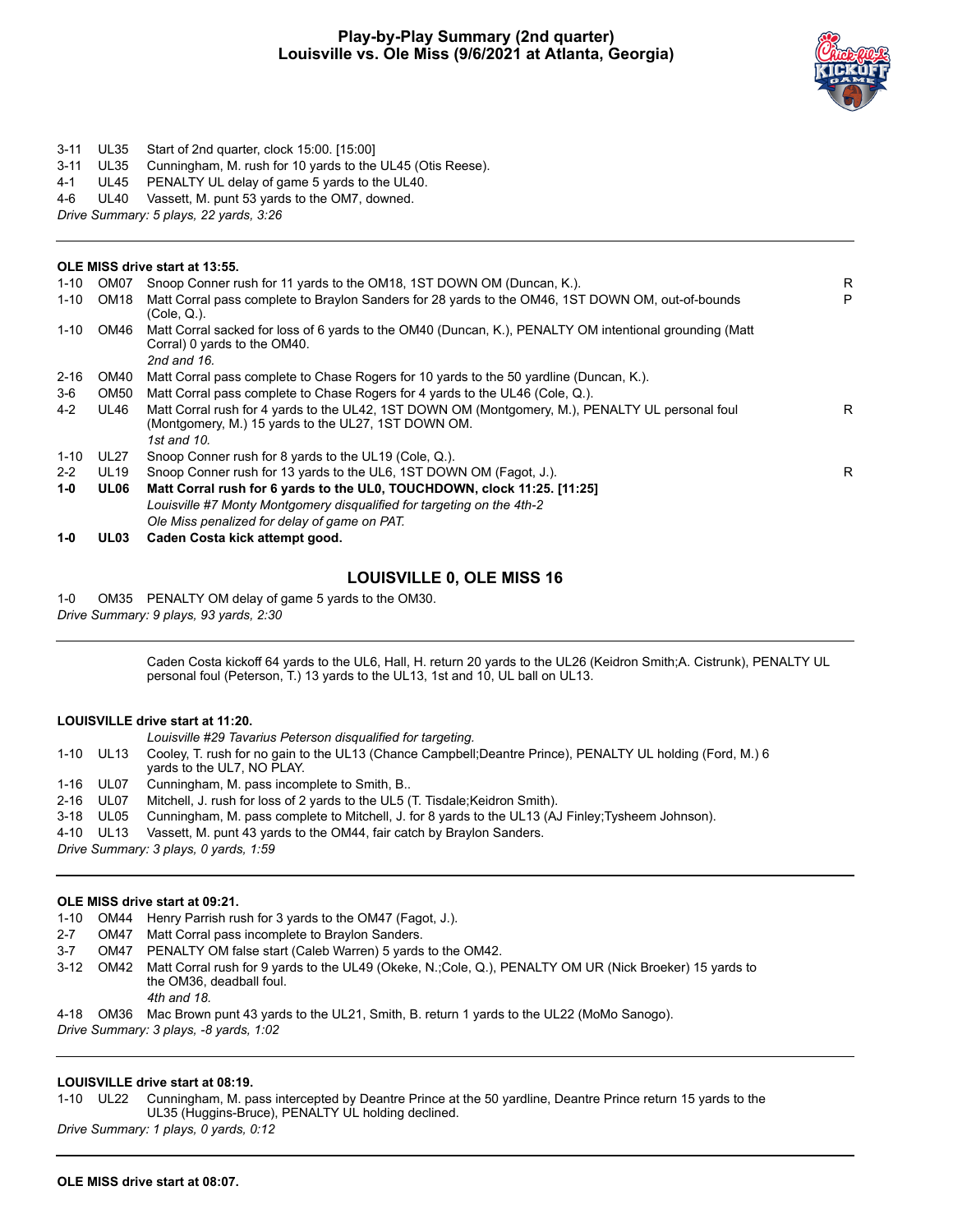1-10 UL35 Matt Corral pass complete to Jonathan Mingo for 34 yards to the UL1, 1ST DOWN OM (Duncan, K.). P

1-0 UL01 Snoop Conner rush for no gain to the UL1 (Okeke, N.).

**2-0 UL01 Snoop Conner rush for 1 yard to the UL0, TOUCHDOWN, clock 07:12. [07:12]**

**1-0 UL03 Caden Costa kick attempt good.**

#### **LOUISVILLE 0, OLE MISS 23**

*Drive Summary: 3 plays, 35 yards, 0:55*

Caden Costa kickoff 58 yards to the UL7, Hall, H. return 16 yards to the UL23 (Keidron Smith).

#### **LOUISVILLE drive start at 07:07.**

| 1-10     | <b>UL23</b>      | Cunningham, M. pass incomplete to Ford, M                                                                                                           |   |
|----------|------------------|-----------------------------------------------------------------------------------------------------------------------------------------------------|---|
| $2 - 10$ | <b>UL23</b>      | Cooley, T. rush for no gain to the UL23 (Lakia Henry; T. Tisdale).                                                                                  |   |
| $3 - 10$ | UL23             | Cunningham, M. rush for 3 yards to the UL26 (Lakia Henry; Otis Reese), PENALTY OM personal foul (Lakia<br>Henry) 15 yards to the UL41, 1ST DOWN UL. | Е |
|          |                  | Ole Miss 30 Disqualifed for targeting.                                                                                                              |   |
|          | 1-10 UL41        | Cunningham, M. pass complete to Watkins, J. for 5 yards to the UL46 (A. Cistrunk).                                                                  |   |
|          |                  | 2nd and 5.                                                                                                                                          |   |
| $2 - 5$  | UL46             | Cunningham, M. rush for 4 yards to the 50 yardline (Quentin Bivens).                                                                                |   |
| $3 - 1$  | <b>UL50</b>      | Cunningham, M. rush for 2 yards to the OM48, 1ST DOWN UL (Chance Campbell; Tysheem Johnson).                                                        | R |
| $1 - 10$ | OM48             | Cunningham, M. sacked for loss of 2 yards to the 50 yardline (Sam Williams).                                                                        |   |
| $2 - 12$ | <b>UL50</b>      | Smith, B. pass complete to Cunningham, M. for 9 yards to the OM41 (Jaylon Jones).                                                                   |   |
| $3 - 3$  | OM41             | Cunningham, M. pass incomplete to Harrell, T. (AJ Finley).                                                                                          |   |
| $4 - 3$  | OM41             | Timeout Louisville, clock 02:58. [02:58]                                                                                                            |   |
| $4 - 3$  | OM41             | Cunningham, M. rush for 14 yards to the OM27, 1ST DOWN UL (Jake Springer; AJ Finley).                                                               | R |
| $1 - 10$ | OM27             | Cunningham, M. pass complete to Smith, B. for loss of 1 yard to the OM28 (A. Cistrunk).                                                             |   |
| $2 - 11$ | OM <sub>28</sub> | Hall, H. rush for 9 yards to the OM19 (Otis Reese; Tysheem Johnson).                                                                                |   |
| $3 - 2$  | OM <sub>19</sub> | Cunningham, M. pass complete to Ford, M. for no gain to the OM19 (AJ Finley; Austin Keys).                                                          |   |
| $4 - 2$  | OM <sub>19</sub> | Hall, H. rush for loss of 6 yards to the OM25, fumble by Hall, H. recovered by OM Austin Keys at OM25.                                              |   |
|          |                  | Drive Summary: 14 plays, 52 yards, 6:23                                                                                                             |   |
|          |                  |                                                                                                                                                     |   |

#### **OLE MISS drive start at 00:44.**

| 1-10    | OM25        | Matt Corral pass complete to D. Drummond for 22 yards to the OM47, 1ST DOWN OM, out-of-bounds. | P |
|---------|-------------|------------------------------------------------------------------------------------------------|---|
| 1-10    | OM47        | Matt Corral rush for 8 yards to the UL45 (Vance, G.).                                          |   |
| $2 - 2$ | UL45        | Timeout Ole Miss, clock 00:27, [00:27]                                                         |   |
| $2 - 2$ | UL45        | Matt Corral pass complete to Henry Parrish for 7 yards to the UL38, 1ST DOWN OM (Duncan, K.).  | P |
| 1-10    | UL38        | Matt Corral pass incomplete to Henry Parrish.                                                  |   |
| 2-10    | UL38        | Matt Corral pass complete to J.R. Plumlee for 11 yards to the UL27, 1ST DOWN OM (Jones, C.).   | P |
| 1-10    | UL27        | Timeout Ole Miss, clock 00:10, [00:10]                                                         |   |
| 1-10    | <b>UL27</b> | Matt Corral pass complete to D. Drummond for 22 yards to the UL5, 1ST DOWN OM (Jones, C.).     | P |
| 1-0     | UL05        | Timeout Ole Miss, clock 00:04. [00:04]                                                         |   |
| 1-0     | UL05        | Caden Costa field goal attempt from 22 GOOD, clock 00:00. [00:00]                              |   |

#### **LOUISVILLE 0, OLE MISS 26**

1-0 OM35 End of half, clock 00:00. [00:00] *Drive Summary: 7 plays, 70 yards, 0:44*

# **END OF 2ND QUARTER: LOUISVILLE 0, OLE MISS 26**

|                        |                    | Time | 1st Downs |  |  |  | Conversions        |         |           |            |                  |  |
|------------------------|--------------------|------|-----------|--|--|--|--------------------|---------|-----------|------------|------------------|--|
| <b>Quarter Summary</b> | Score Poss R P X T |      |           |  |  |  | 3rd                | 4th     | Rushing   | Passing    | <b>Penalties</b> |  |
| Louisville             |                    |      |           |  |  |  | 09:49 2 0 1 3 1-5  | $1 - 2$ | $10 - 32$ | $5-9-1-21$ | 4-39             |  |
| Ole Miss               |                    |      |           |  |  |  | 05:11 3 6 1 10 0-2 | $-1-1$  | $11 - 57$ | 8-10-0-138 | $5-40$           |  |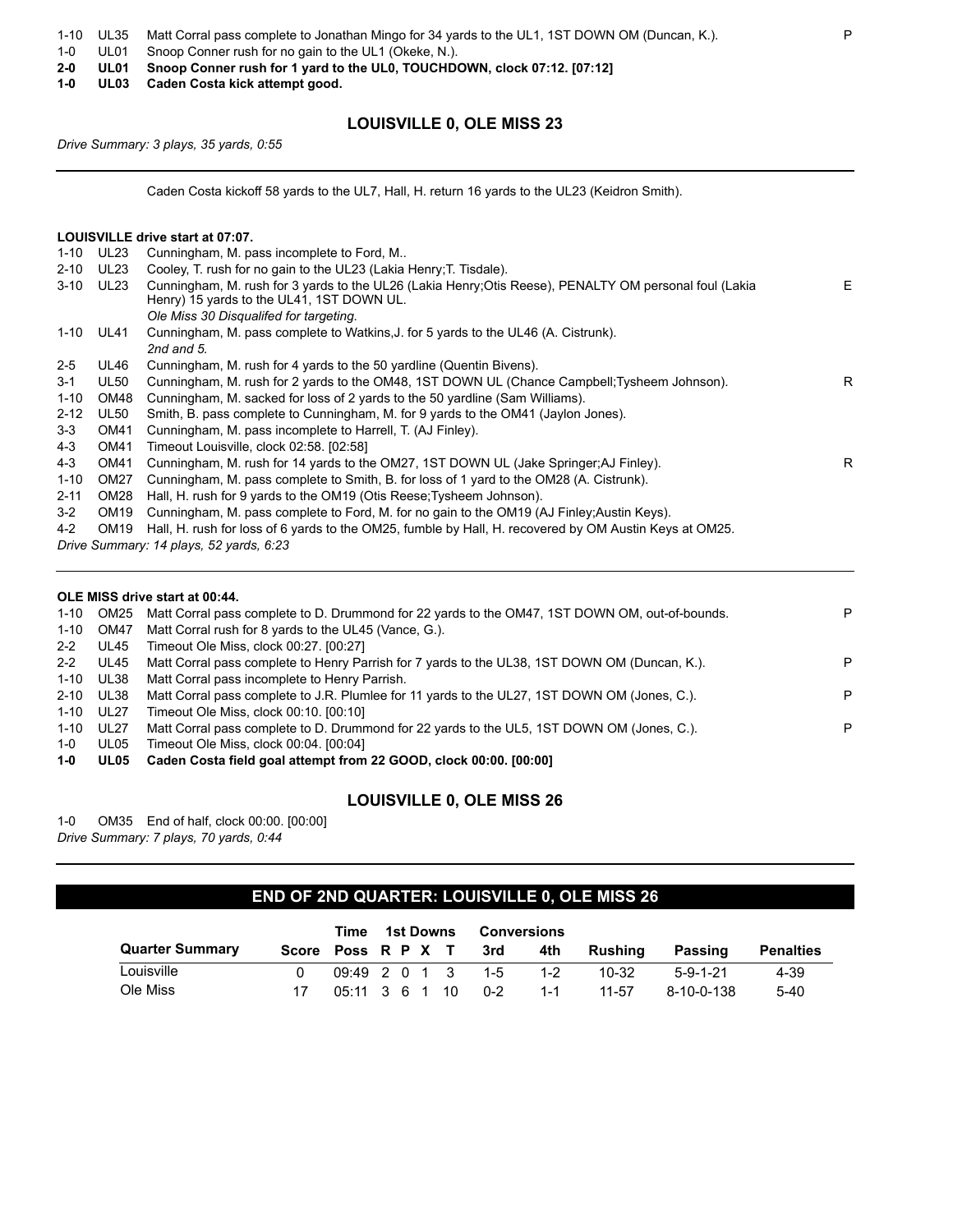#### **Quickie Statistics (Halftime Cumulative) Louisville vs. Ole Miss (9/6/2021 at Atlanta, Georgia)**



|                              |                                                                                                       |                                               | UL                  | OM                     |                       |                              |                 |
|------------------------------|-------------------------------------------------------------------------------------------------------|-----------------------------------------------|---------------------|------------------------|-----------------------|------------------------------|-----------------|
|                              | Score                                                                                                 |                                               | $\Omega$            | 26                     |                       |                              |                 |
|                              | <b>FIRST DOWNS</b>                                                                                    |                                               | $\overline{7}$      | 18                     |                       |                              |                 |
|                              | <b>RUSHES-YARDS (NET)</b><br><b>PASSING-YARDS (NET)</b>                                               |                                               | 23-81<br>26         | 21-75<br>252           |                       |                              |                 |
|                              | Passes Att-Comp-Int                                                                                   |                                               | 14-6-1              | $20 - 13 - 0$          |                       |                              |                 |
|                              | <b>TOTAL OFFENSE PLAYS-YARDS</b>                                                                      |                                               | 37-107              | 41-327                 |                       |                              |                 |
|                              | Fumble Returns-Yards                                                                                  |                                               | $0-0$               | $1 - 0$                |                       |                              |                 |
|                              | <b>Punt Returns-Yards</b>                                                                             |                                               | $1 - 1$             | $0-0$                  |                       |                              |                 |
|                              | Kickoff Returns-Yards                                                                                 |                                               | 4-68                | $1 - 11$               |                       |                              |                 |
|                              | Interception Returns-Yards                                                                            |                                               | $0-0$               | $1 - 15$               |                       |                              |                 |
|                              | Punts (Number-Avg)                                                                                    |                                               | $1 - 37.0$          | $1 - 37.0$             |                       |                              |                 |
|                              | Fumbles-Lost<br>Penalties-Yards                                                                       |                                               | $2 - 2$<br>$7 - 55$ | $0-0$<br>$9 - 75$      |                       |                              |                 |
|                              | <b>Possession Time</b>                                                                                |                                               | 18:37               | 11:23                  |                       |                              |                 |
|                              | <b>Third-Down Conversions</b>                                                                         |                                               | $2 - 8$             | $2 - 6$                |                       |                              |                 |
|                              | Fourth-Down Conversions                                                                               |                                               | $1 - 3$             | $1 - 1$                |                       |                              |                 |
| Louisville                   |                                                                                                       | <b>Ole Miss</b>                               |                     |                        |                       |                              |                 |
| Rushing                      | Net TD Lg<br>No.<br>Gain<br>Loss<br>Avg                                                               | <b>Rushing</b>                                | No.                 | Gain                   | Net TD<br>Loss        | Lg                           | Avg             |
| Cunningham, M.               | -2<br>56<br>9<br>58<br>0<br>14<br>6.2                                                                 | Snoop Conner                                  | 5                   | 33                     | 33<br>0               | 13<br>1                      | 6.6             |
| Mitchell, J.                 | 6<br>14<br>$-3$<br>11<br>0<br>6<br>1.8                                                                | <b>Matt Corral</b>                            | 4                   | 27                     | 27<br>0               | 9<br>1                       | 6.8             |
| Hall. H.                     | 9<br>22<br>-6<br>0<br>2.7<br>6<br>16                                                                  | Henry Parrish                                 | 4                   | 13                     | 0<br>13               | $\overline{\mathbf{4}}$<br>0 | 3.3             |
| Cooley, T.                   | $\mathbf{0}$<br>0<br>$\Omega$<br>0<br>1<br>0                                                          | Jerrion Ealy                                  | 6                   | 15                     | 15<br>0               | $\mathbf{1}$<br>9            | 2.5             |
| Passing                      |                                                                                                       |                                               |                     |                        |                       |                              |                 |
| Cunningham, M.               | C-A-I<br>Yds<br>TD<br>Sack<br>Lg<br>5-12-1<br>15<br>0<br>8<br>1                                       | Passing<br><b>Matt Corral</b>                 |                     | C-A-I<br>$13 - 19 - 0$ | Yds<br>TD<br>239<br>0 | Lg<br>34                     | <b>Sack</b>     |
| Smith, B.                    | $\mathbf 0$<br>9<br>$1 - 1 - 0$<br>9<br>0                                                             |                                               |                     |                        |                       |                              |                 |
|                              |                                                                                                       |                                               |                     |                        |                       |                              |                 |
| Receiving<br>Watkins, J.     | Yds<br>TD<br>No.<br>Tgt<br><u>Lg</u><br>0<br>5<br>5<br>1                                              | Receiving<br>D. Drummond                      |                     | No.<br>4               | Yds<br>TD<br>102<br>0 | Tgt                          | $\frac{Lg}{34}$ |
| Ford, M.                     | 1<br>5<br>2<br>5<br>0<br>4                                                                            | Jerrion Ealy                                  |                     | 2                      | 29<br>0               | $\frac{5}{2}$                | 18              |
| Smith, B.                    | $\overline{2}$<br>$-1$<br>$-1$<br>0<br>1                                                              | Jonathan Mingo                                |                     | $\mathbf 1$            | 34<br>0               |                              | 34              |
|                              |                                                                                                       | J.R. Plumlee                                  |                     | $\mathbf 1$            | 11<br>0               | $\mathbf{1}$                 | 11              |
| <b>Punting</b>               | No.<br>Yds<br>In20<br>Avg<br>Lg<br>TВ                                                                 | <b>Punting</b>                                | No.                 | Yds                    | Avg<br>Lg             | In20                         | TВ              |
| Vassett, M.                  | 3<br>133<br>44.3<br>53<br>$\Omega$                                                                    | Mac Brown                                     | 2                   | 80                     | 40.0<br>43            | 0                            | $\Omega$        |
| <b>Punt Returns</b>          |                                                                                                       | <b>Punt Returns</b>                           |                     |                        |                       | TD                           |                 |
| Smith, B.                    | No.<br>Yards<br>TD<br>Lg                                                                              |                                               |                     | No.                    | Yards                 |                              | <u>Lg</u>       |
|                              |                                                                                                       |                                               |                     |                        |                       |                              |                 |
| <b>Kick Returns</b>          | No.<br>Yards<br>TD<br>Lg<br>$\overline{20}$<br>$\Omega$<br>4                                          | <b>Kick Returns</b><br><b>Kentrel Bullock</b> |                     | No.                    | Yards<br>11           | TD<br>$\Omega$               | <u>Lg</u><br>11 |
| Hall, H.                     | 68                                                                                                    |                                               |                     |                        |                       |                              |                 |
| <b>Tackles</b>               | UA-A<br><b>Total</b><br><b>Sacks</b><br><b>TFL</b>                                                    | <b>Tackles</b>                                |                     | UA-A                   | <b>Total</b>          | <b>Sacks</b>                 | <b>TFL</b>      |
| Duncan, K.                   | 9.0<br>1.0<br>$9-0$<br>1.0                                                                            | <b>Otis Reese</b>                             |                     | $2 - 2$                | 3.0                   | 0.0                          | 0.0             |
| Avery, C.                    | $1 - 2$<br>2.0<br>0.0<br>0.0                                                                          | AJ Finley                                     |                     | $2 - 3$                | 3.5                   | 0.0                          | 0.0             |
| Cole, Q.                     | 0.0<br>3-1<br>3.5<br>0.0                                                                              | Tysheem Johnson                               |                     | $0 - 4$                | 2.0                   | 0.0                          | 1.0             |
| Vance, G.                    | 3-1<br>3.5<br>0.0<br>0.0                                                                              | A. Cistrunk                                   |                     | $2 - 1$                | 2.5                   | 0.0                          | 1.0             |
| Qtr<br>Time                  | <b>Scoring Play</b>                                                                                   |                                               |                     |                        |                       | V-H                          |                 |
| 11:55<br>1st                 | OM - Jerrion Ealy 1 yd TD RUSH 11-94 3:05                                                             |                                               |                     |                        |                       | $0-6$                        |                 |
| 02:25<br>1st<br>11:25<br>2nd | OM - Caden Costa 47 yd FG 7-44 2:46<br>OM - Matt Corral 6 yd TD RUSH (KICK by Caden Costa), 9-93 2:30 |                                               |                     |                        |                       | $0-9$<br>$0 - 16$            |                 |
| 07:12<br>2nd                 | OM - Snoop Conner 1 yd TD RUSH (KICK by Caden Costa), 3-35 0:55                                       |                                               |                     |                        |                       | $0 - 23$                     |                 |
| 00:00<br>2nd                 | OM - Caden Costa 22 yd FG 7-70 0:44                                                                   |                                               |                     |                        |                       | $0 - 26$                     |                 |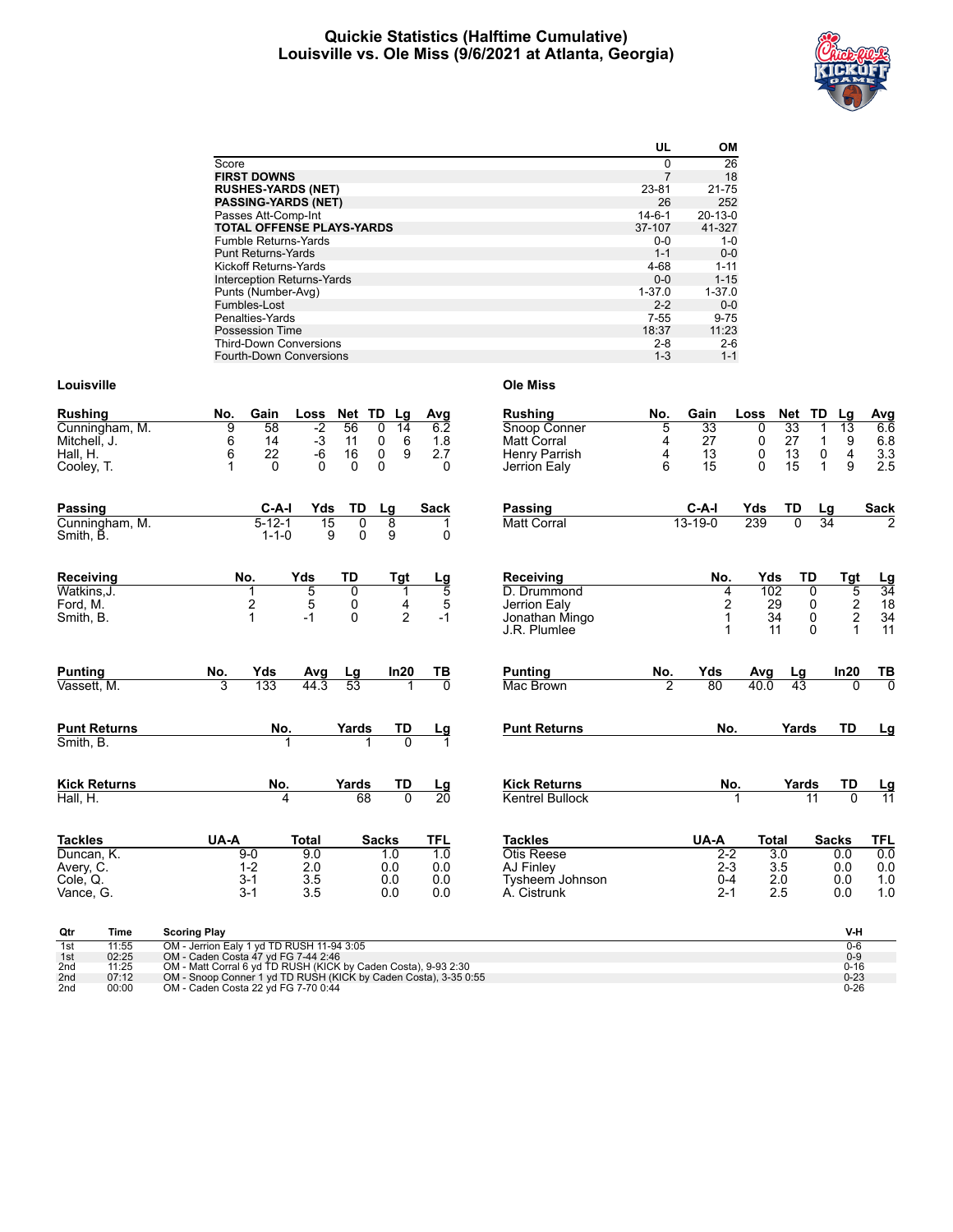#### **Quickie Statistics (2nd Quarter only) Louisville vs. Ole Miss (9/6/2021 at Atlanta, Georgia)**



|                           |                                                          |                          |                    |                |                      | UL                   | ΟM                     |             |             |                    |                      |
|---------------------------|----------------------------------------------------------|--------------------------|--------------------|----------------|----------------------|----------------------|------------------------|-------------|-------------|--------------------|----------------------|
|                           | Score                                                    |                          |                    |                |                      | $\Omega$             |                        | 17          |             |                    |                      |
|                           | <b>FIRST DOWNS</b>                                       |                          |                    |                |                      | 3                    |                        | 10          |             |                    |                      |
|                           | <b>RUSHES-YARDS (NET)</b>                                |                          |                    |                |                      | 10-32                | $11 - 57$              |             |             |                    |                      |
|                           | <b>PASSING-YARDS (NET)</b>                               |                          |                    |                |                      | 21                   | 138                    |             |             |                    |                      |
|                           | Passes Att-Comp-Int<br>TOTAL OFFENSE PLAYS-YARDS         |                          |                    |                |                      | $9 - 5 - 1$<br>19-53 | $10 - 8 - 0$<br>21-195 |             |             |                    |                      |
|                           | Fumble Returns-Yards                                     |                          |                    |                |                      | $0-0$                |                        | $1 - 0$     |             |                    |                      |
|                           | Punt Returns-Yards                                       |                          |                    |                |                      | $1 - 1$              | $0-0$                  |             |             |                    |                      |
|                           | Kickoff Returns-Yards                                    |                          |                    |                |                      | $2 - 36$             |                        | $0-0$       |             |                    |                      |
|                           | <b>Interception Returns-Yards</b>                        |                          |                    |                |                      | $0-0$                | $1 - 15$               |             |             |                    |                      |
|                           | Punts (Number-Avg)                                       |                          |                    |                |                      | $2 - 48.0$           | $1 - 43.0$             |             |             |                    |                      |
|                           | Fumbles-Lost                                             |                          |                    |                |                      | $1 - 1$              | $0-0$                  |             |             |                    |                      |
|                           | Penalties-Yards                                          |                          |                    |                |                      | 4-39                 | $5 - 40$               |             |             |                    |                      |
|                           | <b>Possession Time</b>                                   |                          |                    |                |                      | 09:49                | 05:11                  |             |             |                    |                      |
|                           | <b>Third-Down Conversions</b><br>Fourth-Down Conversions |                          |                    |                |                      | $1 - 5$<br>$1 - 2$   | $0 - 2$                | $1 - 1$     |             |                    |                      |
|                           |                                                          |                          |                    |                |                      |                      |                        |             |             |                    |                      |
| Louisville                |                                                          |                          |                    |                | <b>Ole Miss</b>      |                      |                        |             |             |                    |                      |
| Rushing                   | No.<br>Gain                                              | Loss<br>Net TD           | Avg                | Lg             | <b>Rushing</b>       | No.                  | Gain                   | Loss        | Net         | TD<br>Avg          | Lg                   |
| Cunningham, M.            | 33<br>5                                                  | 33<br>0                  | 0<br>6.6           | 14             | Snoop Conner         | 5                    | 33                     | 0           | 33          | 6.6                | $\overline{13}$      |
| Mitchell, J.              | 1<br>0                                                   | $-2$<br>$\frac{-2}{3}$   | 0<br>$-2$          |                | Matt Corral          | 4                    | 27                     | 0           | 27          | $\mathbf 1$<br>6.8 | 9                    |
| Hall, H.                  | $\overline{\mathbf{c}}$<br>9                             | $-6$                     | 1.5<br>$\mathsf 0$ | 9              | Henry Parrish        | 1                    | 3                      | $\Omega$    | 3           | $\Omega$           | 3<br>3               |
| Cooley, T.                | $\mathbf{0}$<br>$\mathbf 1$                              | $\Omega$<br>$\mathbf{0}$ | 0<br>0             |                |                      |                      |                        |             |             |                    |                      |
|                           | C-A-I                                                    | TD<br>Yds                | Lg                 | Sack           | Passing              |                      | C-A-I                  | Yds         | TD          | Lq                 | Sack                 |
| Passing<br>Cunningham, M. | $4 - 7 - 1$                                              | 10<br>0                  | 8                  | 1              | <b>Matt Corral</b>   |                      | $8 - 10 - 0$           | 132         | $\Omega$    | $\overline{34}$    |                      |
| Smith, B.                 | $1 - 1 - 0$                                              | 9<br>0                   | 9                  | $\mathbf{0}$   |                      |                      |                        |             |             |                    |                      |
| Receiving                 | No.                                                      | TD<br>Yards              | Tgt                | Lg             | Receiving            |                      | No.                    |             | Yards<br>TD | Tgt                |                      |
| Watkins,J.                | 1                                                        | 0<br>5                   | 1                  | 5              | D. Drummond          |                      | 2                      |             | 44          | 0<br>2             | $\frac{Lg}{22}$      |
| Ford, M.                  | 1                                                        | $\pmb{0}$<br>0           | $\overline{c}$     | $\mathbf 0$    | Jonathan Mingo       |                      | 1                      |             | 34          | 0<br>1             | 34                   |
| Smith, B.                 | 1                                                        | $-1$<br>0                | $\overline{2}$     | $-1$           | J.R. Plumlee         |                      | 1                      |             | 11          | 0<br>1             | 11                   |
|                           |                                                          |                          |                    |                |                      |                      |                        |             |             |                    |                      |
| Punting<br>Vassett. M.    | No.<br>Yds<br>$\overline{96}$<br>2                       | Lng<br>Avg<br>48.0<br>53 | ln20               | тв<br>$\Omega$ | Punting<br>Mac Brown | No.<br>1             | Yds<br>43              | Avg<br>43.0 | Lng<br>43   | In20<br>0          | TВ<br>$\overline{0}$ |
|                           |                                                          |                          |                    |                |                      |                      |                        |             |             |                    |                      |
| Punt Returns              | No.                                                      | Yards                    | TD                 | Lg             | <b>Punt Returns</b>  |                      | No.                    |             | Yards       | TD                 | Lg                   |
| Smith, B.                 |                                                          |                          |                    |                |                      |                      |                        |             |             |                    |                      |
|                           |                                                          |                          |                    |                |                      |                      |                        |             |             | TD                 |                      |
| Kick Returns<br>Hall, H.  | No.<br>2                                                 | Yards<br>36              | TD<br><sup>0</sup> | Lg<br>20       | <b>Kick Returns</b>  |                      | No.                    |             | Yards       |                    | Lg                   |
|                           |                                                          |                          |                    |                |                      |                      |                        |             |             |                    |                      |
| <b>Tackles</b>            | UA-A                                                     | Total                    | Sacks              | TFL            | <b>Tackles</b>       |                      | UA-A                   |             | Total       | <b>Sacks</b>       | TFL                  |
| Duncan, K.                | $5-0$                                                    | 5.0                      | 1.0                | 1.0            | <b>Otis Reese</b>    |                      | $1 - 2$                |             | 2.0         | 0.0                | 0.0                  |
| Cole, Q.                  | 3-1                                                      | 3.5                      | 0.0                | 0.0            | AJ Finley            |                      | $0 - 3$                |             | 1.5         | 0.0                | 0.0                  |
| Vance, G.                 | $1 - 0$                                                  | 1.0                      | 0.0                | 0.0            | Tysheem Johnson      |                      | $0 - 3$                |             | 1.5         | 0.0                | 0.0                  |
|                           |                                                          |                          |                    |                | A. Cistrunk          |                      | $2 - 1$                |             | 2.5         | 0.0                | 1.0                  |
|                           |                                                          |                          |                    |                |                      |                      |                        |             |             |                    |                      |

| Qtr | Time  | <b>Scoring Play</b>                                             | $V +$    |
|-----|-------|-----------------------------------------------------------------|----------|
| 2nd | 11:25 | OM - Matt Corral 6 yd TD RUSH (KICK by Caden Costa), 9-93 2:30  | $0 - 16$ |
| 2nd | 07:12 | OM - Snoop Conner 1 yd TD RUSH (KICK by Caden Costa), 3-35 0:55 | $0 - 23$ |
| 2nd | 00:00 | OM - Caden Costa 22 yd FG 7-70 0:44                             | $0 - 26$ |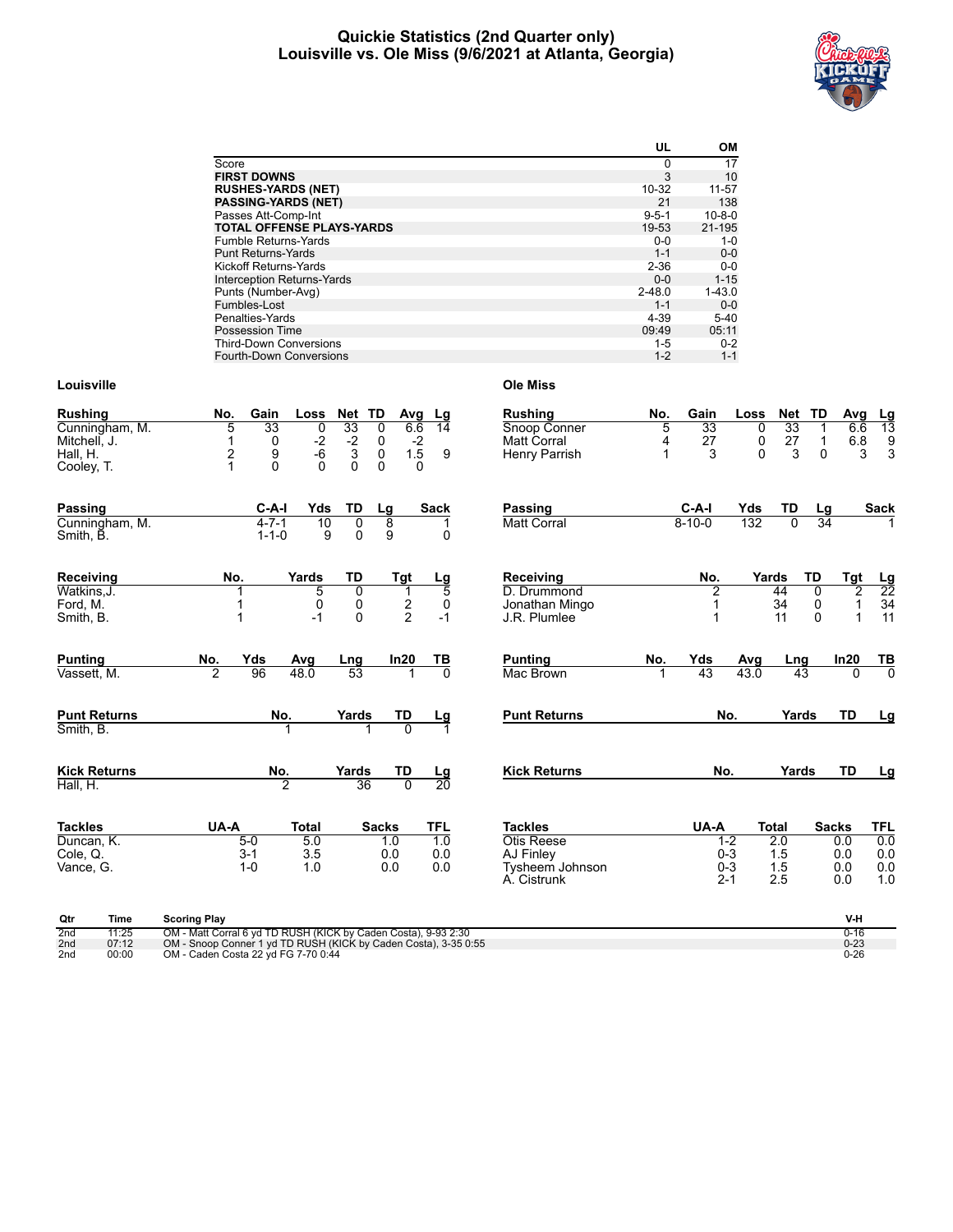# **Play-by-Play Summary (3rd quarter) Louisville vs. Ole Miss (9/6/2021 at Atlanta, Georgia)**



1-0 OM35 Start of 3rd quarter, clock 15:00, OM ball on OM35. [15:00]

Caden Costa kickoff 65 yards to the UL0, Hall, H. return 59 yards to the OM41, out-of-bounds (Caden Costa).

#### **LOUISVILLE drive start at 14:52.**

1-10 OM41 Cunningham, M. pass complete to Ford, M. for 17 yards to the OM24, 1ST DOWN UL (AJ Finley). P

1-10 OM24 Cunningham, M. rush for 21 yards to the OM3, out-of-bounds (Tylan Knight), PENALTY UL holding (Bentley, C.) 10 yards to the OM34, NO PLAY.

- 1-20 OM34 Cunningham, M. pass complete to Watkins,J. for 9 yards to the OM25 (Tysheem Johnson).
- 2-11 OM25 Cunningham, M. rush for 5 yards to the OM20 (Chance Campbell;A. Cistrunk).
- 3-6 OM20 Cunningham, M. pass incomplete.
- **4-6 OM20 Turner, J. field goal attempt from 38 GOOD, clock 12:35. [12:35]**

#### **LOUISVILLE 3, OLE MISS 26**

*Drive Summary: 5 plays, 21 yards, 2:17*

Travelstead, B. kickoff 60 yards to the OM5, fair catch by Kentrel Bullock.

#### **OLE MISS drive start at 12:35.**

| $1 - 10$ | OM <sub>25</sub> | Jerrion Ealy rush for loss of 8 yards to the OM17 (Clark, K.).                                                                                                                   |   |
|----------|------------------|----------------------------------------------------------------------------------------------------------------------------------------------------------------------------------|---|
| $2 - 18$ | OM <sub>17</sub> | Matt Corral pass complete to Jerrion Ealy for 22 yards to the OM39, 1ST DOWN OM (Clark, K.).                                                                                     | P |
| $1 - 10$ | OM39             | Matt Corral rush for 10 yards to the OM49, 1ST DOWN OM (Gillotte, A.).                                                                                                           | R |
| $1 - 10$ | OM49             | Matt Corral pass complete to J.R. Plumlee for 5 yards to the UL46 (Vance, G.).                                                                                                   |   |
| $2 - 5$  | UL46             | Matt Corral pass incomplete to J.R. Plumlee.                                                                                                                                     |   |
| $3-5$    | UL46             | Matt Corral pass incomplete to Jonathan Mingo.                                                                                                                                   |   |
| $4 - 5$  | <b>UL46</b>      | Matt Corral pass complete to D. Drummond for 17 yards to the UL29, 1ST DOWN OM (Duncan, K.).                                                                                     | P |
| $1 - 10$ | <b>UL29</b>      | Jerrion Ealy rush for 7 yards to the UL22 (Okeke, N.).                                                                                                                           |   |
| $2 - 3$  | <b>UL22</b>      | Jerrion Ealy rush for 7 yards to the UL15, 1ST DOWN OM (Avery, C.; Abdullah, Y.).                                                                                                | R |
| $1 - 10$ | <b>UL15</b>      | Matt Corral pass complete to Jerrion Ealy for 15 yards to the UL0, clock 09:40, PENALTY OM ineligible<br>downfield on pass (Orlando Umana) 5 yards to the UL20, NO PLAY. [09:40] |   |
| $1 - 15$ | <b>UL20</b>      | Henry Parrish rush for 1 yard to the UL19 (Vance, G.).                                                                                                                           |   |
| $2 - 14$ | <b>UL19</b>      | Henry Parrish rush for loss of 1 yard to the UL20 (Fagot, J.).                                                                                                                   |   |
| $3 - 15$ | <b>UL20</b>      | Matt Corral pass incomplete to Braylon Sanders.                                                                                                                                  |   |
|          |                  |                                                                                                                                                                                  |   |

**4-15 UL20 Caden Costa field goal attempt from 38 GOOD, clock 08:22. [08:22]**

#### **LOUISVILLE 3, OLE MISS 29**

*Drive Summary: 13 plays, 55 yards, 4:13*

Cale Nation kickoff 45 yards to the UL20, Burkley, M. return 10 yards to the UL30 (Kentrel Bullock).

#### **LOUISVILLE drive start at 08:15.**

| $1 - 10$ | <b>UL30</b>      | Mitchell, J. rush for 8 yards to the UL38 (Keidron Smith).                                                         |   |
|----------|------------------|--------------------------------------------------------------------------------------------------------------------|---|
| $2 - 2$  | <b>UL38</b>      | Cunningham, M. pass complete to Johnson, J. for 5 yards to the UL43, 1ST DOWN UL (AJ Finley).                      | P |
| $1 - 10$ | <b>UL43</b>      | Cunningham, M. rush for 1 yard to the UL44 (Deane Leonard).                                                        |   |
| $2-9$    | <b>UL44</b>      | Cunningham, M. pass complete to Huggins-Bruce for 12 yards to the OM44, 1ST DOWN UL (Keidron Smith).               | P |
| $1 - 10$ | OM44             | Cunningham, M. pass complete to Johnson, J. for 9 yards to the OM35, out-of-bounds (Keidron Smith).                |   |
| $2 - 1$  | OM35             | Mitchell, J. rush for 10 yards to the OM25 (3), PENALTY UL holding (Chandler, C.) 9 yards to the OM44, NO<br>PLAY. |   |
| $2 - 10$ | OM44             | Cunningham, M. pass complete to Johnson, J. for 5 yards to the OM39 (Otis Reese).                                  |   |
| $3 - 5$  | OM39             | Mitchell, J. rush for 17 yards to the OM22, 1ST DOWN UL (Otis Reese; Tysheem Johnson).                             | R |
| $1 - 10$ | OM22             | Cunningham, M. pass complete to Watkins, J. for 7 yards to the OM15.                                               |   |
| $2 - 3$  | OM <sub>15</sub> | Mitchell, J. rush for 4 yards to the OM11, 1ST DOWN UL (Austin Keys).                                              | R |
| $1 - 10$ | <b>OM11</b>      | Cunningham, M. pass incomplete.                                                                                    |   |
| $2 - 10$ | OM <sub>11</sub> | Mitchell, J. rush for 5 yards to the OM6 (Otis Reese).                                                             |   |
| $3 - 5$  | OM <sub>06</sub> | Cunningham, M. rush for 2 yards to the OM4 (Chance Campbell; AJ Finley).                                           |   |
| 4-3      | OM04             | Cunningham, M. pass complete to Smith, B. for 4 yards to the OM0, 1ST DOWN UL, TOUCHDOWN,<br>clock 01:58. [01:58]  | P |
|          |                  | Roughing the passer penalty on Ole Miss enforced on kickoff                                                        |   |

**1-0 OM03 Turner, J. kick attempt good.**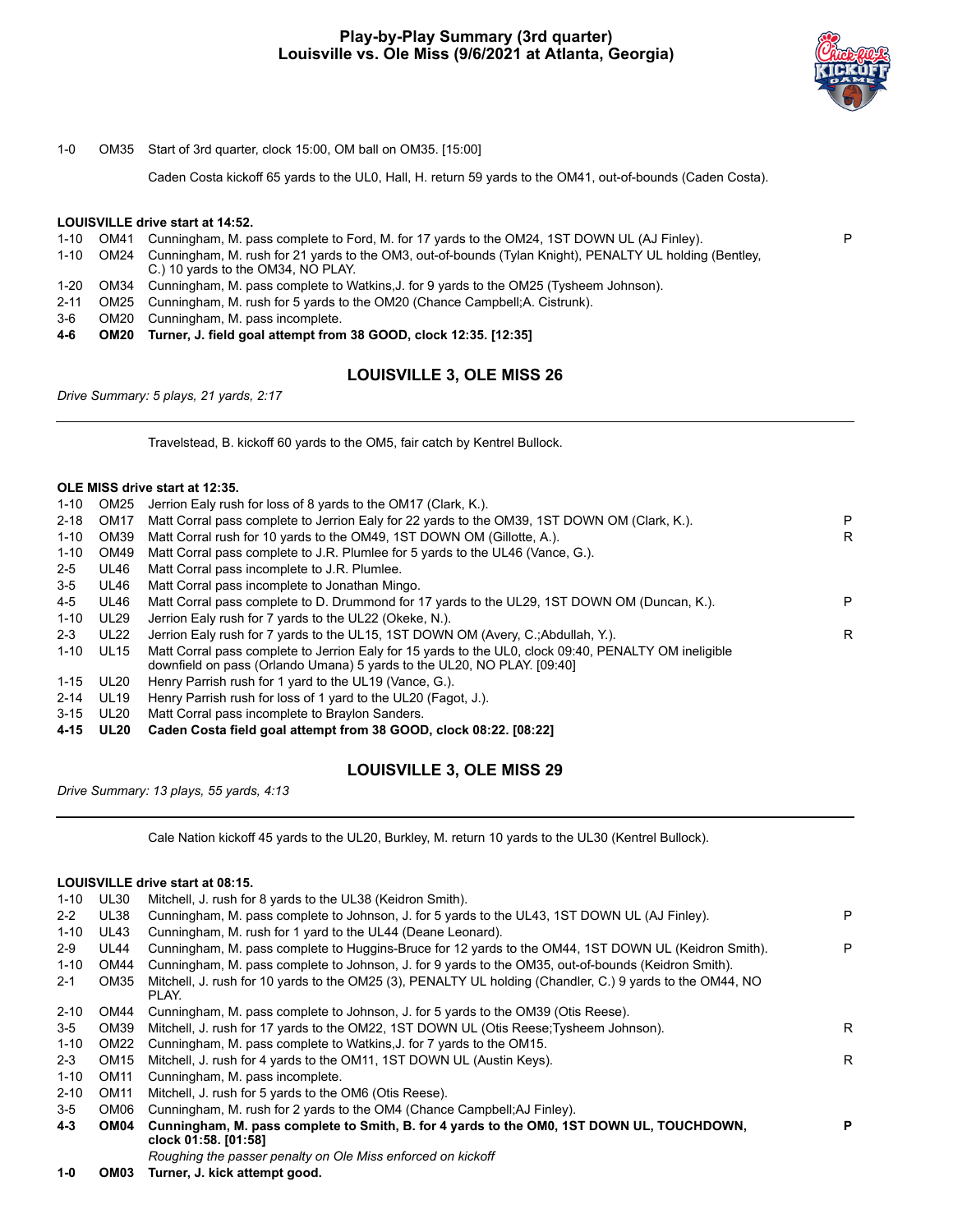# **LOUISVILLE 10, OLE MISS 29**

1-0 UL35 PENALTY OM roughing passer (Sam Williams) 15 yards to the 50 yardline. *Drive Summary: 13 plays, 70 yards, 6:17*

Chalifoux, R. kickoff 43 yards to the OM7, fair catch by Jerrion Ealy.

#### **OLE MISS drive start at 01:58.**

| 1-10    | OM25 Snoop Conner rush for 12 yards to the OM37, 1ST DOWN OM (Cole, Q.).                  | R |
|---------|-------------------------------------------------------------------------------------------|---|
| 1-10    | OM37 Matt Corral rush for 9 yards to the OM46 (Abdullah, Y.;Avery, C.).                   |   |
| $2 - 1$ | OM46 Snoop Conner rush for 4 yards to the 50 yardline, 1ST DOWN OM (Avery, C.;Jones, D.). | R |
| 1-10    | OM50 Matt Corral pass complete to Braylon Sanders for 6 yards to the UL44 (Duncan, K.).   |   |
| $2 - 4$ | UL44 Matt Corral pass complete to D. Drummond for 24 yards to the UL20, 1ST DOWN OM.      | P |

# **END OF 3RD QUARTER: LOUISVILLE 10, OLE MISS 29**

|                        |       | Time          | <b>1st Downs</b><br><b>Conversions</b> |  |  |         |         |          |                  |                  |
|------------------------|-------|---------------|----------------------------------------|--|--|---------|---------|----------|------------------|------------------|
| <b>Quarter Summary</b> | Score | Poss R P X T  |                                        |  |  | 3rd     | 4th     | Rushina  | Passing          | <b>Penalties</b> |
| Louisville             | 10    | 08:49 2 4 0 6 |                                        |  |  | $-1-3$  | $1 - 1$ | 7-42     | $8-10-0-68$      | $2 - 19$         |
| Ole Miss               |       | 06:11 4 3 0 7 |                                        |  |  | $0 - 2$ | $1 - 1$ | $9 - 41$ | $5 - 8 - 0 - 74$ | $2 - 20$         |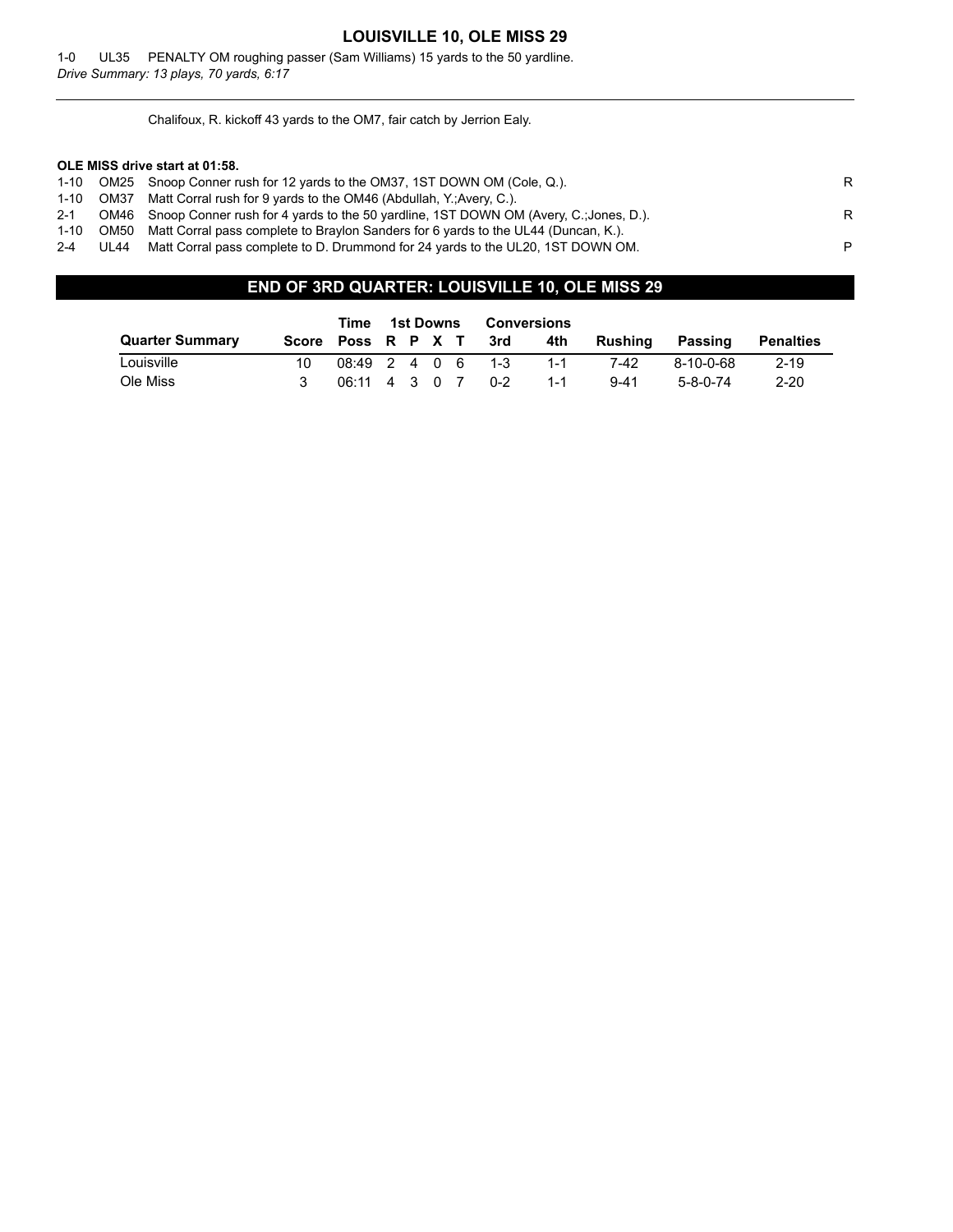#### **Quickie Statistics (3rd Quarter Cumulative) Louisville vs. Ole Miss (9/6/2021 at Atlanta, Georgia)**



|                                   | UL            | OM         |
|-----------------------------------|---------------|------------|
| Score                             | 10            | 29         |
| <b>FIRST DOWNS</b>                | 13            | 25         |
| <b>RUSHES-YARDS (NET)</b>         | 30-123        | 30-116     |
| <b>PASSING-YARDS (NET)</b>        | 94            | 326        |
| Passes Att-Comp-Int               | $24 - 14 - 1$ | $28-18-0$  |
| <b>TOTAL OFFENSE PLAYS-YARDS</b>  | 54-217        | 58-442     |
| Fumble Returns-Yards              | $0 - 0$       | $1 - 0$    |
| <b>Punt Returns-Yards</b>         | $1 - 1$       | $0 - 0$    |
| <b>Kickoff Returns-Yards</b>      | 6-137         | $1 - 11$   |
| <b>Interception Returns-Yards</b> | $0 - 0$       | $1 - 15$   |
| Punts (Number-Avg)                | $1 - 37.0$    | $1 - 37.0$ |
| Fumbles-Lost                      | $2 - 2$       | $0 - 0$    |
| Penalties-Yards                   | $9 - 74$      | $11 - 95$  |
| Possession Time                   | 27:26         | 17:34      |
| <b>Third-Down Conversions</b>     | $3 - 11$      | $2 - 8$    |
| <b>Fourth-Down Conversions</b>    | $2 - 4$       | $2 - 2$    |

#### **Louisville Ole Miss**

| <b>Rushing</b> | No. | Gain | Loss | Net TD | La | Ava |
|----------------|-----|------|------|--------|----|-----|
| Cunningham, M. | 12  | 66   | -2   | 64     | 14 | 5.3 |
| Mitchell, J.   | 10  | 48   | -3   | 45     |    | 4.5 |
| Hall. H.       | 6   | 22   | -6   | 16     | 9  | 27  |
| Cooley, T.     |     |      |      |        |    |     |

| Passing             |      | C-A-I         | Yds                | TD                                         | Lg                                          | Sack                                 |
|---------------------|------|---------------|--------------------|--------------------------------------------|---------------------------------------------|--------------------------------------|
| Cunningham, M.      |      | $13 - 22 - 1$ | 83                 | 1                                          | 17                                          |                                      |
| Smith, B.           |      | $1 - 1 - 0$   |                    | 9<br>0                                     | 9                                           | 0                                    |
|                     |      |               |                    |                                            |                                             |                                      |
| Receiving           |      | No.           | Yds                | TD                                         |                                             |                                      |
| Johnson, J.         |      | $\frac{3}{2}$ | 19                 | 0                                          |                                             | $\frac{\text{Lg}}{9}$ $\frac{9}{17}$ |
| Watkins, J.         |      |               |                    | 0                                          |                                             |                                      |
| Ford, M.            |      |               | $\frac{21}{22}$    | $\begin{smallmatrix}0\\1\end{smallmatrix}$ |                                             |                                      |
| Smith, B.           |      |               |                    |                                            | $\frac{Tgt}{3}$ $\frac{3}{5}$ $\frac{5}{3}$ | 4                                    |
|                     |      |               |                    |                                            |                                             |                                      |
| <b>Punting</b>      | No.  | Yds           | Avg                | $\frac{\text{Lg}}{53}$                     | ln20                                        | TВ                                   |
| Vassett, M.         | 3    | 133           | $\overline{44}$ .3 |                                            |                                             |                                      |
|                     |      |               |                    |                                            |                                             |                                      |
| <b>Punt Returns</b> |      | No.           |                    | Yards                                      | TD                                          | Lg                                   |
| Smith, B.           |      | 1             |                    | 1                                          | $\Omega$                                    |                                      |
|                     |      |               |                    |                                            |                                             |                                      |
| <b>Kick Returns</b> |      | No.           |                    | Yards                                      | TD                                          |                                      |
| Hall, H.            |      | $\frac{5}{1}$ |                    | 127                                        | 0                                           | $\frac{\text{Lg}}{59}$               |
| Burkley, M.         |      |               |                    | 10                                         | 0                                           | 10                                   |
|                     |      |               |                    |                                            |                                             |                                      |
| <b>Tackles</b>      | UA-A |               | <b>Total</b>       |                                            | Sacks                                       | TFL                                  |
| Duncan, K.          |      | $11 - 0$      | 11.0               |                                            | 1.0                                         | 1.0                                  |

Avery, C. 1-5 3.5 0.0 0.0 Cole, Q. 4-1 4.5 0.0 0.0 Vance, G. 6. 1 5.5 0.0 0.0

| <b>Rushing</b>     | No. | Gain | Loss | Net TD | La | Ava |
|--------------------|-----|------|------|--------|----|-----|
| Snoop Conner       |     | 49   |      | 49     | 13 |     |
| <b>Matt Corral</b> |     | 46   |      | 46     | 10 |     |
| Henry Parrish      |     | 14   | -1   | 13     |    | 2.2 |
| Jerrion Ealy       | 9   | 29   | -8   | 21     | 9  | 2.3 |

| Passing     | C-A-I         | Yds | TD | La  | <b>Sack</b> |
|-------------|---------------|-----|----|-----|-------------|
| Matt Corral | $18 - 27 - 0$ | 313 |    | 34  | 2           |
| Receiving   | No.           | Yds | TD | Tgt | Lg          |

| .              |   | .      | .            | . .                      | . . | -9 |
|----------------|---|--------|--------------|--------------------------|-----|----|
| D. Drummond    |   | 6      | 143          |                          |     | 34 |
| Jerrion Ealy   |   | ົ<br>J | 51           |                          |     | 22 |
| Jonathan Mingo |   |        | 34           |                          |     | 34 |
| J.R. Plumlee   |   | າ      | 16           |                          |     |    |
|                |   |        |              |                          |     |    |
| Duntina        | ᄓ | ៴៷៷    | $\mathbf{A}$ | $\overline{\phantom{a}}$ | いっへ | тв |

| <b>Punting</b>      | No. | Yds | Ava  | La    | ln20 | ΤВ |
|---------------------|-----|-----|------|-------|------|----|
| Mac Brown           | ົ   | 80  | 40.0 | 43    |      |    |
| <b>Punt Returns</b> |     | No. |      | Yards | TD   |    |

| Kick Roturne | N۵ | Varde TD In |  |
|--------------|----|-------------|--|
|              |    |             |  |

| Kick Returns    | Yards | TD |  |
|-----------------|-------|----|--|
| Kentrel Bullock |       |    |  |

| <b>Tackles</b>  | UA-A    | Total | <b>Sacks</b> | TFL. |
|-----------------|---------|-------|--------------|------|
| Otis Reese      | 4-3     | 5.5   | 0.0          | 0.0  |
| AJ Finley       | 4-4     | 6.0   | 0.0          | 0.0  |
| Tysheem Johnson | $1 - 5$ | 3.5   | 0.0          | 1.0  |
| A. Cistrunk     | $2-2$   | 3.0   | 0.0          | 1.0  |

| Qtr             | Time  | <b>Scoring Play</b>                                                              | V-H       |
|-----------------|-------|----------------------------------------------------------------------------------|-----------|
| 1st             | 11:55 | OM - Jerrion Ealy 1 yd TD RUSH 11-94 3:05                                        | $0-6$     |
| 1st             | 02:25 | OM - Caden Costa 47 yd FG 7-44 2:46                                              | $0 - 9$   |
| 2 <sub>nd</sub> | 11:25 | OM - Matt Corral 6 yd TD RUSH (KICK by Caden Costa), 9-93 2:30                   | $0 - 16$  |
| 2 <sub>nd</sub> | 07:12 | OM - Snoop Conner 1 yd TD RUSH (KICK by Caden Costa), 3-35 0:55                  | $0 - 23$  |
| 2 <sub>nd</sub> | 00:00 | OM - Caden Costa 22 yd FG 7-70 0:44                                              | $0 - 26$  |
| 3rd             | 12:35 | UL - Turner, J. 38 yd FG 5-21 2:17                                               | $3 - 26$  |
| 3rd             | 08:22 | OM - Caden Costa 38 yd FG 13-55 4:13                                             | $3-29$    |
| 3rd             | 01:58 | UL - Smith, B. 4 yd TD PASS from Cunningham, M. (KICK by Turner, J.), 13-70 6:17 | $10 - 29$ |
|                 |       |                                                                                  |           |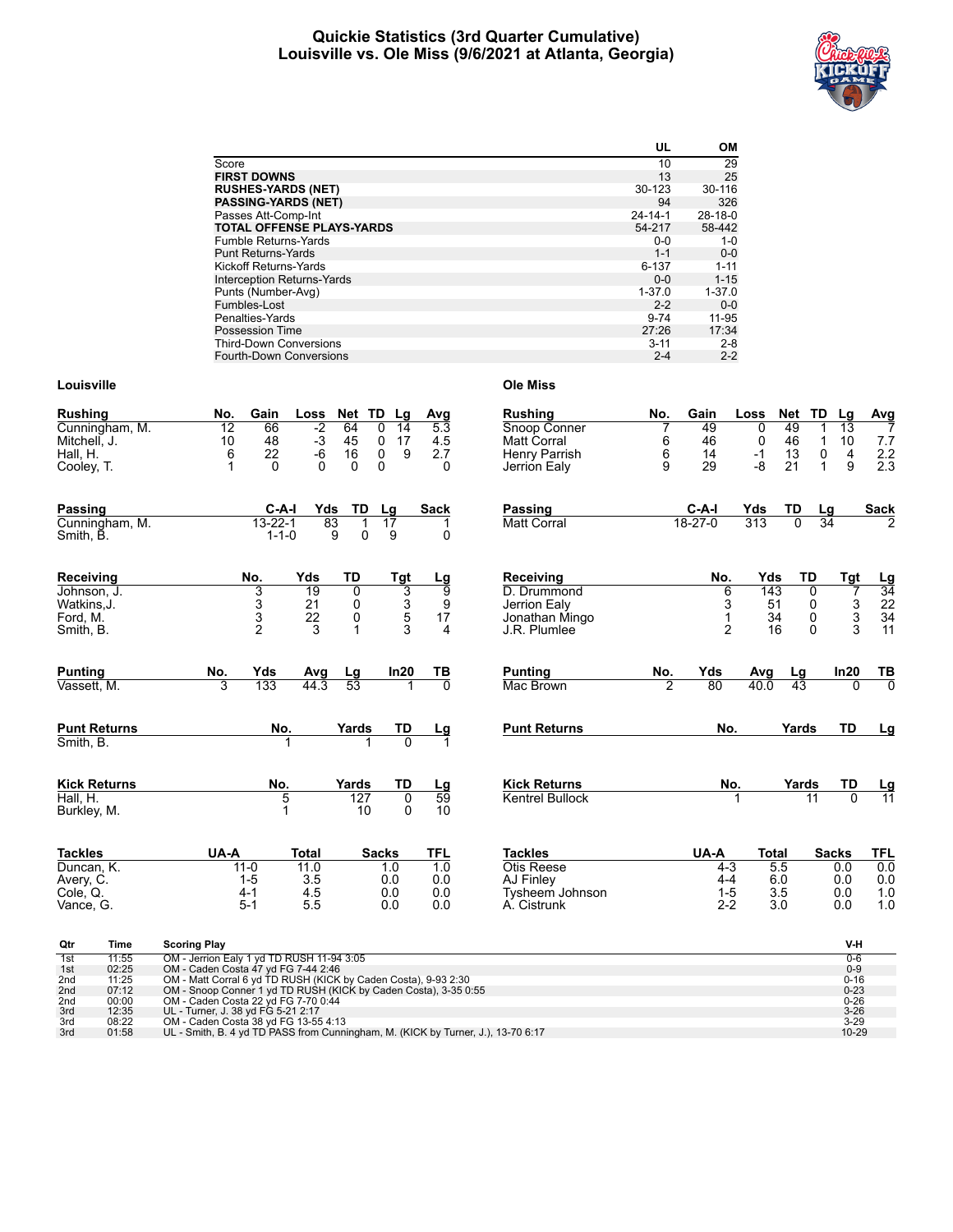#### **Quickie Statistics (3rd Quarter only) Louisville vs. Ole Miss (9/6/2021 at Atlanta, Georgia)**



|                              |                                                                                  | UL                      | OM             |                                   |                  |                                       |
|------------------------------|----------------------------------------------------------------------------------|-------------------------|----------------|-----------------------------------|------------------|---------------------------------------|
|                              | Score                                                                            | 10                      | $\overline{3}$ |                                   |                  |                                       |
|                              | <b>FIRST DOWNS</b>                                                               | 6                       | $\overline{7}$ |                                   |                  |                                       |
|                              | <b>RUSHES-YARDS (NET)</b>                                                        | $7 - 42$                | $9 - 41$       |                                   |                  |                                       |
|                              | <b>PASSING-YARDS (NET)</b>                                                       | 68                      | 74             |                                   |                  |                                       |
|                              | Passes Att-Comp-Int                                                              | $10 - 8 - 0$            | $8 - 5 - 0$    |                                   |                  |                                       |
|                              | <b>TOTAL OFFENSE PLAYS-YARDS</b>                                                 | 17-110                  | 17-115         |                                   |                  |                                       |
|                              | Fumble Returns-Yards                                                             | $0-0$                   | $0-0$          |                                   |                  |                                       |
|                              | <b>Punt Returns-Yards</b>                                                        | $0-0$                   | $0-0$          |                                   |                  |                                       |
|                              | Kickoff Returns-Yards                                                            | 2-69                    | $0-0$          |                                   |                  |                                       |
|                              | <b>Interception Returns-Yards</b>                                                | $0-0$                   | $0-0$          |                                   |                  |                                       |
|                              | Punts (Number-Avg)                                                               | $-0$                    | $-0$           |                                   |                  |                                       |
|                              | Fumbles-Lost                                                                     | $0 - 0$                 | $0-0$          |                                   |                  |                                       |
|                              | Penalties-Yards                                                                  | $2 - 19$                | $2 - 20$       |                                   |                  |                                       |
|                              | <b>Possession Time</b>                                                           | 08:49                   | 06:11          |                                   |                  |                                       |
|                              | <b>Third-Down Conversions</b>                                                    | $1 - 3$                 | $0 - 2$        |                                   |                  |                                       |
|                              | Fourth-Down Conversions                                                          | $1 - 1$                 | $1 - 1$        |                                   |                  |                                       |
| Louisville                   |                                                                                  | <b>Ole Miss</b>         |                |                                   |                  |                                       |
| <b>Rushing</b>               | No.<br>Gain<br>Loss Net TD<br>Avg                                                | <b>Rushing</b><br>No.   | Gain           | Loss<br>Net                       | TD<br>Avg        |                                       |
|                              | Lg<br>8<br>8<br>0<br>2.7                                                         | Snoop Conner            | 16             | 16                                | 0                | <u>Lg</u><br>$\overline{12}$          |
| Cunningham, M.               | 3<br>0<br>5<br>34<br>4<br>0<br>34<br>0<br>8.5<br>17                              | 2<br><b>Matt Corral</b> | 19             | 0<br>0<br>19                      | 0<br>9.5         | 8<br>10                               |
| Mitchell, J.                 |                                                                                  | $\frac{2}{2}$           |                | $\mathbf 0$<br>$-1$               | $\mathbf 0$      | 0                                     |
|                              |                                                                                  | Henry Parrish<br>3      | $\mathbf 1$    |                                   | $\mathbf{0}$     | $\overline{1}$<br>$\overline{7}$<br>2 |
|                              |                                                                                  | Jerrion Ealy            | 14             | -8<br>6                           |                  |                                       |
|                              |                                                                                  |                         |                |                                   |                  |                                       |
| Passing                      | C-A-I<br>Yds<br>TD<br>Sack<br>La                                                 | Passing                 | C-A-I          | Yds<br>TD                         | Lg               | Sack                                  |
| Cunningham, M.               | $8 - 10 - 0$<br>68                                                               | <b>Matt Corral</b>      | $5 - 8 - 0$    | $\overline{74}$<br>$\overline{0}$ | 24               |                                       |
|                              |                                                                                  |                         |                |                                   |                  |                                       |
| Receiving                    | No.<br>Yards<br>TD<br>Tgt<br>Lg                                                  | Receiving               | No.            | Yards<br>TD                       | <u>Tgt</u>       | Lg                                    |
| Johnson. J.                  | 19<br>3<br>$\Omega$<br>3<br>9                                                    | D. Drummond             | 2              | 41                                | 0<br>2           | $\overline{24}$                       |
| Watkins.J.                   | $\overline{\mathbf{c}}$<br>$\overline{\mathbf{c}}$<br>16<br>0<br>9               | Jerrion Ealy            | 1              | 22                                | 0<br>$\mathbf 1$ | 22                                    |
| Ford, M.                     | $\mathbf 1$<br>0<br>$\mathbf{1}$<br>17<br>17                                     | Jonathan Mingo          | 0              | 0                                 | 0<br>1           |                                       |
| Smith, B.                    | 1<br>4<br>1<br>1<br>4                                                            | J.R. Plumlee            | 1              | 5                                 | 2<br>0           | $\sqrt{5}$                            |
|                              |                                                                                  |                         |                |                                   |                  |                                       |
| <b>Punting</b>               | In20<br>No.<br>Yds<br>Lng<br>ΤВ<br>Avg                                           | <b>Punting</b><br>No.   | Yds<br>Avg     | Lng                               | In20             | TВ                                    |
| <b>Punt Returns</b>          | No.<br>Yards<br>TD<br>Lg                                                         | <b>Punt Returns</b>     | No.            | Yards                             | TD               | Lg                                    |
|                              |                                                                                  |                         |                |                                   |                  |                                       |
| <b>Kick Returns</b>          | No.<br>Yards<br>TD                                                               | <b>Kick Returns</b>     | No.            | Yards                             | TD               | Lg                                    |
| Hall, H.                     | $\frac{\text{Lg}}{59}$<br>59<br>$\overline{0}$<br>1                              |                         |                |                                   |                  |                                       |
| Burkley, M.                  | 1<br>10<br>$\mathbf 0$<br>10                                                     |                         |                |                                   |                  |                                       |
|                              |                                                                                  |                         |                |                                   |                  |                                       |
| <b>Tackles</b>               | UA-A<br>Total<br><b>Sacks</b><br>TFL                                             | <b>Tackles</b>          | UA-A           | Total                             | <b>Sacks</b>     | TFL                                   |
| Duncan, K.                   | 2.0<br>2-0<br>0.0<br>0.0                                                         | <b>Otis Reese</b>       | $2 - 1$        | 2.5                               | 0.0              | 0.0                                   |
| Avery, C.                    | $0 - 3$<br>1.5<br>0.0<br>0.0                                                     | AJ Finley               | $2 - 1$        | 2.5                               | 0.0              | 0.0                                   |
| Cole, Q.                     | $1 - 0$<br>1.0<br>0.0<br>0.0                                                     | Tysheem Johnson         | $1 - 1$        | 1.5                               | 0.0              | 0.0                                   |
| Vance, G.                    | 2-0<br>2.0<br>0.0<br>0.0                                                         | A. Cistrunk             | $0 - 1$        | 0.5                               | 0.0              | 0.0                                   |
|                              |                                                                                  |                         |                |                                   |                  |                                       |
| Qtr<br>Time                  | <b>Scoring Play</b>                                                              |                         |                |                                   | V-H<br>$3-26$    |                                       |
| 3rd<br>12:35<br>08:22<br>3rd | UL - Turner, J. 38 yd FG 5-21 2:17<br>OM - Caden Costa 38 yd FG 13-55 4:13       |                         |                |                                   | $3 - 29$         |                                       |
| 3rd<br>01:58                 | UL - Smith, B. 4 yd TD PASS from Cunningham, M. (KICK by Turner, J.), 13-70 6:17 |                         |                |                                   | 10-29            |                                       |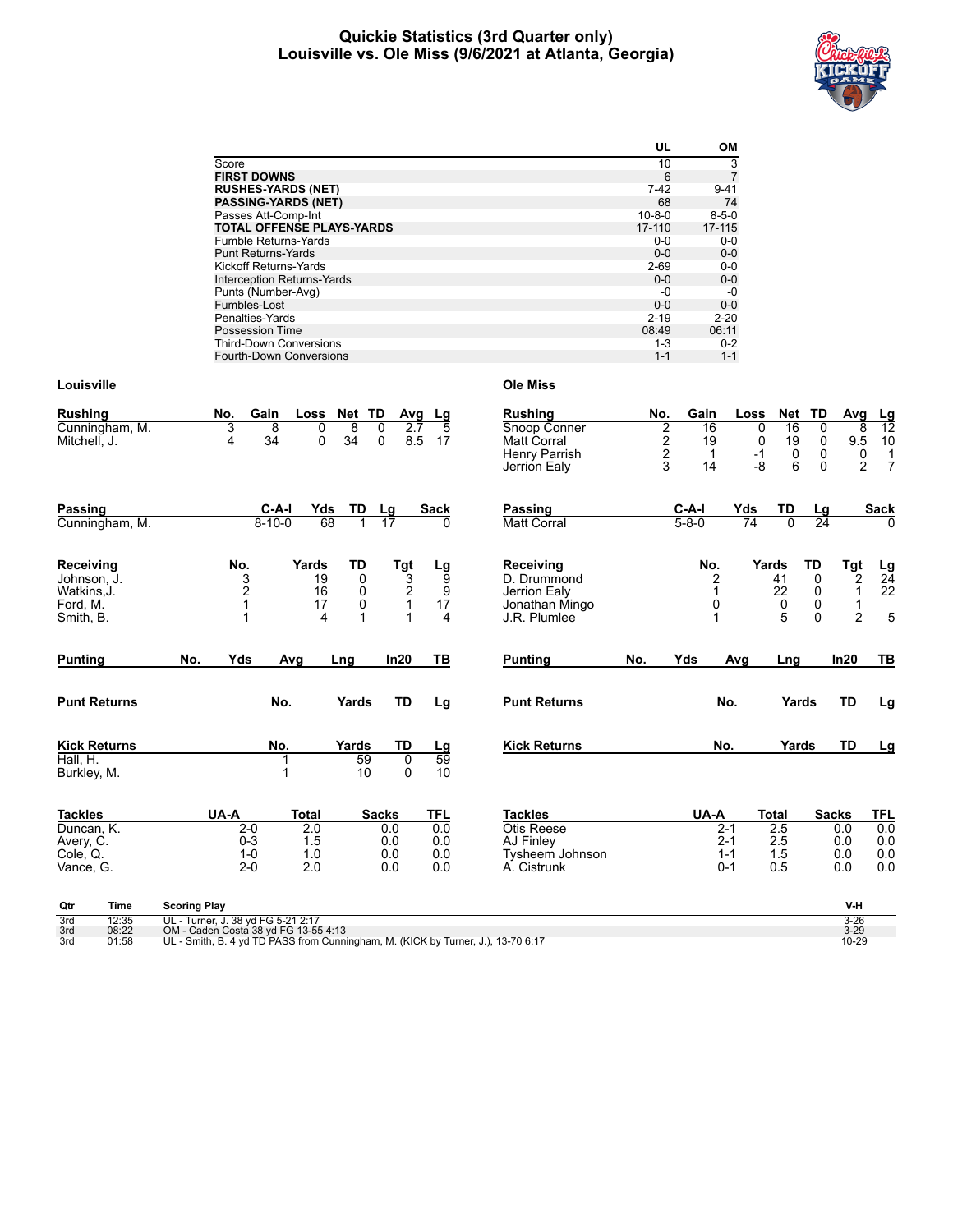# **Play-by-Play Summary (4th quarter) Louisville vs. Ole Miss (9/6/2021 at Atlanta, Georgia)**



|         | 1-10 UL20   | Start of 4th quarter, clock 15:00. [15:00]                                                                    |   |
|---------|-------------|---------------------------------------------------------------------------------------------------------------|---|
| 1-10    | UL20        | Matt Corral rush for 18 yards to the UL2, PENALTY OM holding (Bryce Ramsey) 10 yards to the UL30, NO<br>PLAY. |   |
| 1-20    | UL30        | Matt Corral pass complete to D. Drummond for 19 yards to the UL11, out-of-bounds (Cole, Q.).                  |   |
| $2 - 1$ | <b>UL11</b> | Snoop Conner rush for 11 yards to the UL0, 1ST DOWN OM, TOUCHDOWN, clock 14:11. [14:11]                       | R |
| $1-0$   | UL03        | Caden Costa kick attempt good.                                                                                |   |
|         |             |                                                                                                               |   |

# **LOUISVILLE 10, OLE MISS 36**

*Drive Summary: 7 plays, 75 yards, 2:47*

Caden Costa kickoff 57 yards to the UL8, Hall, H. return 22 yards to the UL30 (Zikerrion Baker).

#### **LOUISVILLE drive start at 14:05.**

| $1 - 10$ | UL30             | Mitchell, J. rush for 1 yard to the UL31 (KD Hill).                                                                           |    |
|----------|------------------|-------------------------------------------------------------------------------------------------------------------------------|----|
| $2-9$    | <b>UL31</b>      | Cunningham, M. sacked for loss of 3 yards to the UL28 (A. Cistrunk; MoMo Sanogo).                                             |    |
| $3 - 12$ | UL28             | Cunningham, M. pass incomplete to Ford, M., PENALTY OM holding (Keidron Smith) 10 yards to the UL38,<br>1ST DOWN UL, NO PLAY. | E. |
| $1 - 10$ | UL38             | Cunningham, M. pass incomplete to Harrell, T.                                                                                 |    |
| $2 - 10$ | UL38             | Cunningham, M. pass complete to Johnson, J. for 3 yards to the UL41 (Tysheem Johnson).                                        |    |
| $3 - 7$  | <b>UL41</b>      | Cunningham, M. pass complete to Ford, M. for 28 yards to the OM31, 1ST DOWN UL (Otis Reese).                                  | P  |
| $1 - 10$ | OM31             | Cunningham, M. pass incomplete to Ford, M                                                                                     |    |
| $2 - 10$ | OM31             | Cunningham, M. rush for 11 yards to the OM20, 1ST DOWN UL (Tysheem Johnson).                                                  | R  |
| $1 - 10$ | OM20             | Cunningham, M. pass complete to Smith, B. for 2 yards to the OM18.                                                            |    |
| $2 - 8$  | OM <sub>18</sub> | Cunningham, M. pass incomplete to Smith, B                                                                                    |    |
| $3 - 8$  | OM <sub>18</sub> | Cunningham, M. pass complete to Marshall, J. for 15 yards to the OM3, 1ST DOWN UL (Deantre Prince).                           | P  |
| 1-0      | OM <sub>03</sub> | Cunningham, M. rush for loss of 1 yard to the OM4 (A. Cistrunk).                                                              |    |
| $2 - 0$  | OM <sub>04</sub> | Mitchell, J. rush for 3 yards to the OM1 (A. Cistrunk).                                                                       |    |
| $3-0$    | OM01             | Timeout Ole Miss, clock 09:07, [09:07]                                                                                        |    |
| $3-0$    | OM01             | Cunningham, M. pass incomplete to Ford, M                                                                                     |    |
| 4-0      | OM <sub>01</sub> | Cunningham, M. rush for 1 yard to the OM0, TOUCHDOWN, clock 08:58. [08:58]                                                    |    |

**1-0 OM03 Turner, J. kick attempt good.**

# **LOUISVILLE 17, OLE MISS 36**

*Drive Summary: 14 plays, 70 yards, 5:07*

Chalifoux, R. kickoff 25 yards to the OM40, downed.

#### **OLE MISS drive start at 08:58.**

| 1-10     | OM40        | Henry Parrish rush for 23 yards to the UL37, 1ST DOWN OM (Jones, C.).                                                                                      | R |
|----------|-------------|------------------------------------------------------------------------------------------------------------------------------------------------------------|---|
| $1 - 10$ | UL37        | Matt Corral pass complete to D. Drummond for 37 yards to the UL0, clock 08:34, PENALTY OM holding<br>(Jeremy James) 10 yards to the UL47, NO PLAY. [08:34] |   |
| 1-20     | UL47        | Matt Corral rush for 6 yards to the UL41 (Fagot, J.).                                                                                                      |   |
| $2 - 14$ | <b>UL41</b> | Matt Corral pass complete to Jonathan Mingo for 21 yards to the UL20, 1ST DOWN OM (Clark, K.).                                                             | P |
| 1-10     | UL20        | Henry Parrish rush for 2 yards to the UL18 (Clark, K.).                                                                                                    |   |
| $2 - 8$  | <b>UL18</b> | Matt Corral rush for 12 yards to the UL6, 1ST DOWN OM (Clark, K.).                                                                                         | R |
| 1-0      | <b>UL06</b> | Matt Corral pass complete to D. Drummond for 6 yards to the UL0, TOUCHDOWN, clock 07:11. [07:11]                                                           |   |
| 1-0      | <b>UL03</b> | Caden Costa kick attempt good.                                                                                                                             |   |

# **LOUISVILLE 17, OLE MISS 43**

*Drive Summary: 6 plays, 60 yards, 1:47*

Caden Costa kickoff 63 yards to the UL2, Hall, H. return 20 yards to the UL22 (Keidron Smith).

#### **LOUISVILLE drive start at 07:04.**

|         | 1-10 UL22 Cunningham, M. pass complete to Johnson, J. for 13 yards to the UL35, 1ST DOWN UL.                | P |
|---------|-------------------------------------------------------------------------------------------------------------|---|
|         | 1-10 UL35 Cunningham, M. pass complete to Harrell, T. for 20 yards to the OM45, 1ST DOWN UL (Jaylon Jones). | P |
|         | 1-10 OM45 Cunningham, M. pass complete to Huggins-Bruce for 6 yards to the OM39 (Snoop Conner).             |   |
| $2 - 4$ | OM39 Cunningham, M. pass complete to Johnson, J. for 5 yards to the OM34, 1ST DOWN UL (Chance Campbell).    | D |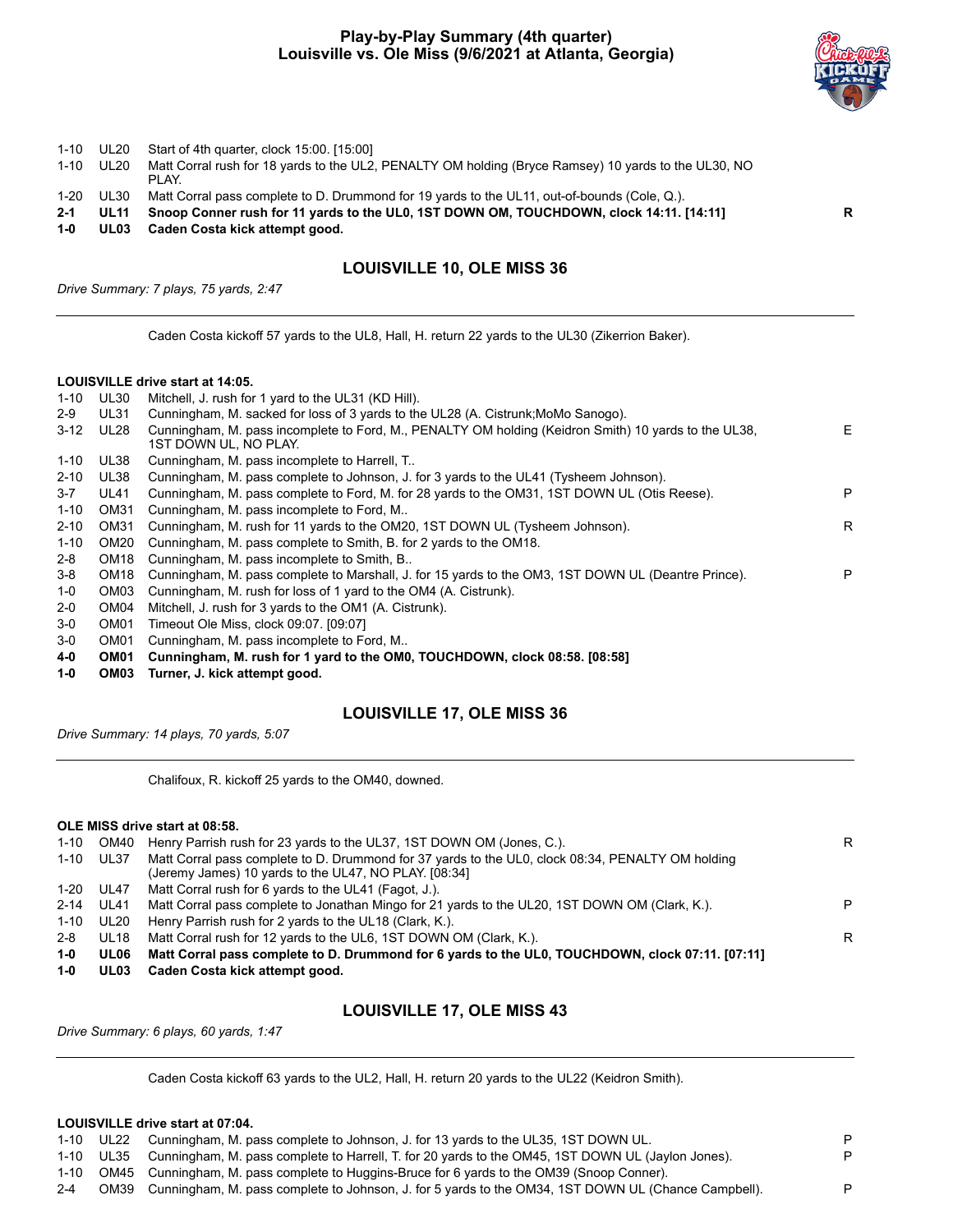- 1-10 OM34 Cunningham, M. pass incomplete to Harrell, T..
- 2-10 OM34 Cooley, T. rush for 9 yards to the OM25 (A. Cistrunk).
- 3-1 OM25 Cooley, T. rush for 2 yards to the OM23, 1ST DOWN UL (Jalen Jordan).
- 1-10 OM23 Cunningham, M. pass complete to Watkins,J. for 14 yards to the OM9, 1ST DOWN UL (Snoop Conner). P
- **1-0 OM09 Cunningham, M. rush for 9 yards to the OM0, TOUCHDOWN, clock 03:58. [03:58]**
- **1-0 OM03 Turner, J. kick attempt good.**

#### **LOUISVILLE 24, OLE MISS 43**

*Drive Summary: 9 plays, 78 yards, 3:06*

Chalifoux, R. kickoff 11 yards to the UL46, on-side kick, recovered by OM D. Drummond on UL46.

#### **OLE MISS drive start at 03:57.**

1-10 UL46 Jerrion Ealy rush for 1 yard to the UL45 (Jones, D.;Dorsey, D.).

- 2-9 UL45 Matt Corral rush for no gain to the UL45 (Avery, C.;Boykin, J.).
- 3-9 UL45 Matt Corral rush for 4 yards to the UL41 (Avery, C.).

4-5 UL41 Timeout Louisville, clock 02:27. [02:27]

- 4-5 UL41 Matt Corral pass complete to D. Drummond for 9 yards to the UL32, 1ST DOWN OM (Fagot, J.). P
- 1-10 UL32 Jerrion Ealy rush for 12 yards to the UL20, 1ST DOWN OM (Clark, K.;Cole, Q.). R
- 1-10 UL20 Jerrion Ealy rush for 3 yards to the UL17 (Avery, C.;Dorsey, D.).

2-7 UL17 TEAM rush for loss of 2 yards to the UL19.

3-9 UL19 End of game, clock 00:00. [00:00]

*Drive Summary: 7 plays, 27 yards, 3:57*

# **FINAL SCORE - : LOUISVILLE 24, OLE MISS 43**

|                        |                    | Time                | 1st Downs |  | Conversions |     |         |          |                  |                  |
|------------------------|--------------------|---------------------|-----------|--|-------------|-----|---------|----------|------------------|------------------|
| <b>Quarter Summary</b> | Score Poss R P X T |                     |           |  |             | 3rd | 4th     | Rushing  | Passing          | <b>Penalties</b> |
| Louisville             | 14                 | 08:26 2 6 1 9 3-4   |           |  |             |     | $1 - 1$ | $9 - 32$ | 9-14-0-106       | $0 - 0$          |
| Ole Miss               | 14                 | $06:34$ 4 2 0 6 0-1 |           |  |             |     | $1 - 1$ | 11-72    | $4 - 4 - 0 - 55$ | 3-30             |